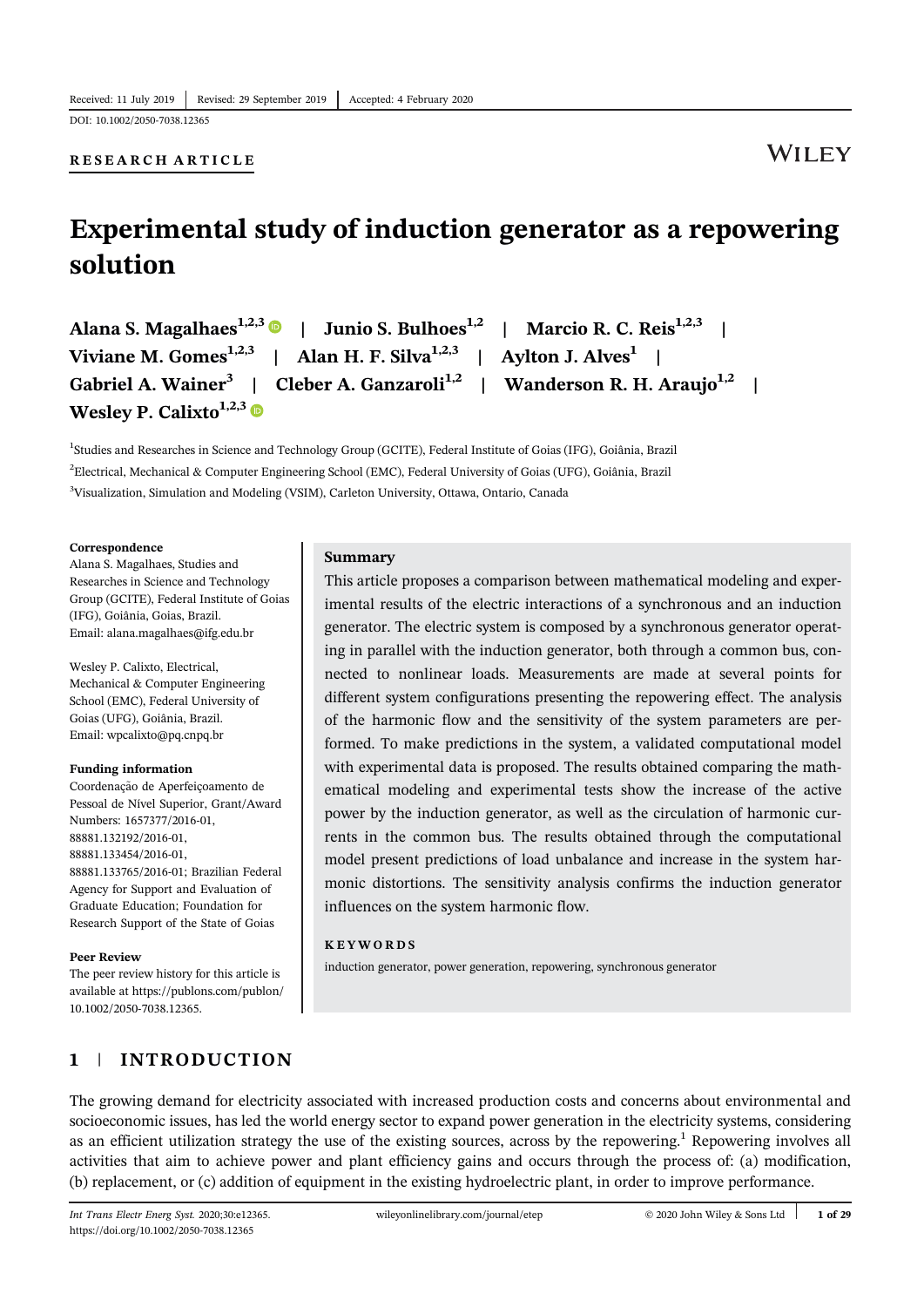### 2 of 29 WILEY MAGALHAES ET AL.

There are several researches developed with the purpose of repowering and improving the electric energy quality. According to Santos et al,<sup>2</sup> an improvement in the winding of the synchronous generator is performed in order to increase the generated power. In the study, three calculation methods are performed to determine the synchronous generator field current. The results indicate an increase up to 50% in the generated power.

Gagliano et al<sup>3</sup> present a study to evaluate the economic and repowering prospects of the disused Catarrate plant in Petralia Sottana, interior of Sicily, Italy. The restructuring of the Catarrate plant contributes to the energy independence of the local community and preservation of historical industrial heritage. Its estimated annual production is ~220 MWh. Maldonado et al<sup>1</sup> carry out studies at the Sodre plant in Guaratinguetá, São Paulo, Brazil. The results show that the repowering of hydroelectric plants, in particular the small hydroelectric power plant (SHP), can be a viable technicaleconomic and socio-environmental alternative to increase generation capacity. This is because the amortization time of invested capital is reduced due to the insertion of the carbon credits in the feasibility study.

The typical case of repowering is when the plant has idle power capacity in the turbine that is not used in generation. In these cases, when there is an increase in the volume of water in the reservoir, the generator (usually the synchronous generator) is working at maximum limit. Excessive water is wasted, not generating electricity. There are three options to repowering plants with these characteristics: (a) replacement of the synchronous generator by another larger synchronous generator, (b) addition of second synchronous generator, through double coupling to the turbine axis, (c) addition of second generator coupled to the turbine axis, but in this specific case, an induction generator.4-6

When the repowering is performed through replacing the synchronous generator by another larger synchronous generator or the addition of the second synchronous generator, it is necessary to consider the synchronization of the synchronous generator in the electric power system. This is a mandatory action, in order to prevent damage to the machines and disturbances in the electric system.<sup>7</sup> Is presented in Pande and Kulkarni<sup>8</sup> a smooth synchronizer technology with approaches in calculating the signal conditioner and estimation of angle-phase zero difference. The results show that smooth connection can be made between the electric power system and the synchronous generator.

Studies show repowering by induction generator as a viable technical-economic option.<sup>9</sup> This approach presents low cost, less failure possibility, constructive simplicity, and less maintenance when compared to the synchronous generator. The inconvenience is the needing for external resources to compensate the reactives produced. In case of the lower power induction generator being connected to the common bus of the higher power synchronous generator, probable repowering case, the induction generator will have its reactives compensated by the synchronous generator. The coupling point between them will be without loss of power factor and control voltage be determined by the system.<sup>10-12</sup>

The demand for connection of small generators in the power grid has increased. Kundu<sup>13</sup> is presented the technical requirements for parallel connection of generators in the Ontario/Canada hydroelectric distribution system. This study discusses some applications for connecting induction and synchronous generators in the power grid power system. The results indicate the requirements for connection of induction generators are less complex than for synchronous generators. Pham<sup>6</sup> studies of load flow, short circuit, stability, coordination of protection devices, and protection requirements for the connection of induction generator in the electric system are presented. This work shows in the operation of synchronous machines in parallel it is necessary to use motorized thermomagnetic circuit breakers for the synchronization between the machines. The induction generator, in addition to low maintenance cost, does not require DC excitation and synchronization, reducing the cost with circuit breakers.

The synchronous generator connected to electrical power grid injects active and reactive power. However, the induction generator injects active power and needs to drain the systems reactive power, resulting in a low power factor. The study of Pongpornsup<sup>14</sup> calculates the power flow using the AC Newton-Raphson method to analyze and verify the impact of the induction generator connection on the system. The focus of the work is the analysis of the voltage drop and total power loss occurred with the connection of the induction generator in the system without the power factor correction. Also informs that: (a) the connection position of the induction generator in the system, (b) the line parameters, and (c) the generation capacity affects the losses and the voltage drops of the system, requiring the induction generator power factor correction.

The study proposed by Reddy and Singh<sup>15</sup> performs voltage and frequency control of parallel operation of synchronous and induction generators in micro hydro power plants. The synchronous generator has variable excitation under different load conditions while the induction generator has no excitation or speed control. This same study shows the connection of the induction generator in parallel with the synchronous is simpler than the connection between two synchronous generators in parallel. Any change in the reactive load is responded by synchronous generator to maintain the voltage at 1 pu. The induction generator does not respond to changing loads, always operating at full power. The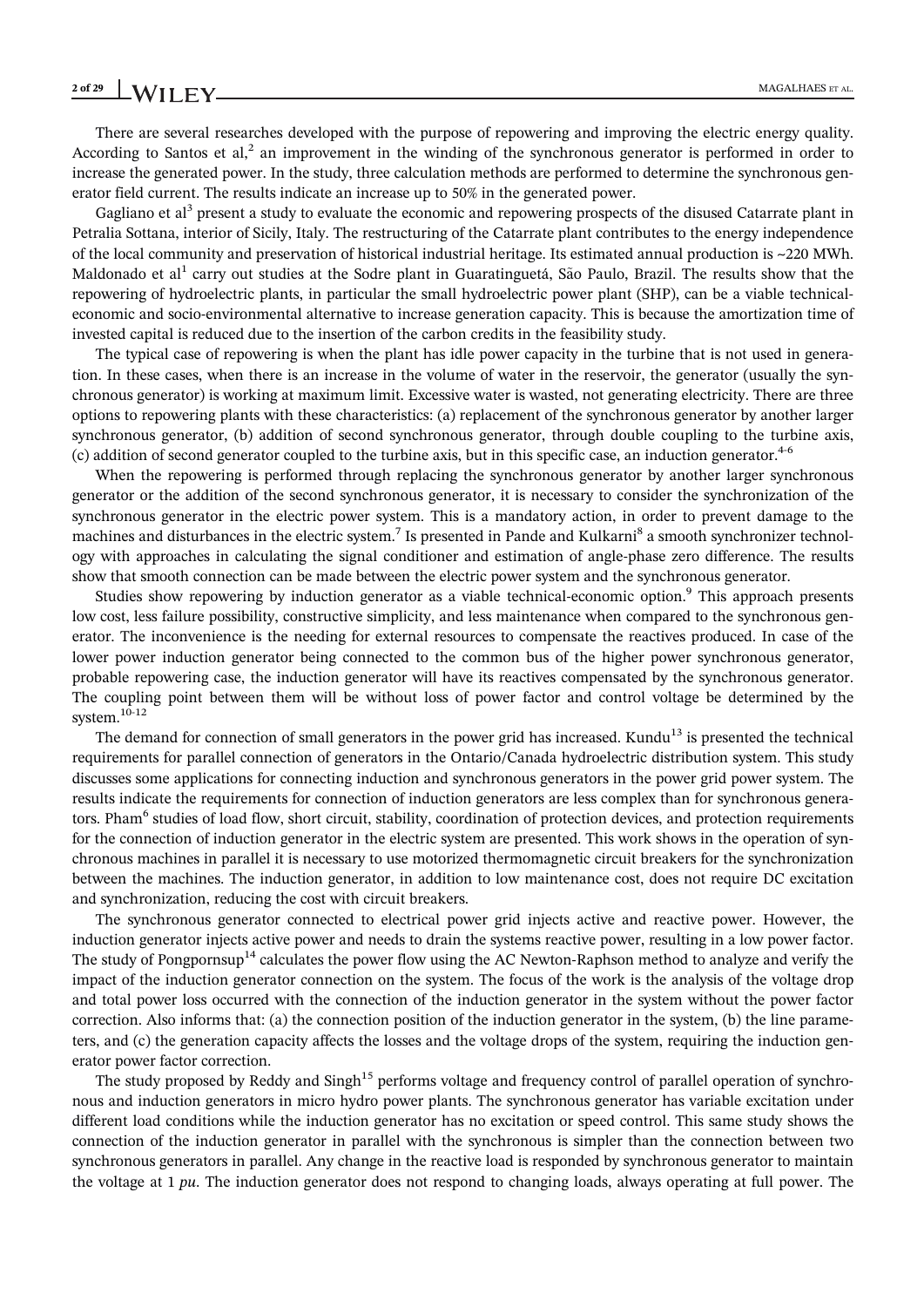voltage and frequency control for parallel operation of synchronous generators and induction in micro hydro power plant can be realized by regulating device such as the static compensators (STATCOM).<sup>16-18</sup>

The repowering between synchronous and induction generators connected to the common bus in steady state, subject to nonlinear loads is presented in Magalhães et al.<sup>19</sup> Magalhães presents the connection of synchronous generator and induction with the same power and of different powers, having the primary machine connected to the same bus of generators. Results show repowering of system and harmonic reduction in the common bus when the induction generator and synchronous generator are connected to the same bus. In interconnected power system (IPS) there are a number of high power synchronous generating units and nonlinear loads. The application of standards is recommended for limiting the harmonic content of the voltages in possible values of maintaining the acceptable quality of energy.<sup>20</sup>

In repowering systems with parallel operation of synchronous and induction generators, the harmonic content must be monitored. Nailen<sup>21</sup> analyzes the behavior of the grid connected to the induction generator, regarding overvoltage, frequency drift, harmonics, and power control. The results indicate that problems are rarely real and in most cases easily to be solvable. Liao et al<sup>22</sup> analyze the effects of low frequency harmonics that originate in the rotor inverter of double fed induction generator. The harmonics are transferred to the stator and cause speed ripple, depending on the inertia and the operating condition of machine.

For a system as IPS, there is a need to know which parameter is most sensitive among the various parameters necessary for operation. Sensitivity analysis is the method capable to determine the most influential factors in the system being studied.<sup>23</sup> This method evaluates the variation of output response due to input parameters changes, measuring the effect of the input on a given output, and verifying the system response uncertainties caused by the input parameters uncertainties.<sup>24</sup> Sensitivity analysis can be performed using mathematical, statistical and graphical methods. Graphically, the impact caused on the output of system expresses the variations of input parameters. For  $k$  system parameters,  $k - 1$  variables are held fixed at their base value while one of parameters is changed.<sup>25</sup>

Santos et  $al<sup>2</sup>$  modifies the conductive and insulation materials to repower the system without the insertion of any other type of machine. Kundu<sup>13</sup> presents the requirements and technical issues for parallel connection of synchronous and induction generators in the power grid, however it does not discuss the sensitivity of the system. Nailen<sup>21</sup> analyzes the harmonics effect in power grid with presence of the induction generator, but does not analyze the flow of harmonics for each grid configuration, connecting the machines individually and together. The sensitivity analysis used in the experimental analysis of repowering was not found in the relevant literature.

Several studies are carried out with the aim of presenting the repowering of synchronous machines with induction machines. However, there are no studies regarding the connection of synchronous generator and induction with different powers, subject to the distortion of currents caused by nonlinear loads. This work has the objective of studying, comparing, and analyzing the results of system repowering, composed by: (a) synchronous generator, (b) induction generator operating in parallel with the synchronous generator, and (c) nonlinear loads.

This study is applied in subdimensioned hydroelectric power plants that have the option of adding the induction generator and can be repowering, taking advantage of the physical structures and reducing financial costs. Several hydroelectric plants have this feature, with idle power generation capacity because the reservoir water level is above the limit. The prediction of the system and the conduction of the simulation experiments will be accomplished through the construction of the computational model that represents the characteristics of the original system.

In systems with repowering through the induction machine, it is observed: (a) increase in the life of the main machine which is the synchronous machine, (b) reduction in the cost of acquisition and maintenance since the induction machine has a lower cost than the synchronous machine, and (c) easy to install due to the physical space since the volume of the induction machine compared to the synchronous machine, for the same power, is smaller. The innovation in this work is to evaluate the repowering performance using sensitivity analysis in experimental studies and to evaluate the harmonic flux and current distortions in the system in order to validate the induction generator as a harmonic attenuator when connected to the common bus.

This article contains the following structure: in Section 2 the theoretical basis for the mathematical modeling of the three-phase induction generator, three-phase synchronous generator, and the parallel association of the induction generator and the synchronous generator, besides the study of the sensitivity analysis. In Section 3 the proposed methodology for the experimental tests and for the connection of generators and nonlinear loads with the electric power grid is detailed. Also in Section 3 is presented the way in which the repowering, harmonic analysis, and sensitivity data will be analyzed. In Section 4 the experimental results are presented using the proposed methodology and in Section 5 the conclusions are found.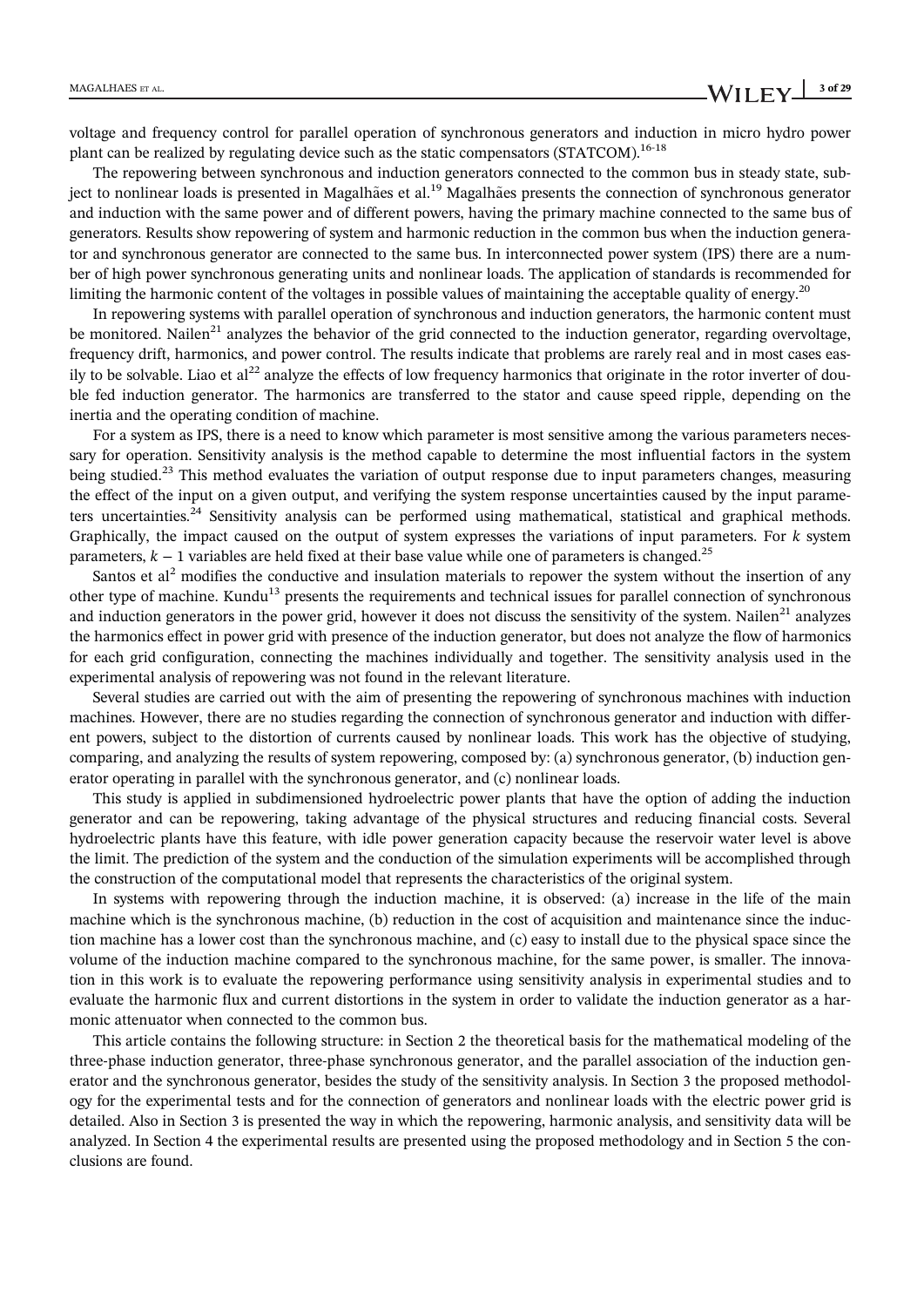### $\mathsf{W}\mathsf{H}\,\mathsf{F}\mathsf{Y} \hspace{-0.06cm}-\hspace{-0.06cm}\mathsf{MAGALHAES\,ET\,AL}$

### 2 | THEORETICAL BACKGROUND

In order to perform the comparison between synchronous and induction machines, a mathematical analysis is presented of synchronous generator and induction generator in non-sinusoidal steady state. These analyzes made possible associate the synchronous and induction machines in a non-sinusoidal steady state, observing the behavior for each machine when subjected to harmonic components. The system modeling enable the possibility to test the insertion of nonlinear load and producing sensitivity analysis for each input system parameters.

### 2.1 | Three-phase induction generator

Figure 1 shows the electric circuit representing the non-sinusoidal steady-state induction machine, where  $X_{\rm E}$  is the stator leakage reactance,  $E_{ah}$  is the h order harmonic component of induced voltage in the stator phase a, due to the magnetic field produced by the sinusoidal spatial distribution of rotating magnetomotive force of h order,  $fmm_{E0h}$ .<sup>2</sup> where  $\dot{I}_{ah}$  is stator a phase harmonic current,  $\dot{V}_{ah}$  is stator a phase harmonic voltage, and  $X'_{RB}$  is the blocked rotor reactance referred to the stator. The nonlinear load produces currents vary in a non-sinusoidal form, being composed by the fundamental and its harmonics. Considering the index  $h$  assuming odd values, probable condition produced by the nonlinear loads, the expression for all phases of the machine is given by:

$$
\dot{V}_{\text{hl}} = \dot{Z}_{\text{hl}} \cdot \dot{I}_{\text{hl}} \tag{1}
$$

where  $\dot{I}_{\rm hl}$  is the harmonic current,  $\dot{V}_{\rm hl}$  is the harmonic voltage, and  $\dot{Z}_{\rm hl}$  is the stator harmonic impedance in the induction generator. The induction machine rotor electric circuit, in sinusoidal systems, has inductive reactance value much bigger than resistance value.<sup>26,27</sup> In this way, the induction machine rotor behaves as an almost purely inductive element. For the stator electric circuit the resistance can also be neglected, since the ratio between the stator leakage reactance is much larger than resistance.<sup>26</sup> In the non-sinusoidal system, where the reactance values increase with increasing frequency, it is observed the relation between the reactance and the resistance increases even more.<sup>26</sup> Thus, the equivalent circuit presented in Figure 1 can be considered almost purely inductive and the impedance  $\dot{Z}_{\text{hI}}$  is given by:

$$
\dot{Z}_{\rm hl} = j \cdot h \cdot (X_{\rm E} + k_{\rm R} \cdot X'_{\rm RB}) \tag{2}
$$

Being  $k_R$   $X'_{RB}$  the resultant value between the parallel of the rotor leakage reactance  $X'_{RB}$  and the induction machine magnetization reactance. As the machine magnetization reactance is considerably greater than  $X'_{\rm RB}$ , the parallel association is approximately  $X'_{RB}$ , so that  $k_R$  is ~1. Since  $X'_{RB}$  can be considered approximately  $X_E$  and  $k_R \to 1$ , the following approximation can be made:

$$
\dot{Z}_{\rm hl} \approx j \cdot h \cdot 2X_{\rm E} \tag{3}
$$

Therefore, from  $(1)$ ,  $(2)$ , and  $(3)$ , leads to:

$$
\dot{V}_{\text{hI}} \cong j \cdot h \cdot 2X_{\text{E}} \cdot \dot{I}_{\text{hI}} \tag{4}
$$



FIGURE 1 Induction machine representative electric circuit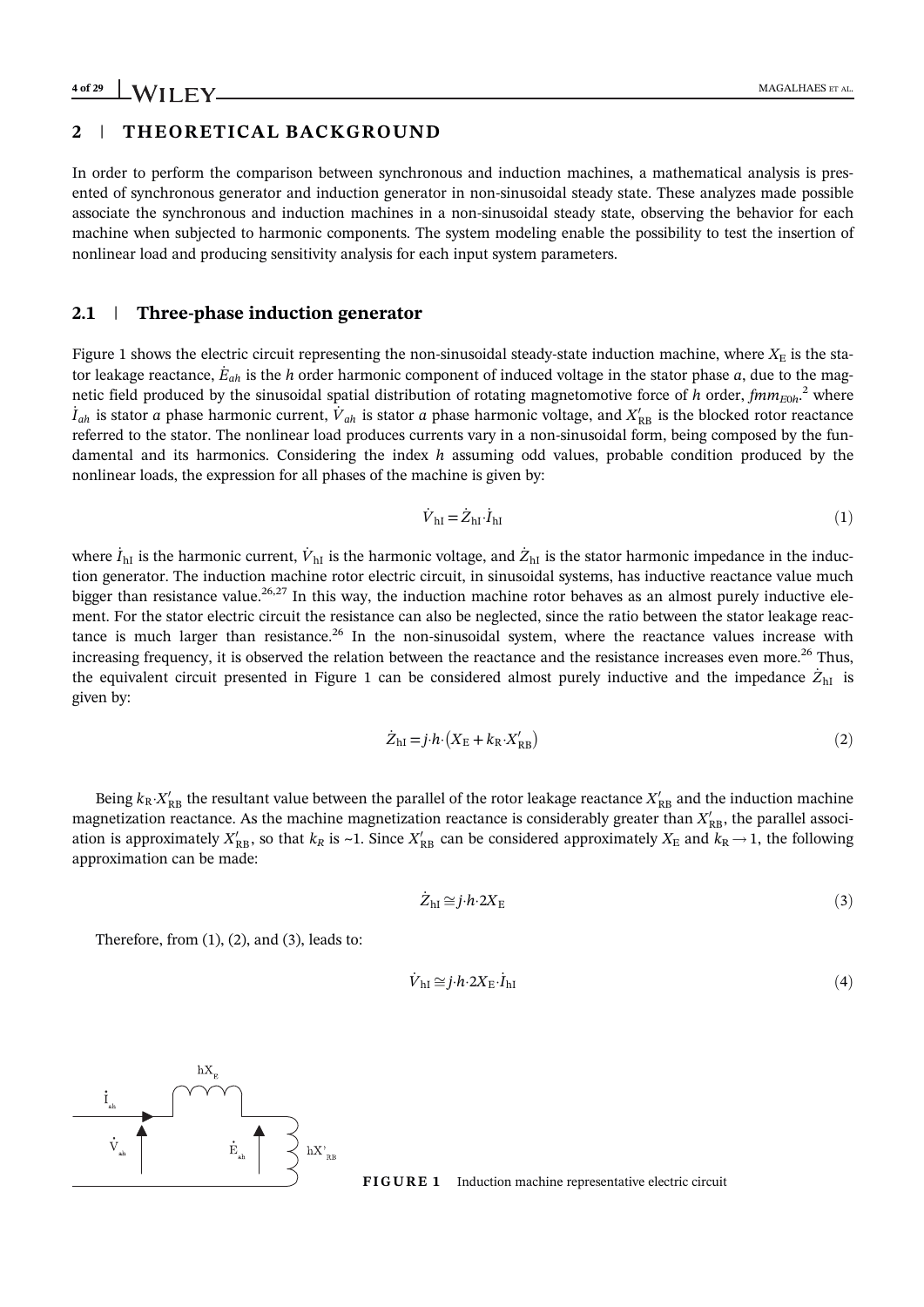Expression (4) expresses the non-sinusoidal steady-state induction generator can be represented by a purely inductive circuit because it is predominantly represented by inductive reactance.

### 2.2 | Three-phase synchronous generator

The stator harmonic voltage  $\dot{V}_{\text{hS}}$  for all the phases of the synchronous machine, adopting the usual nomenclature to represent the harmonic reactance, is given by (5), where  $r_E$  is the stator resistance per phase,  $X_S$  is the synchronous reactance at frequency  $\omega$ , and  $X_{af}$  is the stator-rotor mutual at frequency  $\omega$ .

$$
\dot{V}_{\text{hS}} = (r_{\text{E}} + j \cdot h \cdot X_{\text{S}}) \cdot \dot{I}_{\text{hS}} + j \cdot \frac{h \cdot X_{af}}{2} \cdot \dot{I}_{f_{\text{h}}}
$$
\n
$$
\tag{5}
$$

where  $\dot{I}_{\rm hs}$  is the stator harmonic current in the synchronous generator and  $\dot{I}_{f_{\rm h}}$  represents rotor current referred to the stator at frequency  $\omega$ . The synchronous machine stator electric circuit, in sinusoidal systems, presents inductive reactance value much larger than the resistance value.<sup>26,27</sup> The inductive reactance is proportional to the frequency, for non-sinusoidal state, while the  $h$  harmonic order increases, greater the reactance and greater the relation between the reactance and the circuit resistance.<sup>26</sup> In practice, it is possible consider  $r_E \lll X_s \sim 26.27$  and the second portion of the expression (5) can be given by:

$$
\dot{E}_{\rm h} = j \cdot \frac{h \cdot X_{\rm af}}{2} \cdot \dot{I}_{f_{\rm h}} \tag{6}
$$

Through (5) and (6), one has:

$$
\dot{V}_{\text{hS}} \cong j \cdot h \cdot X_{\text{S}} \cdot \dot{I}_{\text{hS}} + \dot{E}_h \tag{7}
$$

The expression (7) suggests the circuit of Figure 2, where  $E_h$  is the h order harmonic component of the induced voltage in the synchronous machine stator.

Considering the rotor resistance small in the synchronous machine, which generally occurs, it can be disconsidered.<sup>26</sup> Thus, the synchronous machine equivalent circuit can be represented by reactive and inductive component, whereas the electromagnetic effect between stator and rotor in the synchronous machine in the nonsinusoidal state is inductive in nature, similar to the induction machine.<sup>26</sup> Through the synchronous machine parameters analysis, it is observed the power flowing through the terminals  $E_h$  is practically reactive inductive, suggesting, therefore, there is only inductive reactive impedance in the circuit relating  $\dot{V}_{\rm hs}$  and  $\dot{I}_{\rm hs}$ , which can be represented by  $h \cdot X_{\rm S} + \dot{E}_h$ .

### 2.3 | Association between synchronous and induction machines

From the mathematical modeling of the synchronous and induction machines, it is possible to perform analysis by associating both machines in parallel, with the purpose of evaluating the behavior of the set when subjected to harmonic components. Therefore, by admitting one induction and one synchronous machines with same power, connected to the



FIGURE 2 Cylindrical rotor synchronous machine equivalent circuit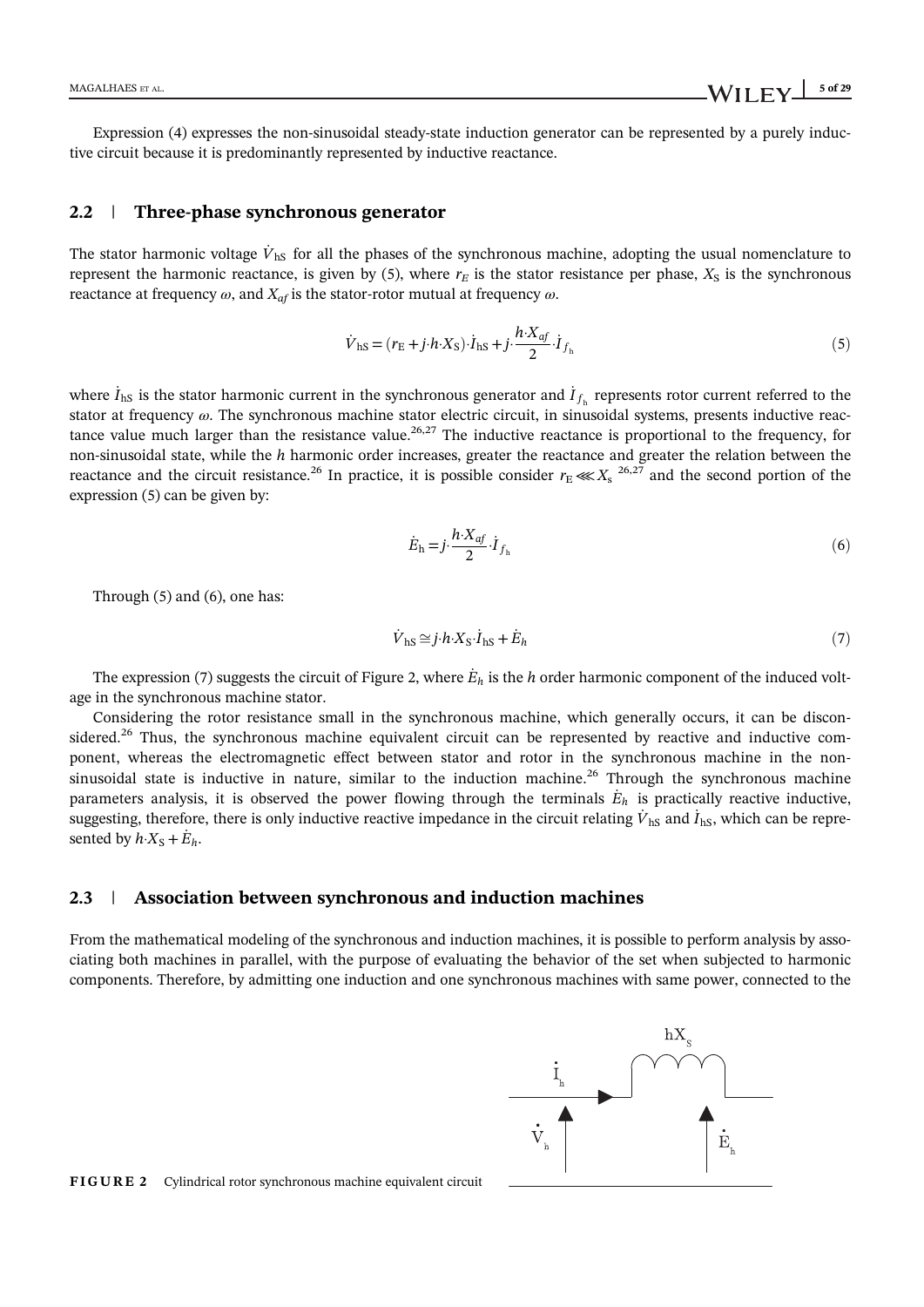### 6 of 29 WILEY MAGALHAES ET AL.

same bus, it is possible to do the comparative analysis of the current harmonic components in both. The Figure 3 shows the synchronous and induction machines composed set.

The expression (4) of the induction machine and (7) of the synchronous machine can be rewritten using the representative circuit of the set shown in Figure 3. Since the induction and synchronous machines are connected in parallel on the same bus, the bus voltage will be the same for both, then  $\dot{V}_{h_s} = \dot{V}_{h_l} = \dot{V}_{h}$  and therefore:

$$
\dot{V}_h = j \cdot h \cdot (X_S + X) \cdot \dot{I}_{\text{h}S} = j \cdot h \cdot 2 \cdot X_{\text{E}} \cdot \dot{I}_{\text{h}I}
$$
\n
$$
\tag{8}
$$

where  $E_h = j \cdot h \cdot X \cdot I_{hS}$  and X is the equivalent reactance between the terminals of  $E_h$ . Through algebraic manipulation in (8) give:

$$
\frac{\dot{I}_{\text{hI}}}{\dot{I}_{\text{hS}}} = \frac{X_{\text{S}} + X}{2 \cdot X_{\text{E}}}
$$
\n<sup>(9)</sup>

Assuming a threshold condition, where the value of X is insignificant compared to the value of a  $X_s^{26}$  and  $X_s = 10$ .  $X_{\text{E}}$ ,  $^{26,27}$  the expression (9) can be rewritten:

$$
\frac{\dot{I}_{\text{hI}}}{\dot{I}_{\text{hS}}} = 5\tag{10}
$$

The relation in (10) is due to the fact that  $X<sub>S</sub>$  represents the armature reaction reactance plus the phase leakage reactance of the synchronous machine. Where  $X_E$  represents the leakage reactance per phase of the induction machine stator. The boundary condition imposed guarantees the inequality:

$$
\dot{I}_{\text{h}1} > 5 \cdot \dot{I}_{\text{h}S} \tag{11}
$$

From Equation (11) it is possible to observe in the same bus the harmonic currents will flow with greater intensity to the induction machine. This shows that besides the repowering due to the insertion of the induction machine, it is possible to use it as a means of absorbing the harmonic currents, attenuating the current harmonics of the synchronous machine. From this analysis it is possible to abstract that when the machine is only seen by the fundamental sinusoidal component, the energy flowing in the rotor is almost exclusively active, whereas when viewed by single harmonic component, the energy flowing in the rotor is almost entirely inductive. This allows to assume the intensities as irrelevant, or even the direction of the electromagnetic torque (motor or generator), to simulate the conditions of harmonic attenuation in synchronous machine.<sup>26,27</sup>

The nonlinear equations of induction and synchronous machines can be linearized and applied over the operating point. The linear differential equations describe the dynamic behavior of the operating point and the system.<sup>27</sup> The

 $\overline{I}_{\overline{h}}$  $G_{\text{I}}$  $\mathbf{i}_{\rm{hS}}$  $\mathrm{G}_{_{\mathrm{S}}}$ 

FIGURE 3 Set composed of synchronous generator and induction generator in parallel through a common bus

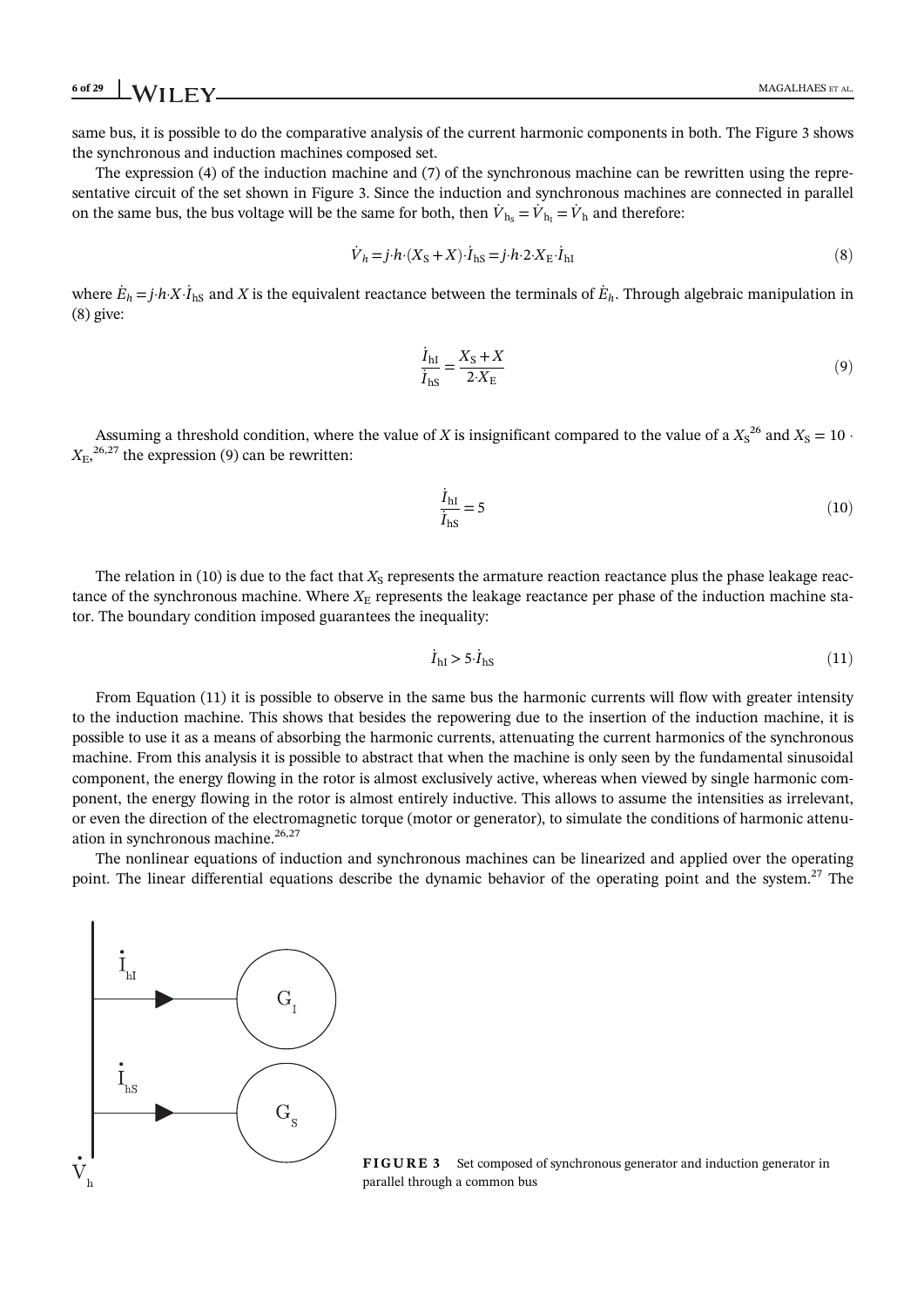linearization of the machine equations, working around the operating point, results in linear equations in which one can analyze the own values of matrices and thus, justify the comparison of response speed for each type of machine.<sup>10</sup>

### 2.4 | System sensitivity analysis

The system sensitivity analysis evaluates the variation in the response of a given output variable due to changes in input parameter values. In other words, the sensitivity analysis measures what external interferences to the systems (input variables) can cause in the output values. $^{28}$  This is understood as the quest to quantify the relative contribution of each parameter in the system response.<sup>23</sup>

The relationships between input and output are studied by means of experiments and simulations with the aim of indicating: (a) the most relevant parameter for analysis, seeking to reduce the uncertainties of the output (system robustness), (b) the least influential parameters, which can be maintained as constants, (c) parameters that make the output of the system more susceptible to changes (unstable), (d) the parameters of higher correlation with the output, and (e) the consequences of changes in parameter values when the system is running.<sup>23,29</sup>

There are several methods to perform the sensitivity analysis of systems, which are classified according to the space exploration approach of inputs: (a) global or (b) local.<sup>30</sup> In the global sensitivity analysis all parameters are changed at the same time in of the study region.<sup>24</sup> In the local sensitivity analysis, one input parameter is varied at a time while the others remain fixed at the base value (or nominal). $31,32$  The base values of the input parameters correspond to: (a) optimal or optimized values obtained after the optimization process or (b) the best bet for inputs, defined by a specialist. The set of base values,  $\alpha = (\alpha_1, \alpha_2, ..., \alpha_n)$ , is called the base case. So when the values of the input parameters correspond to the base case, the output  $y = f(\alpha)$  and is called the base solution  $\beta$ .<sup>25</sup>

The local sensitivity analysis can be performed in real system described by multiple inputs and multiple outputs from one-at-a-time measurements. The Figure 4 illustrates these measurements in multi-input and one-output systems, where  $x = [x_1, x_2, ..., x_n]$  is the matrix of input values that are varied one at a time and  $y = [y_1, y_2, ..., y_n]$  is the matrix with measured output values in the system. In this case,  $x_1$  to  $x_n$  are vectors that assume values in the variation range of each parameter and  $y_1$  to  $y_n$  are vectors with their respective outputs. The sensitivity analysis process is performed individually for each input until all input variables are analyzed.<sup>33</sup>

Considering the methods of local sensitivity analysis, the analytical method proposed by Gomes<sup>33</sup> is based on oneat-a-time measurements and calculates the difference of the values of outputs with respect to the base solution  $\beta$ , as expressed in Equation (12). This method can be applied to systems whose parameters have different ranges of variation, even when the range only covers values close to the base value of the parameter.<sup>34</sup>



FIGURE 4 Sensitivity analysis one-at-a-time measures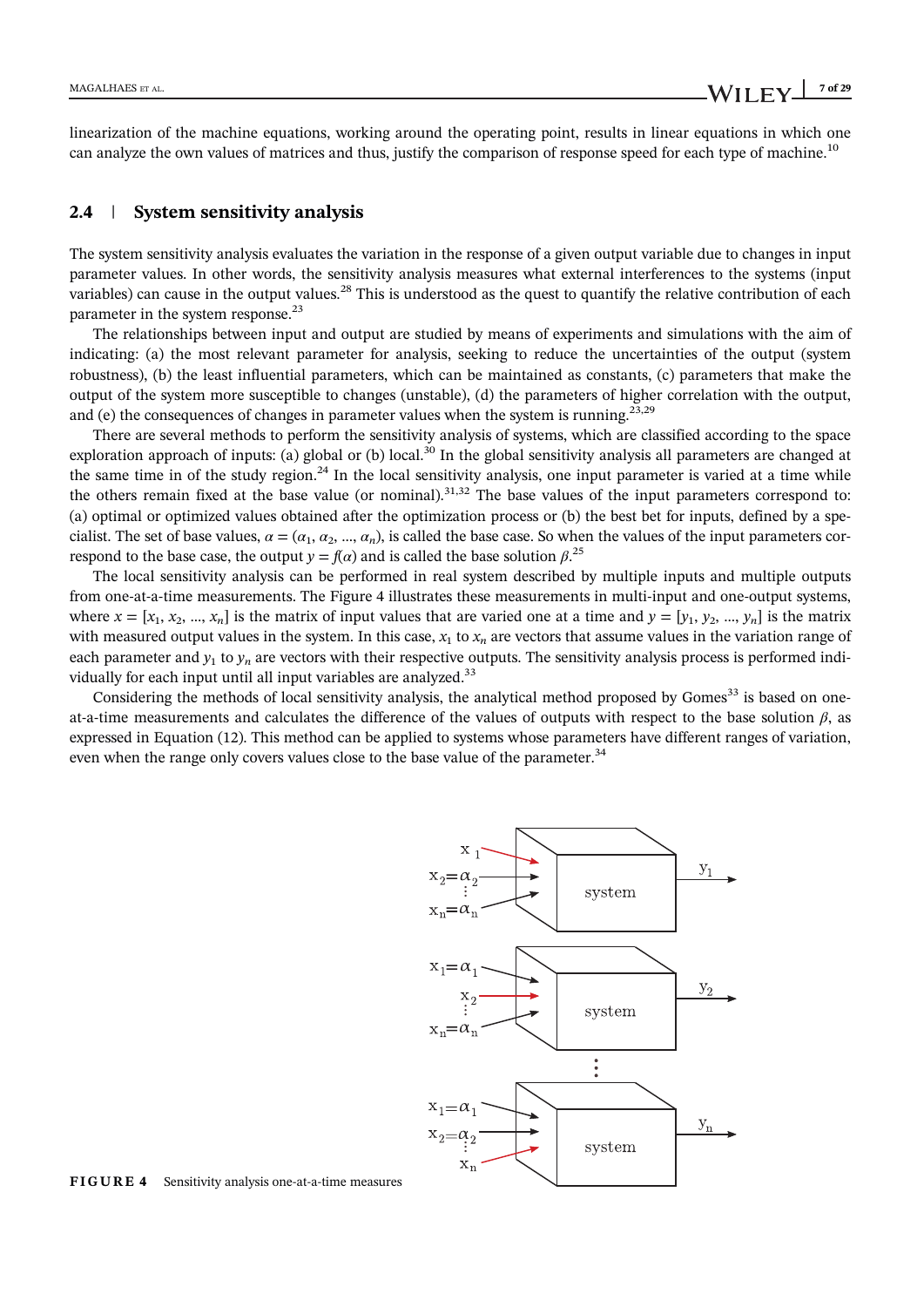In this method, the sensitivity index  $S_{x_i}$  is given by the relation between: (a) impact generated due to variations of parameter  $x_i$  and (b) impact resulting from all input variables, given by:

$$
S_{x_i} = \frac{\frac{1}{k} \cdot \sum_{j=1}^{k} |y_{i,j} - \beta|}{\sum_{i=1}^{n} \left(\frac{1}{k} \cdot \sum_{j=1}^{k} |y_{i,j} - \beta|\right)}
$$
(12)

where  $x_i$  is the parameter under review, *n* is the number of parameters, *k* is the number of one-at-a-time measurements per parameter,  $y_{i,j}$  is the system output for j-th measurement of  $x_i$ , given by the function  $y = f(x_1, x_2, ..., x_n)$ , and  $\beta$  the base solution.

### 3 | METHODOLOGY

The proposed methodology allows to performing experimental tests and analysis of the IPS from the workbench. The experimental tests are performed in two distinct workbenches, called  $B_1$  and  $B_2$ , composed of two generating units: a synchronous  $G_S$  and an induction  $G_I$ , connected in parallel, subjected to nonlinear loads. All elements connected to the same bus. Four metering devices are distributed in the system to analyze repowering and harmonic distortions. The workbench  $B_1$  is composed of two generating units of the same power, in order to validate the presented mathematical modeling. The workbench  $B_2$  is composed of a larger synchronous generating unit than the induction generating unit in order to validate the mathematical modeling for the specific case of repowering.

### 3.1 | Experimental setup

The experimental setup  $B_1$  is composed by one synchronous generator  $G_S$ , one induction generator  $G_I$ , and nonlinear load  $N_L$ . The nonlinear load  $N_L$  is composed of three-phase fully controlled bridge rectifier (TPFCBR)<sup>35</sup> feeding sets of resistive load and a variable frequency drive (VFD). The primary machines used for  $G_S$  and  $G_I$  in workbench  $B_1$  are DC motors. The workbench  $B_2$  is composed by synchronous generator  $G_S$ , induction generator  $G_I$  and nonlinear load  $N_L$ . The nonlinear load of the  $B_2$  workbench is composed of three-phase AC voltage controller (TPACVC)<sup>35</sup> feeding sets of resistive load. In the workbench  $B_2$ , the primary machines used for the  $G_S$  is the diesel cycle engine and an induction motor with a VFD for the  $G<sub>1</sub>$ . The nonlinear load is responsible for initially generating the harmonic distortions of the system current. Nailen<sup>21</sup> states that the induction generator when connected to the power grid does not introduce harmonics into the system.

In the workbench  $B_1$  and workbench  $B_2$  tests are performed connecting the nonlinear load  $N_L$  to the common bus. In these tests it is aimed to obtain the harmonic distortions of the electric system shown in Figure 5, where  $T_L$  is the primary feeder,  $T_1$  is the transformer,  $S_1$ ,  $S_2$ ,  $S_3$  are keys for connection and  $M_1$ ,  $M_2$ ,  $M_3$ , and  $M_4$  are meters. The meter  $M_1$ records data of the system electric parameters, such as power and harmonic values, in order to evaluate the increase of power generated and the system harmonic alterations. The meters  $M_2$ ,  $M_3$ , and  $M_4$  record data of the system electric parameters that express the electric relations in the terminals of the nonlinear load, induction generator and synchronous generator, respectively. In this way it is possible to record the effects on the generation of electric power and changes on harmonic content with the system switching.

The measurements take place in three steps: (a) after the connection of the nonlinear load  $N_L$ , the synchronous generator  $G_S$  and the induction generator  $G_I$  are connected to the common bus, (b) after the measurements of the first step, the  $G<sub>I</sub>$  is disconnected from the common bus and the effects of the exclusion of this generator on the system are measured, and (c) after the second step measurements, the  $G_S$  is disconnected from the bus and  $G_I$  is reconnected to the common bus. In this way, the generated power measurements and the changes in the harmonic content can be performed due to the insertion of the generators in the system for three different stages.

### 3.2 | Parallel connection of generators and nonlinear load with the power grid

There are some conditions necessary for the parallel operation of synchronous generators<sup>36</sup>: (a) each generator must have the same line voltage, (b) generators connected in parallel must have the same phase sequence, (c) the phase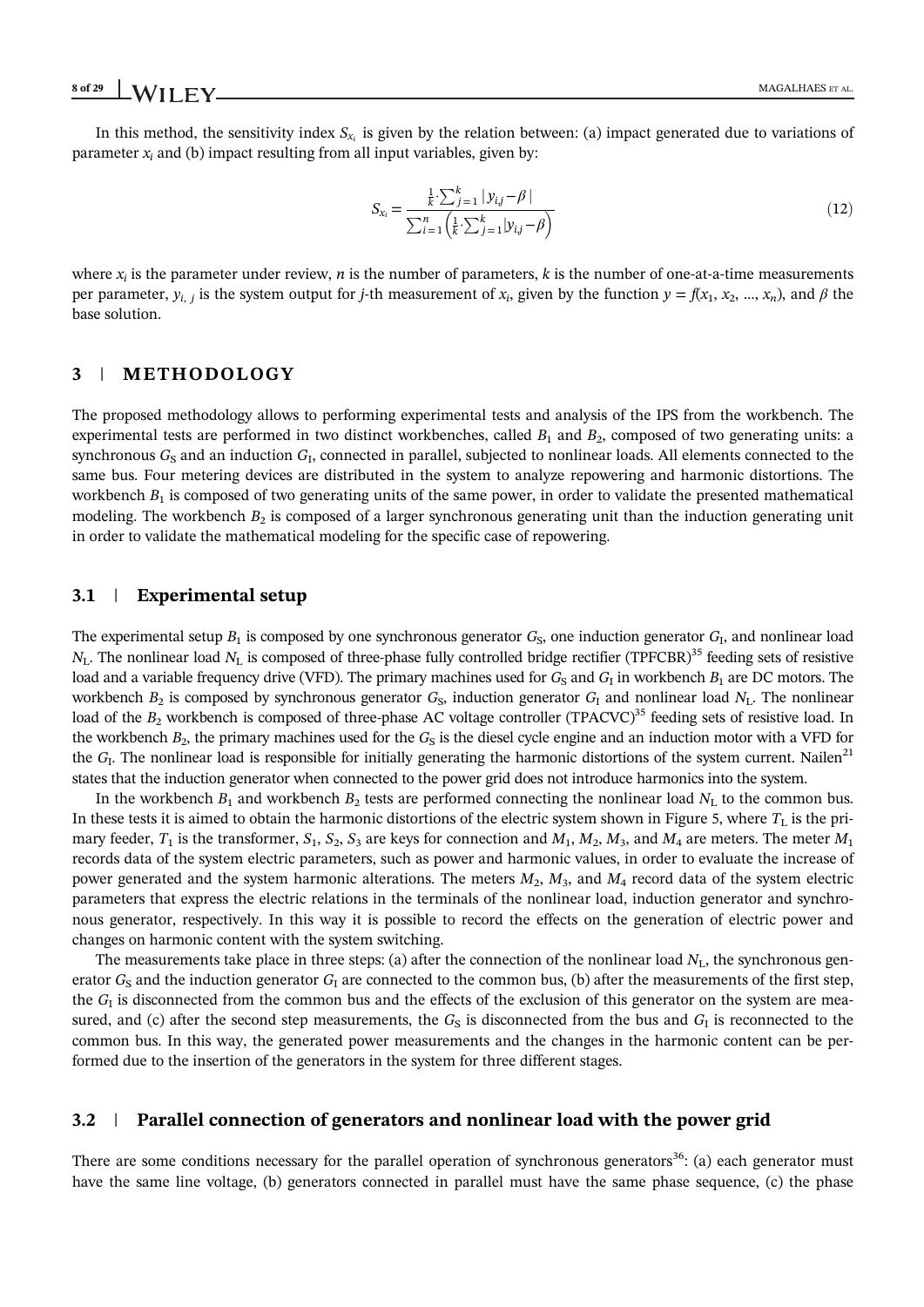

angles, in two phases, must be equal, and (d) the frequencies must be approximately equal, and for the machine entering the grid the frequency must be slightly higher. In (a) it is ensured that the voltages between the two generators, or between the generator and the grid, are equal. In condition (b) the sequence in which the phase voltages pass through peaks is ensured in the two generators it. In (c) it is ensured that in each phase the values of the voltage and angle are equal to every instant of time and in (d) it ensures that there is no reversal of power to avoid the generator being able to consume, instead of supplying power in given instant.

Failure to observe the synchronism can damage the synchronous generator due to the presence of high torques and currents, as well as causing problems in the power grid. Unlike the synchronous generator, the induction generator does not need to be synchronized with the voltage, frequency, and phase of the power grid to be connected.<sup>36</sup> For the coiled rotor induction motor as the primary machine, the frequency inverter and the three-phase rheostat are used for the drive, ensuring smoothing, and reduction of the starting current.

In case of connection in the power grid, the system has the property of maintaining constant the frequency and nominal voltage of the induction generator stator.<sup>36</sup> The induction generator is driven by the primary machine at a speed greater than the synchronous speed and slip is negative. From the synchronous speed, the induction machine will be in the generator condition, inserting power generated to the system. The reactive power required for excitation of induction generator can be provided by the system<sup>36</sup> or by the synchronous machine in the case of the parallel connection of a synchronous generator with induction generator.

For the experimental tests in workbench  $B<sub>1</sub>$  two kinds of nonlinear load were used. As stated previously, the nonlinear load  $N_{L1}$  is formed by TPFCBR which feeds resistive load and the nonlinear load  $N_{L2}$  is formed by a VFD. The nonlinear load used for the experimental workbench tests  $B_2$  is formed by TPACVC feeding a resistive load set.

### 3.3 | Analysis of repowering, harmonic, and sensitivity data

The sets  $B_1$  and  $B_2$ , which are represented by the IPS shown in Figure 5, have the data recorded by energy analyzer at the measurement points where the outputs collected are: (a) active power  $P$ , (b) reactive power  $Q$ , (c) apparent power  $S$ , (d) power factor fp, (e) total harmonic distortion of voltage  $THD<sub>V</sub>$ , and (f) total harmonic distortion of current  $THD<sub>I</sub>$ .

The workbenches  $B_1$  and  $B_2$  allow to realize: (a) physical analysis between the synchronous generator and induction generator in non-sinusoidal steady state, (b) physical analysis in the association between synchronous generator and induction generator in a non-sinusoidal steady state, (c) verification of the repowering of the proposed IPS, and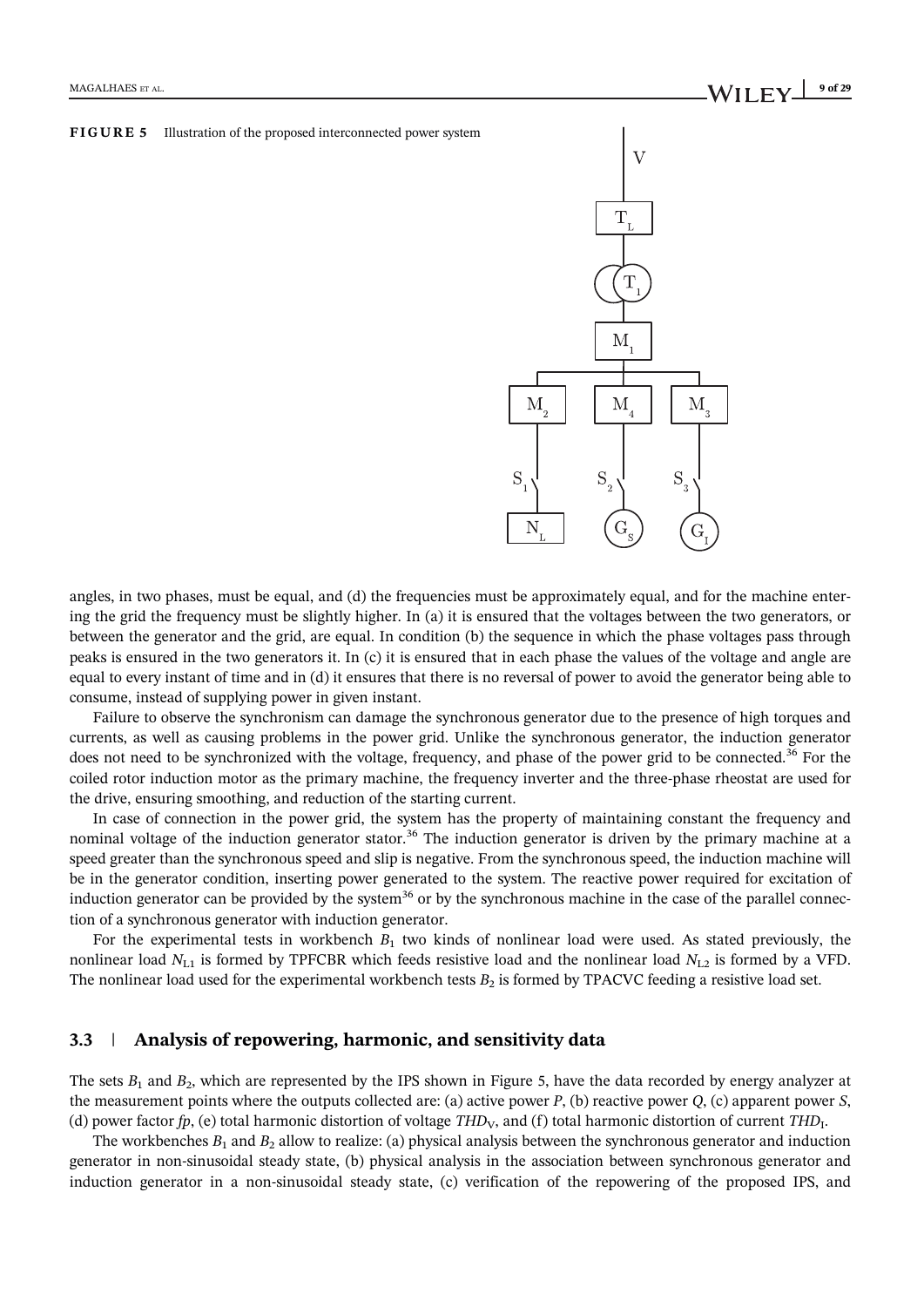# 10 of 29 MAGALHAES ET AL. MAGALHAES ET AL.

(d) assessment of the harmonic content in the various measurement sites of the system. With these data it is possible to perform analyzes comparing the values obtained in the IPS with the limits defined by the standard IEEE STD 519-1992,<sup>20</sup> technical standard for voltage harmonics, where the restrictive value for  $THD<sub>V</sub>$  is limited to 5% and current where the restrictive value for  $THD<sub>I</sub>$  is limited from 4% to  $h < 11$  and 2% to  $11 < h < 17$ . In this way, it is possible to verify the impact of voltage and current distortions in the IPS, subject to the nonlinear load, at each measurement point.

The IPS sensitivity analysis is performed only in the workbench  $B_2$  through the data collected in  $M_1$ . From the collected data it is possible to analyze the parameters: (a) active power  $P$ , (b) reactive power  $Q$ , (c) apparent power  $S$ , (d) power factor fp, (e) total harmonic distortion of voltage THD<sub>V</sub>, and (f) total harmonic distortion of current THD<sub>I</sub>. The purpose of collecting the data for sensitivity analysis is to connect all the keys of Figure 5 and vary the excitation voltage of the field of the synchronous generator, the mechanical power of the primary machine of the synchronous generator, the speed of the induction generator and the firing angle of the TPFCBR (nonlinear load). These variables were chosen because they were the IPS input variables.

In the experiments for sensitivity analysis, the value of the input variable is altered observing range of viable values, that is, not compromising the physical limit of the system. Although most methods of sensitivity analysis use the computational model of the system to obtain the outputs. It is possible to collect the desired data through experiments in the operating system, which is the proposed analysis in this work. The input variables chosen have different ranges of variation. Some of which operate only near the base value. In this case, the analytical method $33$  of sensitivity analysis is indicated because it does not depend on the range of variation of each input variable.

### 3.3.1 | Model building and comparison between practical and simulated data

The computational model construction of the real IPS system, illustrated in Figure 5, is carried out in parts. First, the induction generator model is built, then the synchronous generator model and the nonlinear load model is built, and finally the electric power grid is modeled. All models are assembled and tested, giving rise to the full IPS computational model.

The proposed model to IPS is validated by comparing experimental data with simulated data. After validating the model, it is possible to perform computational tests and predictions. In the model, the output data is collected at the same measurement points  $M_1$ ,  $M_2$ ,  $M_3$ , and  $M_4$  used to measure the experimental data. The outputs measured in the simulation are the same as experimentally measured in the real system. With the experimental and simulated data, it is possible to perform: (a) comparison between model and real system, (b) sensitivity analysis, (c) verification of IPS repotentialization, (d) evaluation of harmonic content at measurement points  $M_1$ ,  $M_2$ ,  $M_3$ ,  $M_4$ , and (e) predictions.

### 4 | RESULTS

From the proposed methodology it is possible to perform tests, obtaining the results that allow: (a) verify the repowering of the system, (b) validate the physical analysis of the synchronous and induction generators in the steady non-sinusoidal state, (c) validate the physical analysis of the association between the generators in the non-sinusoidal steady state, (d) to evaluate the harmonic content with the generators coupled to the system, and (e) to produce the sensitivity analyzes of the input parameters of the IPS.

### 4.1 | Definition of workbenches for experimental tests

The tests of the IPS shown in Figure 5, for the workbench  $B_1$ , were performed with a system composed of two generating units: synchronous and inductive. Both units are in parallel by first feeding the TPFCBR constituting the nonlinear load  $N_{L1}$  and then TPFCBR and VFD constituting the nonlinear load  $N_{L2}$ . The Figure 6 shows the equipment used in the workbench  $B_1$ .

The information about the components used in the workbench  $B_1$  are set out in Table 1. The load  $N_{L1}$ , is the resistive load of 500 W, fed by TPFCBR. The load  $N<sub>L2</sub>$  is composed of the resistive load of 300 W, fed by TPFCBR and the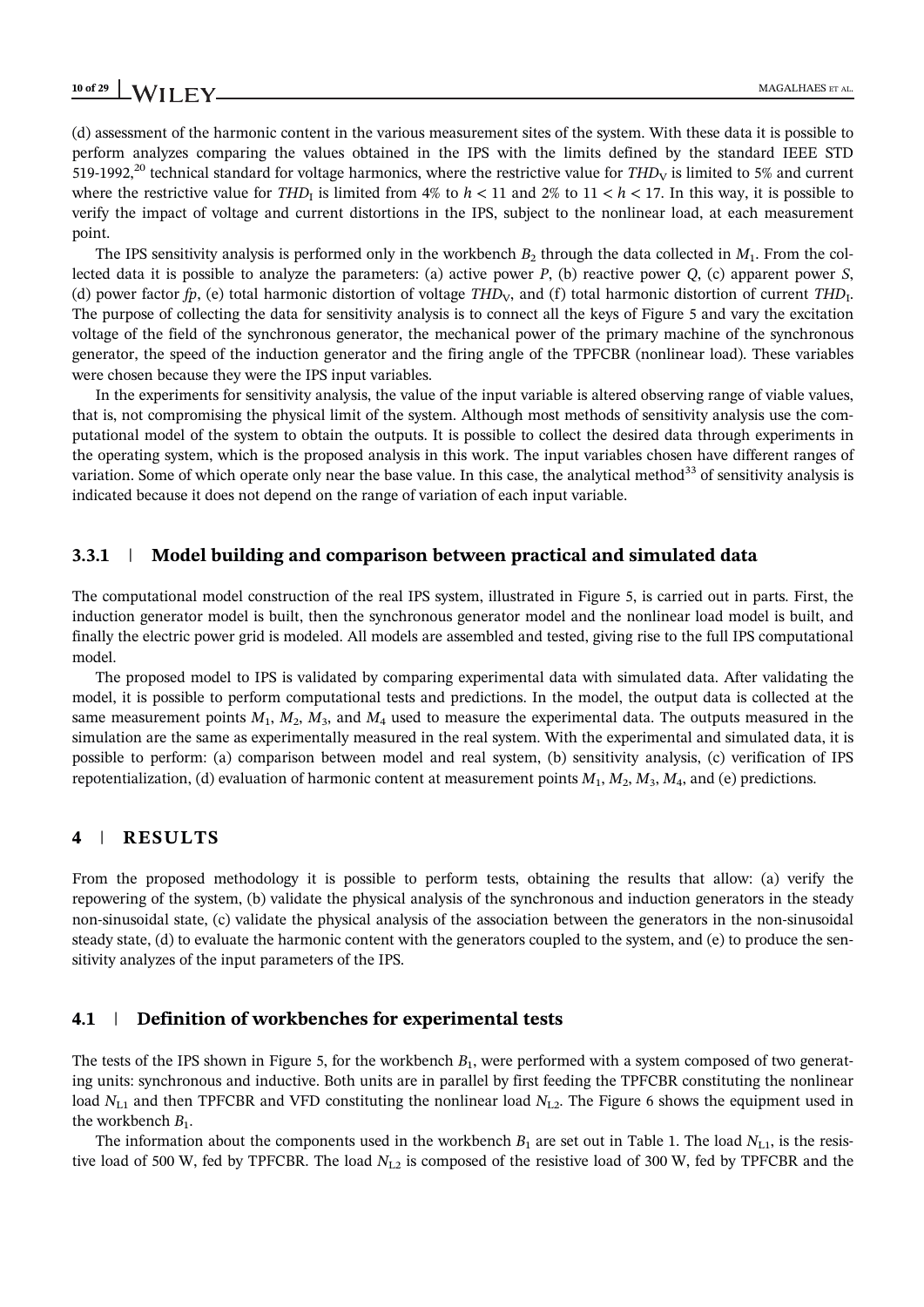#### **FIGURE 6** Workbench  $B_1$



TABLE 1 Acronyms and values of the components from IPS

| <b>Variables</b> | <b>Components</b>                      | <b>Values of used components</b>                    |
|------------------|----------------------------------------|-----------------------------------------------------|
| $G_{\rm S}$      | Synchronous generator (main generator) | 2 kVA, 230 V three-phase, salient 4 poles, 60 Hz    |
| G <sub>I</sub>   | Induction generator                    | 2 kVA, 220 V three-phase, cage rotor 4 poles, 60 Hz |
| $L_{\rm T}$      | Primary feed                           | three-phase, 380 V, 60 Hz                           |
| $T_1$            | <b>Transformer</b>                     | 5 kW, 380/220 V, Δ/Y grounded                       |
| $N_{L1}$         | Nonlinear load 1                       | 500 W, three-phase, 380 V, 60 Hz                    |
| $N_{L2}$         | Nonlinear load 2                       | 500.4 W, three-phase, 380 V, 60 Hz                  |

Abbreviation: IPS, interconnected power system.

induction motor of 2 kVA driven by frequency inverter with power of 200.4 W. As the primary machine of both generators, DC motors of 2 kW power were used.

The tests of the IPS shown in Figure 5, for the workbench  $B_2$ , were performed with a system composed of one synchronous and one induction generating units. Both units are in parallel feeding the nonlinear load  $N<sub>L</sub>$  consisting of TPFCBR to TPACVC which feeds resistive load with three-phase power of 14 kW. As  $G<sub>S</sub>$  primary machine was used diesel cycle engine with 38.7 kW power and as  $G<sub>I</sub>$  primary machine was used induction motor with 7.5 kW driven by frequency inverter with 9.2 kW of power. The Figure 7 shows the equipment used in the workbench  $B_2$ , where the Figure 7A shows the induction generator and its primary machine and the Figure 7B shows the synchronous generator with the diesel cycle motor coupled.

The information about the components used on workbench  $B_2$  are set out in Table 2 and the technical specifications for the meters  $M_1$ ,  $M_2$ ,  $M_3$ , and  $M_4$  are described in Table 3.

The workbench  $B_1$  is composed of outworn machines and without preventive maintenance. The workbench  $B_2$  is composed by the reconditioned set synchronous generator and diesel cycle engine and new set induction generator and induction motor.

### 4.2 | Repowering

The purpose of this test is obtaining the incremented power generated in the plant at measurement point  $M_1$  for the workbenches  $B_1$  and  $B_2$ . The proposed configurations for the system are: (a)  $N_L$  where the nonlinear load is connected to system, (b)  $G_S + G_I + N_L$  where the synchronous generator, the induction generator, and the nonlinear load are connected to the system, (c)  $G_S + N_L$  where the synchronous generator and the nonlinear load are connected to the system, and (d)  $G_I + N_L$  where the induction generator and the nonlinear load are connected to the system. For all repowering tests, the condition of generator operation was established to enable the  $G_S + G_I + N_L$  configuration the power factor be greater than 80% and as close as possible to 100%.<sup>26,36</sup>

The operating conditions of synchronous generator  $G_S$  and induction generator  $G_I$  in workbench repowering tests  $B_1$  are arranged in Table 4. The values of active power, reactive power, apparent power, and power factor of  $G_S$  and  $G_I$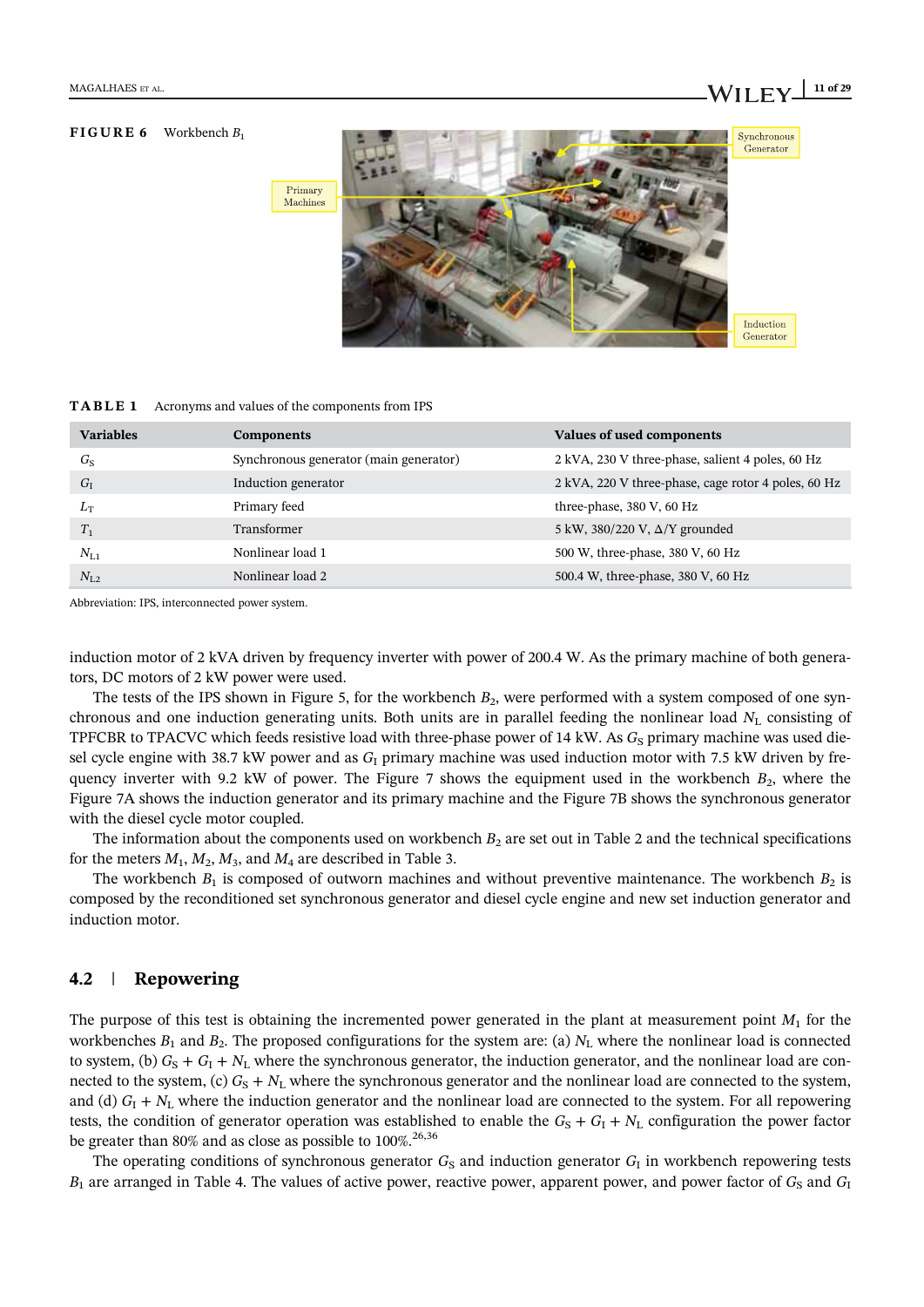## $\frac{12 \text{ of } 29 \text{ NAGALHAES ET AL.}}{$



**FIGURE 7** Workbench  $B_2$ : A, induction generator and primary machine and B, synchronous generator with diesel engine

TABLE 2 Acronyms and values of the components from IPS

| <b>Variables</b> | <b>Components</b>                      | <b>Values of used components</b>                          |
|------------------|----------------------------------------|-----------------------------------------------------------|
| $G_{\rm S}$      | Synchronous generator (main generator) | 37 kVA, 380 V, fp 0.8 three-phase, salient 4 poles, 60 Hz |
| G <sub>I</sub>   | Induction generator                    | 7.5 kVA, 380 V three-phase, cage rotor<br>4 poles, 60 Hz  |
| $L_{\rm T}$      | Primary feed                           | three-phase, 13 800 V, 60 Hz                              |
| $T_1$            | Transformer                            | 750 kVA, 13 800/(380/220) V, Δ/Y grounded                 |
| $N_{\rm L}$      | Nonlinear load                         | 14 kW three-phase, 380 V, 60 Hz                           |

Abbreviation: IPS, interconnected power system.

|                    | <b>Measurement range</b> |            |                                |
|--------------------|--------------------------|------------|--------------------------------|
| <b>Measurement</b> | Min                      | <b>Max</b> | Accuracy                       |
| Frequency          | $40$ Hz                  | 70 Hz      | $\pm$ (0.01 Hz)                |
| RMS voltage        | 1 <sub>V</sub>           | 1200 V     | $\pm (0.5\% + 0.2 \text{ V})$  |
| RMS current        | 1 A                      | 1200 A     | $\pm (0.5\% + 0.2 \text{ A})$  |
| Active power       | $5 \text{ mW}$           | 7800 kW    | $\pm$ (1%) cos $\Phi \geq 0.8$ |
| Reactive power     | 5 mVAr                   | 7800 kVAr  | $\pm$ (1%) sin $\Phi$ > 0.5    |
| Apparent power     | $5 \text{ mVA}$          | 7800 kVA   | $\pm(1\%)$                     |

TABLE 3 Accuracy specifications

were obtained at the measurement points  $M_4$  and  $M_3$ , respectively, for loads  $N_{L1}$  and  $N_{L2}$ . Tables 5 and 6 provide the data of active power, reactive power, apparent power, and power factor at measuring point  $M_1$  for all configurations proposed with nonlinear loads  $N<sub>L1</sub>$  and  $N<sub>L2</sub>$ , respectively.

In Tables 5 and 6, it is noted the power factor in  $M_1$  in  $G_S + G_I + N_L$  configuration is 0.92 for  $N_{L1}$  and 0.80 for  $N_{L2}$ . For nonlinear load  $N_{L1}$ , in  $N_L$  configuration, the grid is providing active power of 500 W. With the connection of the synchronous generator and induction generator, in  $G_S + G_I + N_L$  configuration, the grid will receive active power of 1644 W. Disconnecting  $G_I$ , going to  $G_S + N_L$  configuration, the grid will receive active power of 681 W with  $N_{L1}$ . In comparison with  $G_S + N_L$  configuration, commonly found in the plants, it is observed that with the insertion of  $G_I$ , the system repowering occurs at 141.41% in active power generated.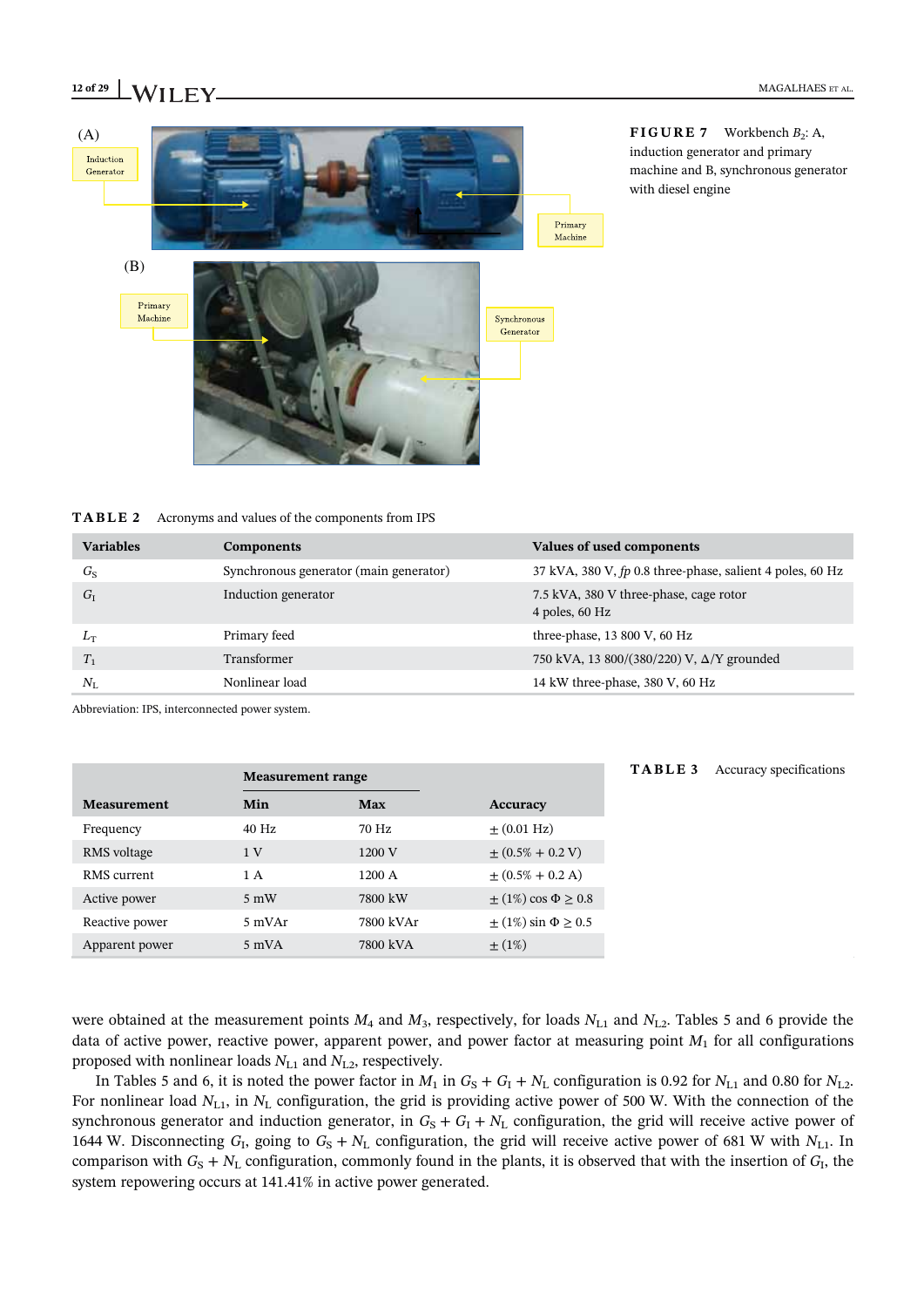| TABLE 4<br>Workbench $B_1$ : active<br>power, reactive power, apparent power,<br>and power factor of $G_s$ and $G_l$ to $N_{l,1}$<br>and $N_{L2}$ |                  | $N_{\rm L1}$ |         | $N_{L2}$ |         |  |
|---------------------------------------------------------------------------------------------------------------------------------------------------|------------------|--------------|---------|----------|---------|--|
|                                                                                                                                                   | <b>Operation</b> | $G_{\rm S}$  | $G_{I}$ | $G_{S}$  | $G_{I}$ |  |
|                                                                                                                                                   | P(W)             | $-1085$      | $-1007$ | $-1116$  | $-1530$ |  |
|                                                                                                                                                   | Q (V Ar)         | $-3595$      | 3783    | $-3995$  | 4197    |  |
|                                                                                                                                                   | S(VA)            | 3767         | 3964    | 4146     | 4473    |  |
|                                                                                                                                                   | fp               | 0.291        | 0.256   | 0.269    | 0.343   |  |
|                                                                                                                                                   |                  |              |         |          |         |  |
| TABLE 5<br>Workbench $B_1$ : active                                                                                                               |                  | $N_{\rm H}$  |         |          |         |  |

power, reactive power, apparent power, and power factor in  $M_1$  to  $N_{L1}$ 

|                                     | $N_{L1}$ |          |       |       |
|-------------------------------------|----------|----------|-------|-------|
| Configuration                       | P(W)     | Q (V Ar) | S(VA) | ĴР    |
| $N_{\rm L}$                         | 500      | 174.9    | 531.3 | 0.943 |
| $G_{\rm S} + G_{\rm I} + N_{\rm L}$ | $-1644$  | 818      | 1865  | 0.92  |
| $G_{\rm S}+N_{\rm L}$               | $-681$   | $-3379$  | 3454  | 0.2   |
| $G_{I} + N_{I}$                     | $-514$   | 3949     | 3995  | 0.133 |

**TABLE 6** Workbench  $B_1$ : active power, reactive power, apparent power, and power factor in  $M_1$  to  $N_{L2}$ 

|                         | $N_{L2}$ |          |       |       |
|-------------------------|----------|----------|-------|-------|
| Configuration           | P(W)     | Q (V Ar) | S(VA) | Ĵр    |
| $N_{\rm L}$             | 500      | 500      | 700   | 0.718 |
| $G_{S} + G_{I} + N_{L}$ | $-2100$  | 1300     | 2697  | 0.80  |
| $G_{\rm S}+N_{\rm L}$   | $-700$   | $-3300$  | 3400  | 0.224 |
| $G_{\rm I} + N_{\rm L}$ | $-900$   | 4800     | 4900  | 0.19  |

For the nonlinear load  $N_{L2}$ , in  $N_L$  configuration, the grid is providing active power of 500 W. In  $G_S + G_I + N_L$  configuration, the grid will receive active power of 2100 W. Disconnecting  $G_I$ , the grid will receive 700 W. The repowering of the system is observed with the insertion of  $G<sub>I</sub>$ , at 200% compared to  $G<sub>S</sub> + N<sub>L</sub>$  configuration, increasing the active power generated.

The operating conditions of the  $G_S$  and  $G_I$  for the workbench  $B_2$  tests are shown in Table 7 for inductive  $G_S$ , configuration where synchronous generator is receiving reactive power of grid. Measurements of the active power values, reactive power, apparent power, and power factor were performed at points  $M_4$  and  $M_3$ .

The Table 8 provides data of active power, reactive power, apparent power, and power factor for the measurement point  $M_1$  in various configurations proposed for the nonlinear load  $N_L$  for inductive  $G_S$ . The excitation of the synchronous generator was adjusted to obtain a power factor of  $M_1$  in  $G_S + G_I + N_L$  configuration as close to unit.

In the  $N_L$  configuration, Table 8, the grid provides active power of 2547 W. In the  $G_S + G_I + N_L$  configuration, Table 8, the grid receives active power of 23 820 W. In this case, it has the nonlinear load receiving 2547 W, the synchronous generator providing 22 684 W and the induction generator providing 3636 W, Table 7. This totals 23 820 W of power supplied. Disconnecting  $G_I$ , the synchronous generator, in the  $G_S + N_L$  configuration, Table 7, provides active power of 22 684 W. The synchronous generator feeds the nonlinear load and supplies the grid with remaining generated power. For this case, the grid will receive active power of 20 043 W. It is observed, with the insertion of the induction generator, the system repowering has increased of 18.84% in the active power generated, compared to the  $G_S + N_L$ configuration. It is also observed the power factor measured in  $M_1$ , in  $G_S + G_I + N_L$  configuration is 0.86. This occurs because the power factor of the synchronous generator is 0.80.

The operating conditions of the  $G_S$  and  $G_I$  for workbench  $B_2$  repowering tests, to capacitive  $G_S$ , configuration where the synchronous generator is supplying reactive power to the system, are arranged in Table 9. Measurements of the active power values, reactive power, apparent power, and power factor were performed at measuring points  $M_4$  and  $M_3$ .

Table 10 provides the data of active power, reactive power, apparent power, and power factor for the measurement point  $M_1$  in the various configurations proposed for the nonlinear load  $N_L$  with capacitive  $G_S$ . The excitation of the synchronous generator was adjusted to obtain a power factor of  $M_1$ , in  $G_S + G_I + N_L$  configuration as close to unit.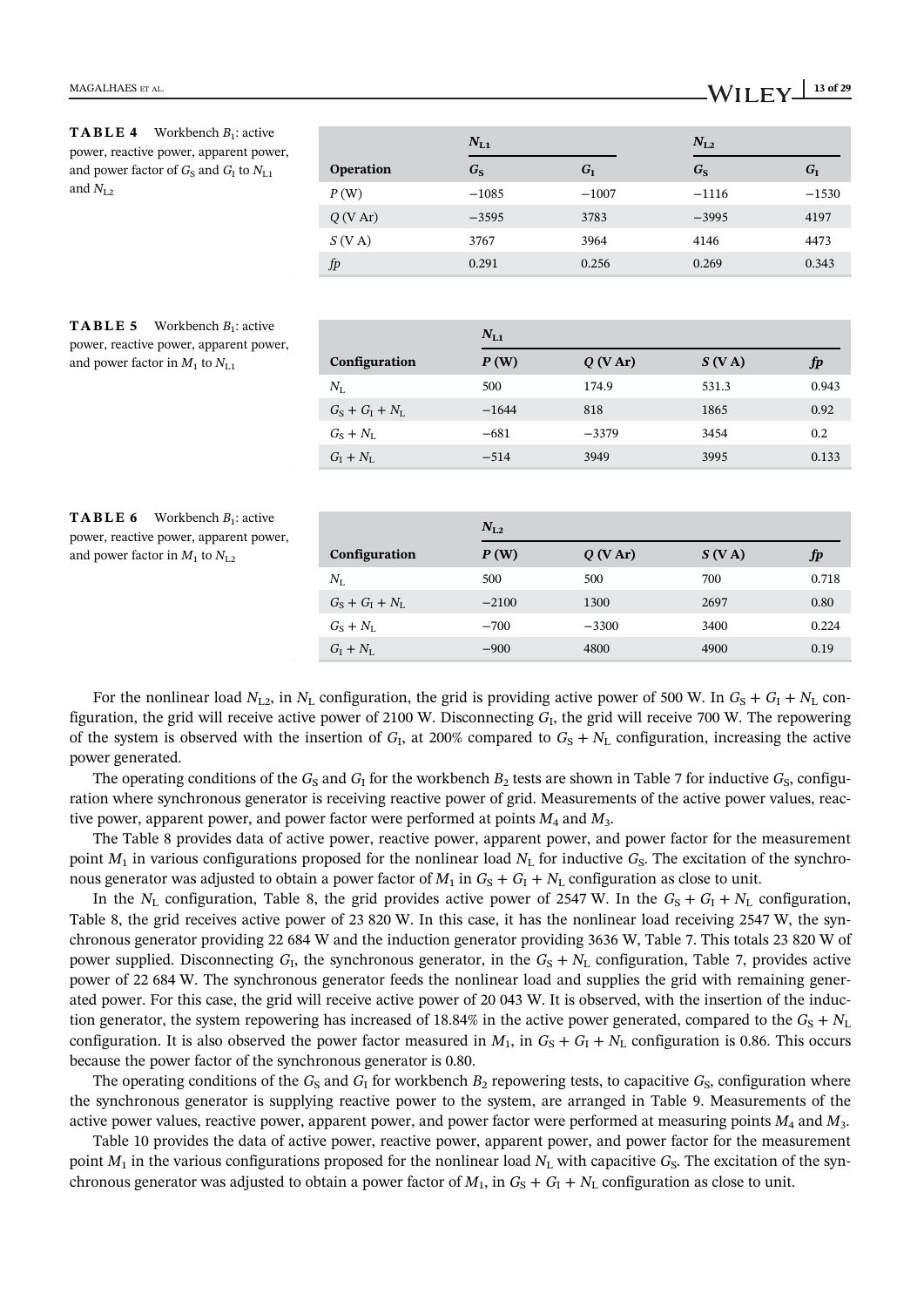### 14 of 29 WILEY MAGALHAES ET AL.

| Operation                           | P(W)     | $Q$ (V Ar) | S(VA)    | $\boldsymbol{fp}$ | <b>TABLI</b>               |
|-------------------------------------|----------|------------|----------|-------------------|----------------------------|
| $G_{\rm S}$                         | $-22684$ | 5657       | 23 39 6  | 0.969             | power, re<br>and pow       |
| G <sub>I</sub>                      | $-3636$  | 4502       | 5795     | 0.629             | $G_{\rm I}$ to $N_{\rm L}$ |
|                                     |          |            |          |                   |                            |
|                                     |          |            |          |                   | <b>TABLI</b>               |
| Configuration                       | P(W)     | Q (V Ar)   | S(VA)    | $\boldsymbol{fp}$ | power, re                  |
| $N_{\rm L}$                         | 2547     | 3602       | 6710     | 0.559             | and powe                   |
| $G_{\rm S} + G_{\rm I} + N_{\rm L}$ | $-23820$ | 13 157     | 27 688   | 0.860             | $GS$ and N                 |
| $G_{\rm S}+N_{\rm L}$               | $-20043$ | 9014       | 22 5 5 3 | 0.888             |                            |
| $G_{\rm I}+N_{\rm L}$               | $-1105$  | 8090       | 9601     | 0.147             |                            |
|                                     |          |            |          |                   |                            |
|                                     |          |            |          |                   |                            |
| Operation                           | P(W)     | Q (V Ar)   | S(VA)    | $\boldsymbol{fp}$ | <b>TABLI</b>               |
| $G_{\rm S}$                         | $-22444$ | $-12080$   | 25 508   | 0.88              | power, re<br>and powe      |
| $G_{\rm I}$                         | $-3135$  | 1338       | 5972     | 0.525             | $G_I$ to $N_I$ .           |
|                                     |          |            |          |                   |                            |
|                                     |          |            |          |                   | <b>TABLI</b>               |
| Configuration                       | P(W)     | Q (V Ar)   | S(VA)    | $\boldsymbol{fp}$ | power, re                  |
| $N_{\rm L}$                         | 2474     | 2960       | 5517     | 0.425             | and powe                   |
| $G_{\rm S} + G_{\rm I} + N_{\rm L}$ | $-23786$ | $-4795$    | 24 635   | 0.965             | $G_S$ and $N$              |
| $G_{\rm S}+N_{\rm L}$               | $-20127$ | $-9072$    | 22 476   | 0.895             |                            |

 $G_I + N_L$  –1921 7012 7881 0.243

E 7 Workbench  $B_2$ : active eactive power, apparent power, er factor with inductive  $G<sub>S</sub>$  and

E 8 Workbench  $B_2$ : active eactive power, apparent power, er factor in  $M_1$  with inductive  $G<sub>S</sub>$  and  $N<sub>L</sub>$ 

**E 9** Workbench  $B_2$ : active eactive power, apparent power, er factor for capacitive  $G<sub>S</sub>$  and

**E 10** Workbench  $B_2$ : active eactive power, apparent power, er factor in  $M_1$  with capacitive  $G<sub>S</sub>$  and  $N<sub>L</sub>$ 

In the N<sub>L</sub> configuration, the grid is providing active power of 2474 W, Table 10. In  $G_S + G_I + N_L$  configuration, the grid is receiving active power of 23 786 W, Table 10. In this case, one has the nonlinear load receiving 2474 W, the synchronous generator providing 22 444 W, and the induction generator providing 3135 W, Table 9. The system is providing 23 786 W, Table 10. With the withdrawal of  $G<sub>I</sub>$ , in the  $G<sub>S</sub> + N<sub>L</sub>$  configuration provides active power of 22 444 W, Table 9. In this case the grid will receive active power of 20 127 W, Table 10. It is observed that with the insertion of the induction generator, the system repowering has increased of 18.18% in the active power generated in comparison with  $G_S + N_L$  configuration. It is also observed that the power factor in  $M_1$ , in  $G_S + G_I + N_L$  configuration, is 0.96.

When  $G_S$  is capacitive and provides reactive to  $G_I$ , in  $M_1$  it is observed that the value of the power factor is close to 0.96 for  $G_S + G_I + N_L$  configuration, as Table 10. In the case of inductive  $G_S$ , the power factor value is 0.86 for  $G<sub>S</sub> + G<sub>I</sub> + N<sub>L</sub>$  configuration, as Table 8. The  $G<sub>S</sub>$  can operate inductive or capacitive and in the case of repowering with induction machine. It is usual that it operates as capacitive, providing the reactive to  $G<sub>I</sub>$ . In this mode of operation, the  $G<sub>S</sub>$  has a lower power factor and still supplies the reactive demand of  $G<sub>I</sub>$ , when connected in parallel.

In the workbenches  $B_1$  and  $B_2$  the repowering of the system was obtained. In the case of parallelism of generators with the same power, in workbench  $B_1$ , repowering is observed from 141.41% to  $N_{L1}$  and from 200.00% to  $N_{L2}$ . For generators of different powers, where  $G_S$  is 4.93 times greater than  $G_I$ , the repowering is observed from 18.84% to inductive  $G<sub>S</sub>$  and from 18.18% to capacitive  $G<sub>S</sub>$ .

This is the typical case of repowering, where it presents  $G_S$  as the main generator and  $G_I$  as the secondary generator connected in parallel on the same bus. For the tests performed in workbench  $B_1$ , the primary machines are of greater power than the generators, allowing more active power produced. The power contribution generated by  $G<sub>I</sub>$ , in tests carried out in workbench  $B_2$ , becomes less expressive because they present machines of different powers.

### 4.3 | Harmonics analysis

In the same tests performed to measure repowering, using the same operating conditions as in Tables 4, 7, and 9, the data of the harmonic distortions were collected. For all harmonic analysis tests the condition of operation of generators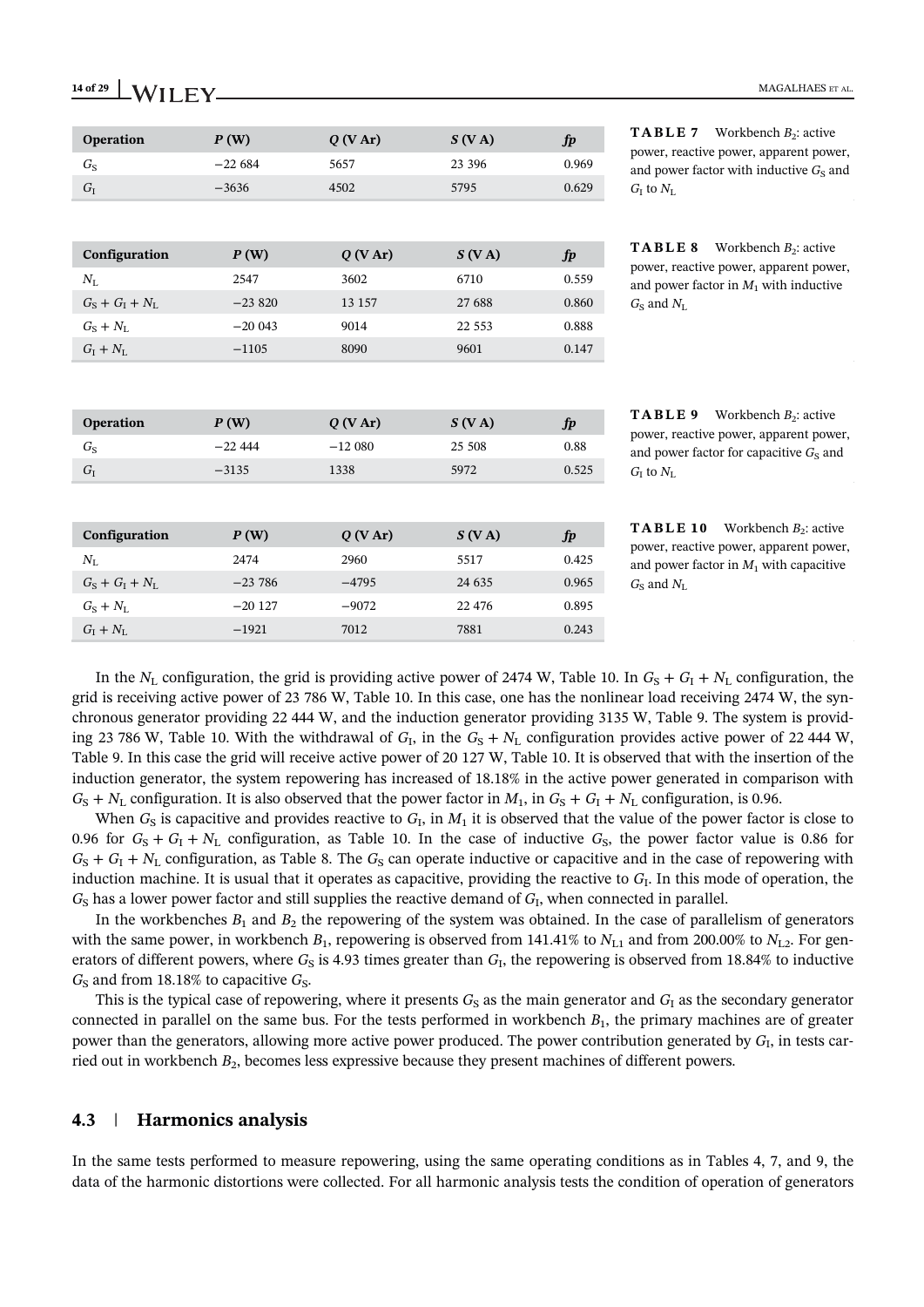was established so that in  $G_S + G_I + N_L$  configuration the power factor is greater than 0.80 and close to unit.<sup>26,36</sup> The measured results of total harmonic distortions of current THD<sub>I</sub> at measurement points  $M_1$ ,  $M_2$ ,  $M_3$ , and  $M_4$ , were collected by observing the total harmonic distortions of voltage  $THD<sub>V</sub>$  within the limits set up in IEEE STD 519-1992.<sup>20</sup> The values established in the standard for voltage harmonics varies according to the voltage class at point to be measured. In workbench  $B_1$  and workbench  $B_2$ , where measurements were carried out in the voltage of 220 and 380 V, respectively, the limit of the total harmonic distortion of voltage  $THD<sub>V</sub>$  is 5.0% and the threshold of the individual harmonic distortion of voltage  $DHI_V$  is 3.0%. The limits for the individual harmonic distortion of current  $DHI_I$  is from 4% to  $h < 11$  and 2% to  $11 < h < 17$ .

The values of THD<sub>V</sub> and THD<sub>I</sub> for workbench  $B_1$  at measurement points  $M_1$ ,  $M_3$ , and  $M_4$  with nonlinear loads  $N_{L1}$ and  $N<sub>L2</sub>$  are shown in Tables 11 and 12, respectively. These values are for all proposed configurations.

At the point of measurement  $M_1$  and using as nonlinear load  $N_{L1}$ , Table 11, it is noted that the value THD<sub>V</sub> reduces to 1.5% in the  $G_S + G_I + N_L$  configuration, increases from 1.9% to 2.1% in  $G_S + N_L$  configuration and reduces to 1.7% in  $G_I + N_L$  configuration. It is noted that the value of THD<sub>I</sub> in  $N_L$  configuration is 23.1%. In  $G_S + G_I + N_L$  configuration the value of THD<sub>I</sub> is reduced to 15.4%. In  $G_I + N_L$  configuration the value reduces to 5.6% and in  $G_S + N_L$  configuration the value reduces to 4.6%. This indicates that both the synchronous generator and the induction generator reduces the  $THD<sub>I</sub>$  in the IPS. It should be noted that the condition of operation of the generators has been established so that in  $G<sub>S</sub> + G<sub>I</sub> + N<sub>L</sub>$  configuration has power factor as close as possible to unit. In this way, the generators are operating in a parallelism condition, with  $G<sub>S</sub>$  providing reactive power to  $G<sub>I</sub>$  and with a view to improving power factor.

In the  $G_S + G_I + N_L$  configuration, the THD<sub>I</sub> value in  $M_3$  is 2.8% and in  $M_4$  is 1.5%, with repowering of machines of the same power the harmonic content is greater in the terminals of  $G<sub>I</sub>$  than in the  $G<sub>S</sub>$ , indicating that the  $G<sub>I</sub>$  behaves as a preferred path for harmonic currents. In Table 12, using as load the nonlinear  $N_{1,2}$ , at the measurement point  $M_1$  with  $N_L$  configuration, it is observed the value of THD<sub>V</sub> reducing from 1.8% to 1.6% in the  $G_S + G_I + N_L$  configuration and reduces from 1.8% to 1.7% for  $G_S + N_L$  and  $G_I + N_L$  configurations. The value of THD<sub>I</sub> is 81.9% to  $N_{L2}$  configuration and for the configuration  $G_S + G_I + N_L$  the value of THD<sub>I</sub> reduces to 28.7%. In  $G_S + N_L$  configuration value reduces to 14.3% and in  $G_I + N_L$  configuration value reduces to 12.7%. These reductions demonstrate that both the  $G_S$  and  $G_I$  produce reduction in THD<sub>V</sub> and THD<sub>I</sub> in IPS. The measured values of THD<sub>V</sub> and THD<sub>I</sub> in workbench  $B_1$  using  $N_{1,2}$  in points of measurements  $M_3$  and  $M_4$ , are values close to values obtained in the tests of workbench  $B_1$  using  $N_{L1}$  and therefore, the considerations are the same.

In the configuration  $G_S + G_I + N_L$ , for both non-loads  $N_{L1}$  and  $N_{L2}$ , it observes a reduction of THD<sub>V</sub> and THD<sub>I</sub> in  $M_1$ , indicating that, with repowering, there is a reduction of the harmonic content. In  $G_S + N_L$  configuration the reduction of THD<sub>V</sub> and THD<sub>I</sub> in  $M_1$  is also observed. Indicating that the  $G<sub>S</sub>$  operating in parallelism, also reduces the harmonic content of system. It is important to note that in all tests the  $G<sub>S</sub>$  operated in parallel condition, providing reactive to induction generator. In the configuration  $G_I + N_L$  the reduction of  $THD_V$  and  $THD_I$  in  $M_1$  is also observed, indicating that the induction generator reduces harmonic content of system.

| TABLE 11<br>Workbench $B_1$ : THD <sub>V</sub><br>(%) and $THDI$ (%) to $M1$ , $M3$ , and $M4$ | $THD_V$                             |       |                          |                          | THD <sub>T</sub> |                          |                          |  |
|------------------------------------------------------------------------------------------------|-------------------------------------|-------|--------------------------|--------------------------|------------------|--------------------------|--------------------------|--|
| with $N_{L1}$                                                                                  | Configuration                       | $M_1$ | $M_3$                    | $M_4$                    | $M_1$            | $M_{\rm R}$              | $M_4$                    |  |
|                                                                                                | $N_{\rm L}$                         | 1.9   | $\overline{\phantom{a}}$ | $\sim$                   | 23.1             | $\overline{\phantom{a}}$ | $\overline{\phantom{a}}$ |  |
|                                                                                                | $G_{\rm S} + G_{\rm I} + N_{\rm L}$ | 1.5   | 1.5                      | 1.4                      | 15.4             | 2.8                      | 1.5                      |  |
|                                                                                                | $G_{\rm S}+N_{\rm L}$               | 2.1   |                          | 2.0                      | 4.6              | $\overline{\phantom{a}}$ | 1.8                      |  |
|                                                                                                | $G_{I} + N_{I}$                     | 1.7   | 1.7                      | $\overline{\phantom{a}}$ | 5.6              | 3.3                      | $\overline{\phantom{a}}$ |  |
|                                                                                                |                                     |       |                          |                          |                  |                          |                          |  |

| TABLE <sub>12</sub> | Workbench $B_1$ : THD <sub>V</sub>               |
|---------------------|--------------------------------------------------|
|                     | (%) and $THD_1$ (%) to $M_1$ , $M_3$ , and $M_4$ |
| with $N_{\rm L2}$   |                                                  |

| $THD_V$                             |       |         |                          | THD <sub>I</sub> |                          |                          |
|-------------------------------------|-------|---------|--------------------------|------------------|--------------------------|--------------------------|
| Configuration                       | $M_1$ | $M_{3}$ | $M_{4}$                  | $M_1$            | $M_{\rm R}$              | $M_{4}$                  |
| $N_{\rm L}$                         | 1.8   | ۰       | $\overline{\phantom{a}}$ | 81.9             | ۰                        | $\overline{\phantom{a}}$ |
| $G_{\rm S} + G_{\rm I} + N_{\rm L}$ | 1.6   | 1.4     | 1.4                      | 28.7             | 3.0                      | 1.3                      |
| $G_{\rm S}+N_{\rm L}$               | 1.7   |         | 1.8                      | 14.3             | $\overline{\phantom{a}}$ | 1.8                      |
| $G_{I} + N_{I}$                     | 1.7   | 1.8     | -                        | 12.7             | 3.3                      | -                        |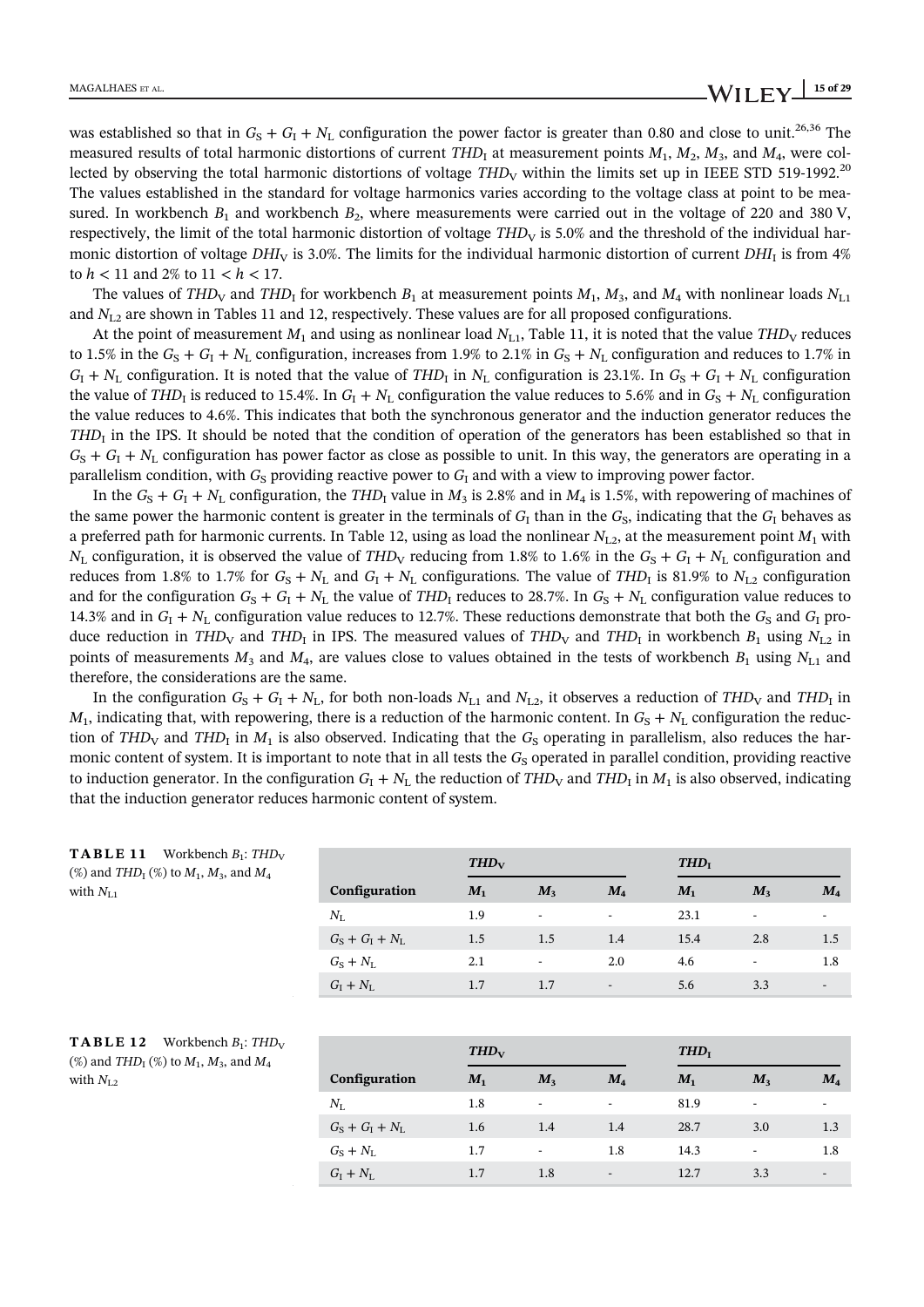### 16 of 29 WILEY MAGALHAES ET AL.

Figure 8 shows the current waveforms for all configurations adopted in the inductive  $G_S$  tests for the workbench  $B_2$ . Figure 8A shows the current waveform for the  $N_L$  configuration and Figure 8B shows the current waveform for  $G_S + G_I + N_L$  configuration. Figure 8C shows current waveform for  $G_S + N_L$  configuration and Figure 8D presents the waveform for the  $G_I + N_L$  configuration.

Figure 9 shows the current waveforms for all configurations adopted in capacitive  $G<sub>S</sub>$  tests for workbench  $B<sub>2</sub>$ . Figure 9A shows the current waveform for  $N_L$  configuration and Figure 9B shows the current waveform for  $G_S + G_I + N_L$  configuration. Figure 9C shows the current waveform for  $G_S + N_L$  configuration and Figure 9D shows the waveform for  $G_I + N_L$  configuration.

For the workbench  $B_2$ , the values of THD<sub>V</sub> and THD<sub>I</sub>, arranged in Table 13 and Table 14, at the measurement points  $M_1, M_2, M_3$ , and  $M_4$  with inductive and capacitive  $G_S$ , respectively. At the  $M_1$  measurement point to inductive  $G_S$  with  $N_L$  configuration, it is observed that value of THD<sub>V</sub> reduces from 1.6% to 1.4% in  $G_S + G_I + N_L$  configuration, and THD<sub>I</sub> reduces from 114.2% to 18.9% in  $G_S + G_I + N_L$  configuration. The reductions of  $THD_V$  and  $THD_I$  in  $M_1$ , for the  $G_S + N_L$ and  $G_I + N_L$  configurations, are the result of greater active power flow that causes harmonics to be diluted in relation between active power and apparent power.

In  $G_S + G_I + N_L$  configuration the value of THD<sub>I</sub> is 3.0% in  $M_3$  and 2.9% in  $M_4$ , with repowering of machines of different powers, with  $G_S$  greater than  $G_I$ . It has that harmonic content is greater in terminals of  $G_I$  than in  $G_S$ , again indicating that the  $G_I$  behaves as the preferred path for harmonic currents.

At the point of measurement  $M_1$  for the capacitive  $G_S$  and  $N_L$  configuration, Table 14, it is observed that value of THD<sub>V</sub> reduces from 1.8% to 1.6% in  $G_S + G_I + N_L$  configuration, and the THD<sub>I</sub> value for  $N_L$  configuration in  $M_1$  is 104.5% and in  $G_S + G_I + N_L$  configuration the value reduces to 17.7%. The values obtained for THD<sub>I</sub> at measurements points  $M_3$  and  $M_4$ , with capacitive  $G_S$ , are similar to test with inductive  $G_S$ , so the analysis is the same.

It should be noted that condition of operation of generators has been established so that in  $G_S + G_I + N_L$  configuration has power factor close to one. For the inductive  $G<sub>S</sub>$ , it has that  $G<sub>S</sub>$  and  $G<sub>I</sub>$  receive reactive power of grid and for capacitive  $G_S$ ,  $G_S$  provides reactive power to  $G_I$ , in order to improve power factor of the set. In the  $G_S + G_I + N_L$  configuration the reduction of THD<sub>V</sub> and THD<sub>I</sub> in  $M_1$  to inductive and capacitive  $G<sub>S</sub>$ , indicating that with the repotencialization there is reduction of harmonic content.

In  $G_S + G_I + N_L$  configuration, for the workbench  $B_I$ , where generators are of same power, it is observed that there are more harmonics at connection bus of  $G_I$  than in connection bus of  $G_S$ . For  $N_{L1}$  the THD<sub>I</sub> in  $G_I$  is 2.8% and  $G_S$  is 1.5% and to  $N_{L2}$  the THD<sub>I</sub> in G<sub>I</sub> is 3.0% and G<sub>S</sub> is 1.3%. For workbench B<sub>2</sub>, there is a small difference in harmonics at connection bus of  $G_I$  when compared to harmonics at connection bus of  $G_S$ , being greater in connection bus of  $G_I$ . For



**FIGURE 8** Current waveforms measured in workbench  $B_2$  in  $M_1$  with inductive  $G_S$ : A, with  $N_L$  connected; B, with  $G_S + G_I + N_L$ connected; C, with  $G_S + N_L$  connected; and D, with  $G_I + N_L$  connected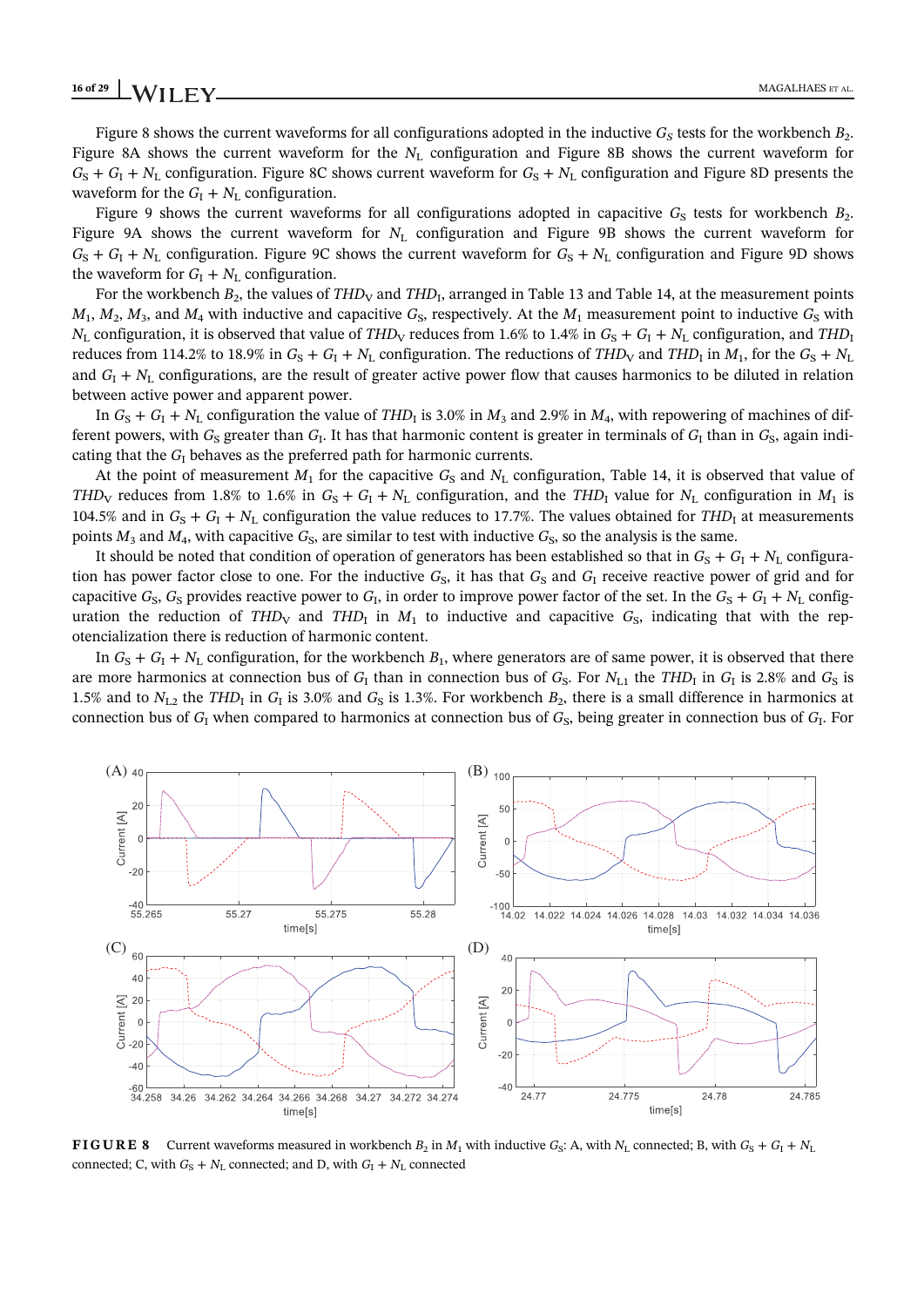

**FIGURE 9** Current waveforms measured in workbench  $B_2$  in  $M_1$  with capacitive  $G_S$ : A, with  $N_L$  connected; B, with  $G_S + G_I + N_L$ connected; C, with  $G_S + N_L$  connected; D, with  $G_I + N_L$  connected

| TABLE <sub>13</sub><br>Workbench $B_2$ : THD <sub>V</sub><br>(%) and $THD_1$ (%) to $M_1$ , $M_2$ , $M_3$ , and | $THD_V$                             |       |         |                          |                          | THD <sub>T</sub> |         |                          |                          |  |
|-----------------------------------------------------------------------------------------------------------------|-------------------------------------|-------|---------|--------------------------|--------------------------|------------------|---------|--------------------------|--------------------------|--|
| $M_4$ with $N_L$ and inductive $G_S$                                                                            | Configuration                       | $M_1$ | $M_{2}$ | $M_3$                    | $M_4$                    | $M_1$            | $M_{2}$ | $M_{\rm{2}}$             | $M_4$                    |  |
|                                                                                                                 | $N_{\rm L}$                         | 1.6   | 1.6     | $\overline{\phantom{a}}$ | ۰.                       | 114.2            | 114.3   | $\overline{\phantom{a}}$ | $\overline{\phantom{a}}$ |  |
|                                                                                                                 | $G_{\rm S} + G_{\rm I} + N_{\rm L}$ | 1.4   | 1.5     | 1.5                      | 1.4                      | 18.9             | 112.1   | 3.0                      | 2.9                      |  |
|                                                                                                                 | $G_{\rm S}+N_{\rm L}$               | 1.4   | 1.4     | $\overline{\phantom{a}}$ | 1.4                      | 23.2             | 112.1   | $\overline{\phantom{a}}$ | 2.8                      |  |
|                                                                                                                 | $G_{\rm I}+N_{\rm L}$               | 1.5   | 1.5     | 1.6                      | $\overline{\phantom{a}}$ | 59.7             | 113.5   | 3.2                      | $\overline{\phantom{a}}$ |  |
|                                                                                                                 |                                     |       |         |                          |                          |                  |         |                          |                          |  |

| TABLE 14<br>Workbench $B_2$ : THD <sub>V</sub><br>(%) e THD <sub>I</sub> (%) to $M_1, M_2, M_3$ , and $M_4$ |                                     | $THD_V$ |                |                          | THD <sub>T</sub>         |       |         |                          |                          |
|-------------------------------------------------------------------------------------------------------------|-------------------------------------|---------|----------------|--------------------------|--------------------------|-------|---------|--------------------------|--------------------------|
| with $N_{\rm L}$ and capacitive $G_{\rm S}$                                                                 | Configuration                       | $M_1$   | M <sub>2</sub> | $M_3$                    | $M_4$                    | $M_1$ | $M_{2}$ | $M_3$                    | $M_{4}$                  |
|                                                                                                             | $N_{\rm L}$                         | 1.8     | 2.0            | $\overline{\phantom{a}}$ | ۰.                       | 104.5 | 105.2   | $\overline{\phantom{a}}$ | $\overline{\phantom{a}}$ |
|                                                                                                             | $G_{\rm S} + G_{\rm I} + N_{\rm L}$ | 1.6     | 1.7            | 1.7                      | 1.6                      | 17.7  | 105.9   | 3.9                      | 3.5                      |
|                                                                                                             | $G_{\rm S}+N_{\rm L}$               | 1.7     | 1.7            | $\overline{\phantom{a}}$ | 1.7                      | 19.2  | 106     | $\overline{\phantom{a}}$ | 3.8                      |
|                                                                                                             | $G_{\rm I} + N_{\rm L}$             | 1.8     | 1.8            | 1.8                      | $\overline{\phantom{a}}$ | 41.6  | 105.7   | 4.1                      | $\overline{\phantom{a}}$ |

inductive  $G_S$  the THD<sub>I</sub> in  $G_I$  is 3.0% and in  $G_S$  is 2.9% and for capacitive  $G_S$  the THD<sub>I</sub> in  $G_I$  is 3.9% and  $G_S$  is 3.5%. It is observed that for two generators of same size, the preferred path for harmonics is  $G<sub>I</sub>$ . When  $G<sub>S</sub>$  is much larger than  $G<sub>I</sub>$ , proportionally, there will still be more harmonics in  $G<sub>I</sub>$  than  $G<sub>S</sub>$ .

It can be seen from Tables 11, 12, 13, and 14 that the  $THD<sub>I</sub>$  value is significantly high in the  $N<sub>L</sub>$  configuration. Nonlinear loads are responsible for system current distortion in the practical experiments. In other configurations, it is possible to notice changes in  $THD<sub>I</sub>$  value because both  $G<sub>I</sub>$  and  $G<sub>S</sub>$  change the harmonic flow of the system.

The workbench  $B_2$  is composed of  $G_S$  and  $G_I$  with different powers. Thus, absolute values of current measured in points of  $M_1$ ,  $M_2$ ,  $M_3$ , and  $M_4$  for the  $N_L$ ,  $G_S + G_I + N_L$ ,  $G_S + N_L$ , and  $G_I + N_L$  configurations, making possible to perform a comparative analysis between two generators. Tables 15 and 16 have the harmonic current values  $I_h$  in absolute value [A] with inductive and capacitive  $G_S$ , respectively, considering phase  $a$  of the system.

In Table 15, it is noted that the value of  $I_h$  in  $M_1$  is 7.8A for the  $N_L$  configuration. In the  $G_S + G_I + N_L$  configuration value reduces to 7.6A, which represents ~2.5% of attenuation of the harmonic currents in  $M_1$ . In the  $G_S + N_L$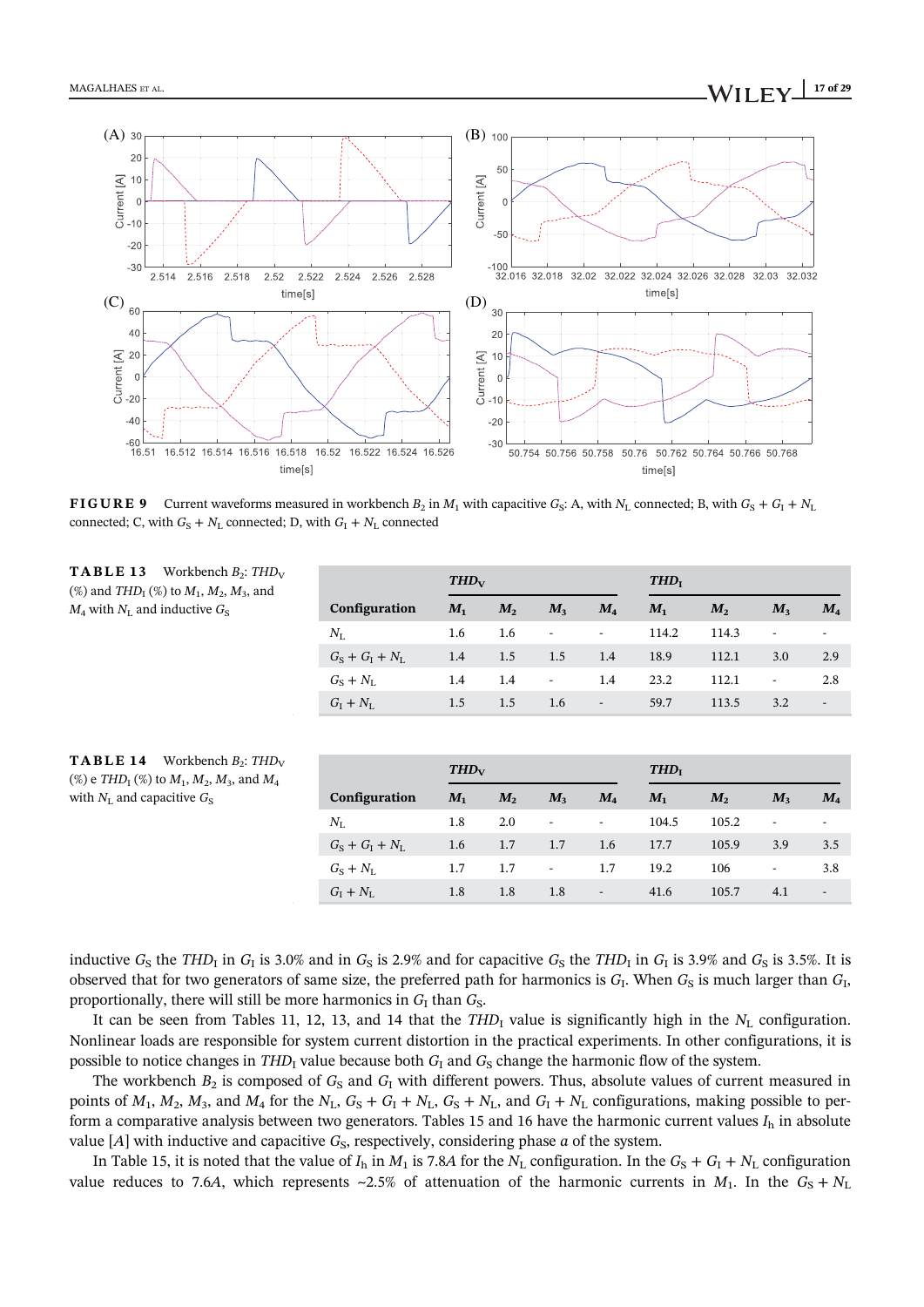### 18 of 29 WILEY MAGALHAES ET AL.

|                                     | $I_{\rm h}$ (A) |                          |                          |                          |  |  |
|-------------------------------------|-----------------|--------------------------|--------------------------|--------------------------|--|--|
| Configuration                       | $M_1$           | $M_{2}$                  | $M_{3}$                  | $M_{4}$                  |  |  |
| $N_{\rm L}$                         | 7.8             | $\overline{\phantom{a}}$ | $\overline{\phantom{0}}$ | $\overline{\phantom{a}}$ |  |  |
| $G_{\rm S} + G_{\rm I} + N_{\rm L}$ | 7.6             | 7.8                      | 0.3                      | 1.0                      |  |  |
| $G_{\rm S}+N_{\rm L}$               | 7.5             | 7.8                      | ۰                        | 1.0                      |  |  |
| $G_{\rm I}+N_{\rm L}$               | 7.7             | 7.7                      | 0.3                      | $\overline{\phantom{a}}$ |  |  |

**TABLE 15** Workbench  $B_2$ :  $I_h$  to  $M_1, M_2, M_3$ , and  $M_4$  with  $N_L$  and inductive  $G<sub>S</sub>$ , phase  $a$ 

|                                     | $I_{h}(A)$ |         |         |                          |  |  |  |
|-------------------------------------|------------|---------|---------|--------------------------|--|--|--|
| Configuration                       | $M_1$      | $M_{2}$ | $M_{3}$ | $M_{4}$                  |  |  |  |
| $N_{\rm L}$                         | 5.0        | ۰       | ۰       | ۰                        |  |  |  |
| $G_{\rm S} + G_{\rm I} + N_{\rm L}$ | 5.7        | 4.8     | 0.3     | 1.4                      |  |  |  |
| $G_{\rm S}+N_{\rm L}$               | 5.7        | 4.8     | ۰       | 1.4                      |  |  |  |
| $G_{\rm I}+N_{\rm L}$               | 4.8        | 4.9     | 0.3     | $\overline{\phantom{a}}$ |  |  |  |

**TABLE 16** Workbench  $B_2$ :  $I_h$  to  $M_1$ ,  $M_2$ ,  $M_3$ , and  $M_4$  with  $N_L$  and capacitive  $G<sub>S</sub>$ , phase a

configuration the value reduces to 7.5A which represents ~3.8% due to the  $G<sub>S</sub>$ , in the  $G<sub>I</sub> + N<sub>L</sub>$  configuration the value reduces to 7.7A representing  $\sim$ 1.2% due to  $G<sub>I</sub>$ .

In Table 16, it is noted that the value of  $I_h$  in  $M_1$  is 5.0A for  $N_L$  configuration. In  $G_S + G_I + N_L$  and  $G_S + N_L$  configurations, the value increases to 5.7A, representing ~14.0% increase from  $I_h$  to  $M_1$ . In  $G_I + N_L$  configuration the value reduces to 4.8A, which represents 4.0% attenuation of  $I<sub>h</sub>$ , indicating  $G<sub>S</sub>$  increases the harmonic currents in  $M<sub>1</sub>$ . In all tests the harmonic current flow was constant for  $G_I$  in the  $G_S + G_I + N_L$  and  $G_I + N_L$  configurations and to  $G_S$  in the  $G<sub>S</sub> + N<sub>L</sub>$  and  $G<sub>S</sub> + G<sub>I</sub> + N<sub>L</sub>$  configurations.

By analyzing Tables 15 and 16, it is seen that the  $G<sub>I</sub>$  decreases the  $I<sub>h</sub>$  of bus subjected to nonlinear load. The  $G<sub>S</sub>$ reduces the  $I_h$  of bus subject to the nonlinear load when it is subexcited, that is, when it operates inductively. On the flip side, the synchronous generator increases the harmonic currents of bus under nonlinear load when it is overexcited, when it operates capacitively.

### 4.3.1 | Analysis of individual harmonic distortions of current

\*\*\*The Table 17 shows the most significant individual harmonic distortions of current  $DHI_1$  measured in  $M_1$  with  $N_{1,1}$ connected in workbench  $B_1$ , in configuration  $N_L$ , where upper fifth order  $h^5$  with 19.0% and eleventh order  $h^{11}$  with 9.0%. THD<sub>V</sub> and THD<sub>I</sub> after entering G<sub>I</sub> and G<sub>S</sub>, with nonlinear load connected to system,  $G_S + G_I + N_L$  configuration, was 1.5% and 15.4%, respectively. Comparing with  $N_L$  configuration, the THD<sub>I</sub> reduced from 23.1% to 15.4% and the most significant DHI<sub>I</sub> were the third order  $h^3$  with a reduction of 7.6% to 6.1% and fifth order  $h^5$  with increase from 19.0% to 19.2%, the values of other harmonics are set in Table 18.

Table 19 sets values of individual harmonics for the  $N_L$  configuration with inductive  $G_S$ . All individual harmonics for  $N_L$  were significant with values above 9.9%. Table 20 sets values of individual harmonics for  $G_S + G_I + N_L$  configuration with inductive  $G_S$ . The most significant individual harmonics were third order  $h^3$  with reduction from 87.5% to 16.7%, the fifth order  $h^5$  with a reduction from 66.3% to 10.0% and seventh order  $h^7$  with reduction from 43.0% to 5.1%. The objective of this test was to maintain power factor closest to one in  $M_1$  to make comparisons of values obtained in other tests. The individual harmonic distortions of current  $DHI<sub>I</sub>$  measured in  $M<sub>1</sub>$  was greater for  $N<sub>L</sub>$  configuration. For  $G<sub>S</sub> + G<sub>I</sub> + N<sub>L</sub>$  configuration there was a reduction of DHI<sub>I</sub>.

Table 21 sets individual harmonic values for the  $N<sub>L</sub>$  configuration. All individual harmonics were significant with values above 9.6% to  $N_L$ . Table 22 has values of the individual harmonics for  $G_S + G_I + N_L$  configuration with capacitive  $G_S$ . The most significant individual harmonics were third order  $h^3$  with reduction from 83.0% to 18.8%, the fifth order  $h^5$  with reduction from 56.0% to 11.2% and seventh order  $h^7$  with reduction from 31.0% to 4.4%. The purpose of this test was to maintain the power factor close to one in  $M_1$  to analyze harmonic reduction in relation to  $N_L$  and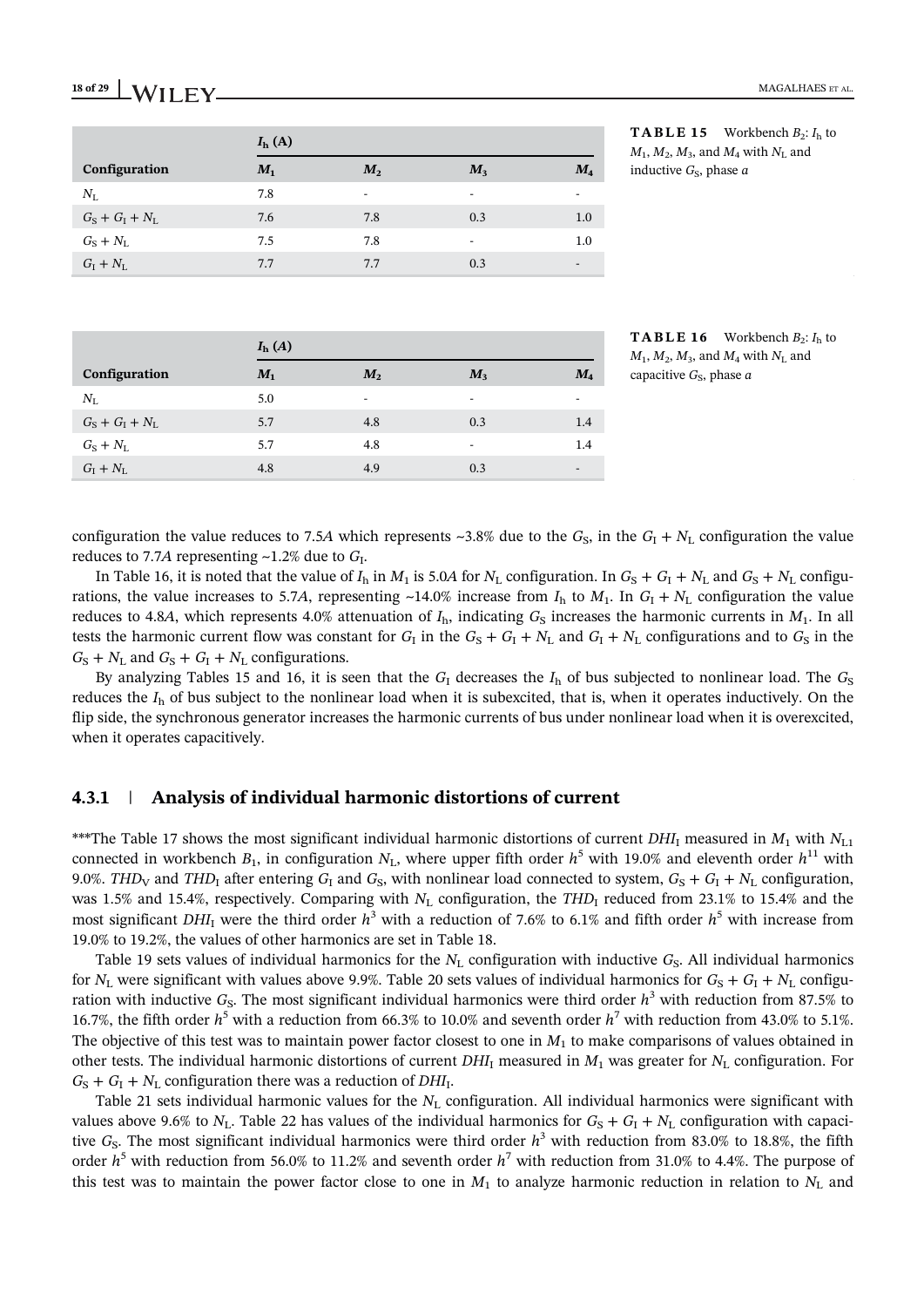| <b>TABLE 17</b> Workbench $B_1$ : <i>DHI</i> <sub>I</sub> in                                 | $THD_V$                | 1.9%      |           |            |  |
|----------------------------------------------------------------------------------------------|------------------------|-----------|-----------|------------|--|
| $M_1$ with $N_{L1}$                                                                          | THD <sub>I</sub>       | 23.1%     |           |            |  |
|                                                                                              | Harmonic               | AB        | <b>BC</b> | CA         |  |
|                                                                                              | 60 Hz (Fnd)            | $100.0\%$ | $100.0\%$ | 100.0%     |  |
|                                                                                              | 180 Hz $(h^3)$         | $6.9\%$   | $0.3\%$   | $7.6\%$    |  |
|                                                                                              | 300 Hz $(h^5)$         | 19.0%     | $16.1\%$  | 17.8%      |  |
|                                                                                              | 420 Hz $(h^7)$         | $8.8\%$   | $7.4\%$   | $4.3\%$    |  |
|                                                                                              | 540 Hz $(h^9)$         | $0.5\%$   | $0.5\%$   | 5.8%       |  |
|                                                                                              | 660 Hz $(h^{11})$      | $5.1\%$   | $5.7\%$   | $9.0\%$    |  |
|                                                                                              | 780 Hz $(h^{13})$      | $3.0\%$   | $3.2\%$   | $5.9\%$    |  |
|                                                                                              | 900 Hz $(h^{15})$      | $3.3\%$   | $0.4\%$   | $3.8\%$    |  |
|                                                                                              |                        |           |           |            |  |
| <b>TABLE 18</b> Workbench $B_1$ : DHI <sub>I</sub> in                                        | <b>THD<sub>V</sub></b> | $1.5\%$   |           |            |  |
| $M_1$ with $G_S + G_I + N_{L1}$                                                              | THD <sub>I</sub>       | 15.4%     |           |            |  |
|                                                                                              | Harmonic               | AB        | BC        | ${\bf CA}$ |  |
|                                                                                              | 60 Hz (Fnd)            | 100.0%    | 100.0%    | $100.0\%$  |  |
|                                                                                              | 180 Hz $(h^3)$         | $5.3\%$   | $6.1\%$   | $5.4\%$    |  |
|                                                                                              | 300 Hz $(h^5)$         | 19.2%     | $2.0\%$   | 10.3%      |  |
|                                                                                              | 420 Hz $(h^7)$         | $1.6\%$   | $1.2\%$   | $1.1\%$    |  |
|                                                                                              | 540 Hz $(h^9)$         | 2.2%      | $0.0\%$   | 2.0%       |  |
|                                                                                              | 660 Hz $(h^{11})$      | $2.9\%$   | $1.1\%$   | $2.0\%$    |  |
|                                                                                              | 780 Hz $(h^{13})$      | $2.8\%$   | $1.1\%$   | 2.1%       |  |
|                                                                                              | 900 Hz $(h^{15})$      | 1.3%      | $0.1\%$   | $0.8\%$    |  |
|                                                                                              |                        |           |           |            |  |
| <b>TABLE 19</b> Workbench $B_2$ : THD <sub>I</sub><br>in $M_1$ to inductive $G_S$ with $N_L$ | $THD_V$                | $1.6\%$   |           |            |  |
| connected                                                                                    | THD <sub>I</sub>       | 114.2%    |           |            |  |
|                                                                                              | Harmonic               | AB        | <b>BC</b> | CA         |  |
|                                                                                              | 60 Hz (Fnd)            | $100.0\%$ | $100.0\%$ | $100.0\%$  |  |
|                                                                                              | 180 Hz $(h^3)$         | $86.4\%$  | 70.2%     | 87.5%      |  |
|                                                                                              | 300 Hz $(h^5)$         | 63.9%     | 33.2%     | 66.3%      |  |
|                                                                                              | 420 Hz $(h^7)$         | 39.9%     | $20.0\%$  | 43.0%      |  |
|                                                                                              | 540 Hz $(h^9)$         | $23.7\%$  | 19.0%     | 25.3%      |  |
|                                                                                              | 660 Hz $(h^{11})$      | $20.3\%$  | $12.8\%$  | 19.5%      |  |
|                                                                                              | 780 Hz $(h^{13})$      | 19.9%     | $11.5\%$  | 18.9%      |  |
|                                                                                              | 900 Hz $(h^{15})$      | $16.4\%$  | $9.9\%$   | $16.1\%$   |  |

 $G_S + G_I + N_L$  configuration. A significant reduction is observed in the individual harmonic distortions of current  $DHI_I$ measured in  $M_1$  for the  $G_S + G_I + N_L$  configuration in relation to  $N_L$  configuration.

### 4.3.2 | Voltage and current distortions

For workbench  $B_1$ , Tables 11 and 12, the values of  $THD_V$  do not exceed 2.1%, for  $N_{L1}$  and  $N_{L2}$ , falling within the 5% limit set by the IEEE STD 519-1992 standard.<sup>20</sup> By observing Tables 17 and 18, at measuring point  $M_1$  with  $N_{\rm L1}$ , 81% of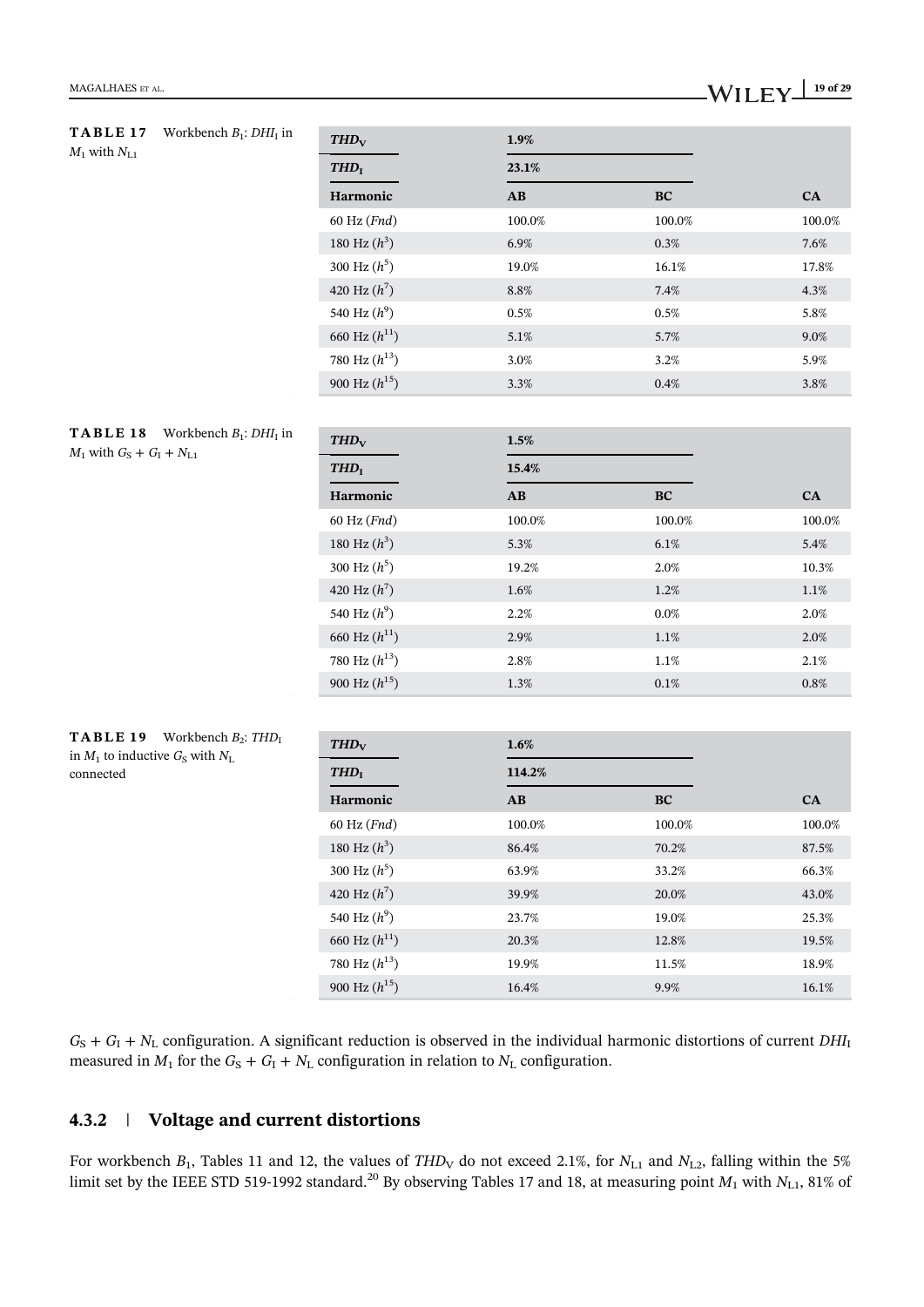# $\frac{20 \text{ of } 29 \text{ } | \text{ } }{\text{W1LEY}}$  MAGALHAES ET AL.

| $THD_V$           | 1.4%   |           |        |
|-------------------|--------|-----------|--------|
| THD <sub>I</sub>  | 18.9%  |           |        |
| Harmonic          | AB     | <b>BC</b> | CA     |
| $60$ Hz $(Fnd)$   | 100.0% | 100.0%    | 100.0% |
| 180 Hz $(h^3)$    | 12.2%  | 16.7%     | 12.1%  |
| 300 Hz $(h^5)$    | 9.6%   | 10.0%     | 9.3%   |
| 420 Hz $(h^7)$    | 5.1%   | 4.6%      | 4.9%   |
| 540 Hz $(h^9)$    | 3.2%   | 3.8%      | 3.0%   |
| 660 Hz $(h^{11})$ | 3.2%   | 2.7%      | 2.9%   |
| 780 Hz $(h^{13})$ | 2.8%   | 2.5%      | 2.7%   |
| 900 Hz $(h^{15})$ | 2.2%   | 2.1%      | 2.1%   |

**TABLE 20** Workbench  $B_2$ : THD<sub>I</sub> in  $M_1$  with  $G_S + G_I + N_L$  connected and inductive  $G<sub>S</sub>$ 

| TABLE 21  | Workbench $B_2$ : THD                   |
|-----------|-----------------------------------------|
|           | in $M_1$ to capacitive $G_s$ with $N_I$ |
| connected |                                         |

| $THD_V$           | 1.8%   |           |           |
|-------------------|--------|-----------|-----------|
| THD <sub>I</sub>  | 104.5% |           |           |
| Harmonic          | AB     | <b>BC</b> | <b>CA</b> |
| $60$ Hz $(Fnd)$   | 100.0% | 100.0%    | 100.0%    |
| 180 Hz $(h^3)$    | 83.0%  | 70.0%     | 82.0%     |
| 300 Hz $(h^5)$    | 56.0%  | 32.0%     | 54.0%     |
| 420 Hz $(h^7)$    | 31.0%  | 20.0%     | 30.0%     |
| 540 Hz $(h^9)$    | 21.0%  | 19.0%     | 21.0%     |
| 660 Hz $(h^{11})$ | 21.0%  | 13.0%     | 20.0%     |
| 780 Hz $(h^{13})$ | 17.0%  | 12.0%     | 16.0%     |
| 900 Hz $(h^{15})$ | 13.0%  | 9.6%      | 11.0%     |
|                   |        |           |           |

| $THD_V$           | 1.6%   |           |        |
|-------------------|--------|-----------|--------|
| THD <sub>I</sub>  | 17.7%  |           |        |
| Harmonic          | AB     | <b>BC</b> | CA     |
| $60$ Hz $(Fnd)$   | 100.0% | 100.0%    | 100.0% |
| 180 Hz $(h^3)$    | 8.9%   | 18.8%     | 7.8%   |
| 300 Hz $(h^5)$    | 9.8%   | 11.2%     | 9.7%   |
| 420 Hz $(h^7)$    | 3.9%   | 4.4%      | 3.4%   |
| 540 Hz $(h^9)$    | 2.2%   | 4.2%      | 2.0%   |
| 660 Hz $(h^{11})$ | 1.7%   | 3.7%      | 1.9%   |
| 780 Hz $(h^{13})$ | 2.1%   | 2.9%      | 2.0%   |
| 900 Hz $(h^{15})$ | 1.5%   | 2.4%      | 1.2%   |

**TABLE 22** Workbench  $B_2$ : THD<sub>I</sub> in  $M_1$  with  $G_S + G_I + N_L$  connected and capacitive  $G<sub>S</sub>$ 

the individual harmonic distortion values of current DHI<sub>I</sub>, exceed the limits established in standard and in  $G<sub>S</sub> + G<sub>I</sub> + N<sub>L1</sub>$  configuration 33% of  $DHI<sub>I</sub>$  values exceed established standard limits.

For workbench  $B_2$ , Tables 13 and 14, the values of THD<sub>V</sub> do not exceed 1.6% to  $N_L$  with inductive  $G_S$  and 2.0% to  $N_L$ with capacitive  $G_S$ . Tables 19 and 20, at the measuring point  $M_1$  with inductive  $G_S$ , in the  $N_L$  configuration 100% of values obtained of  $DHI<sub>I</sub>$  exceeds limits set in standard and in  $G<sub>S</sub> + G<sub>I</sub> + N<sub>L1</sub>$  configuration 71% of values obtained of  $DHI<sub>I</sub>$  exceed limits of standard. Observing Tables 21 and 22, at measurement point  $M<sub>1</sub>$ , with capacitive  $G<sub>S</sub>$ , in  $N<sub>L</sub>$  configuration 100% of the values obtained of DHI<sub>I</sub> exceed limits established in standard. In  $G_S + G_I + N_{L1}$  configuration 57% of values obtained of  $DHI<sub>I</sub>$  exceed limits of standard.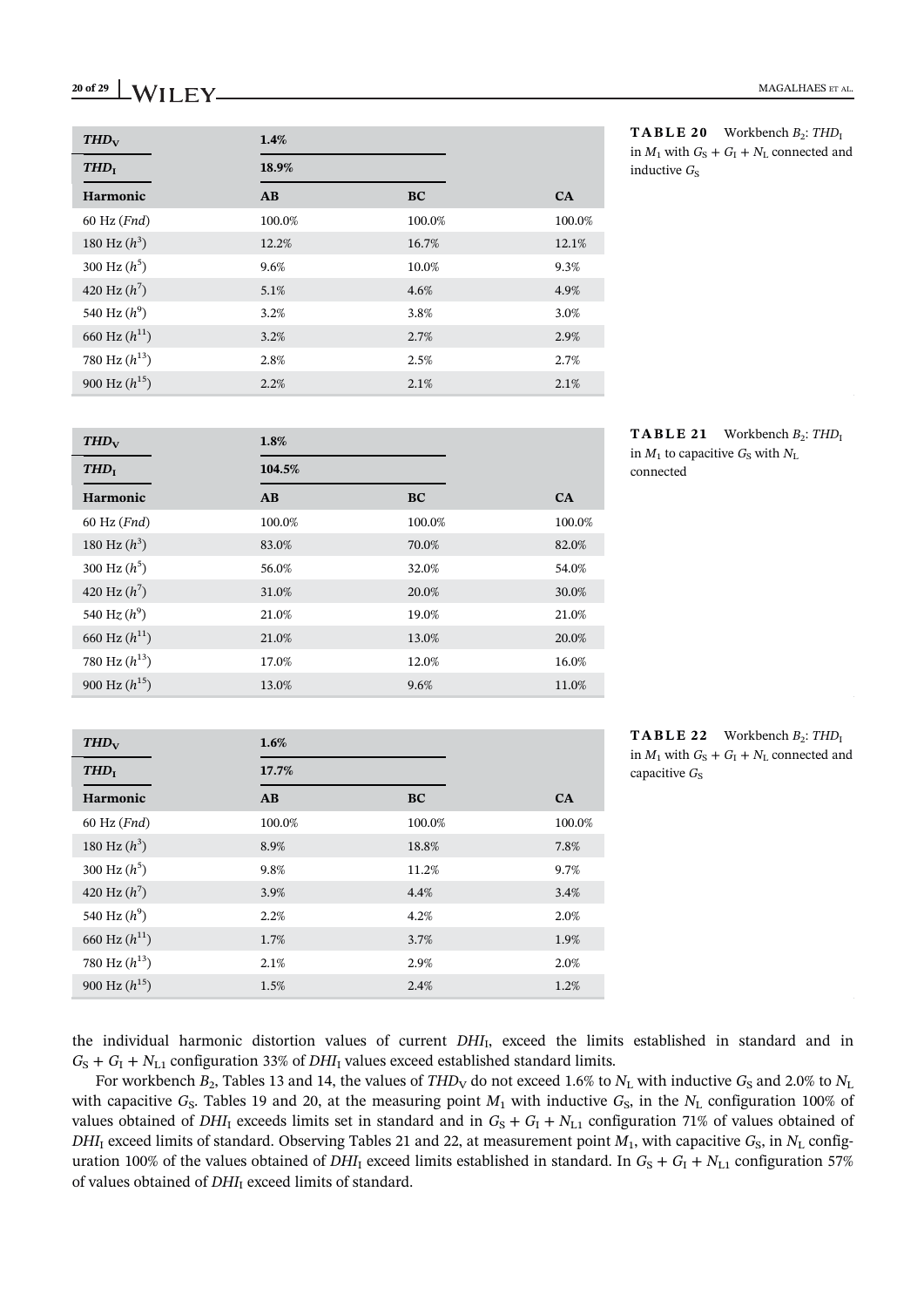The expression (10) establishes relationship between the harmonic current of the induction generator  $\dot{I}_{\rm hl}$  and harmonic current of synchronous generator  $\dot{I}_{\rm hs}$  to machines of same power. For machines with different powers, the relation can be rewritten as:

$$
\frac{\dot{I}_{\text{hI}}}{\dot{I}_{\text{hS}}} = \frac{X_{\text{S}}}{2 \cdot X_{\text{E}}}
$$
\n(13)

With generator reactance values obtained in manufacturers catalog, it is possible to calculate relationship between synchronous generator synchronous reactance  $X_S$  and induction generator stator leakage reactance  $X_E$ . Figure 10 shows the relation  $\frac{X_S}{2X_E}$  when varying power of generators.

It is observed in Figure 10 that when the powers are equal value in ordinates axis is  $-5$ , corroborating with expression (10). It is observed that with power increasing of induction machine the ratio given in Equation (13) increases. Thus, it can be stated that when one has  $G<sub>I</sub>$  of greater power it will absorb harmonic of the IPS. With the increase in power of  $G_S$  the ratio given in Equation (13) decreases. Thus, it can be stated that when we have the  $G_S$  of greater power when compared to the  $G<sub>I</sub>$ , the harmonic flow that will be absorbed by  $G<sub>I</sub>$  will be smaller proportionally.

The electric equipment operating in the harmonic frequencies have greater losses and greater possibility of insulation failures, when compared with electric equipment that operate in the fundamental frequency. The use of frequency inverters contributes to the increase of harmonic contents in electric network.<sup>37</sup> With repowering using the proposed methodology, lifetime of synchronous generator increases while lifetime of induction generator decreases. However, the economic value of induction generator is  $~40\%$  lower than synchronous generator. In addition, the volume of the induction generator is ~85% less than the volume of synchronous generator. The induction machine presents greater ease and economy in maintenance and exchange. In this way, in addition to repowering system, the lifetime of the synchronous machine is increased.

### 4.4 | Model validation and comparison between practical and simulated data

The simulations were performed using the computational model represented by Figure 5 for the  $B_2$  workbench, whose parameters are described in Table 2. Model validation is given by comparing experimental and simulated data. For model validation, the output variables were used: (a) active power  $P$ , (b) reactive power  $Q$ , and (c) apparent power  $S$ . Comparison between experimental and simulated data for the complete IPS system is illustrated in Figure 11.

The average errors calculated between the experimental and simulated values are: (a) 8.7% for P, (b) 2.3% for Q, and (c) 3.9% for S. It is observed that through these results the computational model is representative of the real system illustrated in Figure 5.

### 4.4.1 | Sensitivity analysis

From the validated model, sensitivity analysis was performed using experimental data and simulated data collected on the  $M_1$  meter. The input parameters analyzed are: (a) nonlinear load rectifier firing angle,  $\theta$ , (b) mechanical power of  $G<sub>S</sub>$  primary machine,  $P<sub>MEC</sub>$ , (c) speed of induction generator,  $\omega<sub>GI</sub>$ , and (d) field excitation voltage of synchronous



**FIGURE 10** Ratio  $\frac{X_S}{2X_E}$  varying the power of the generator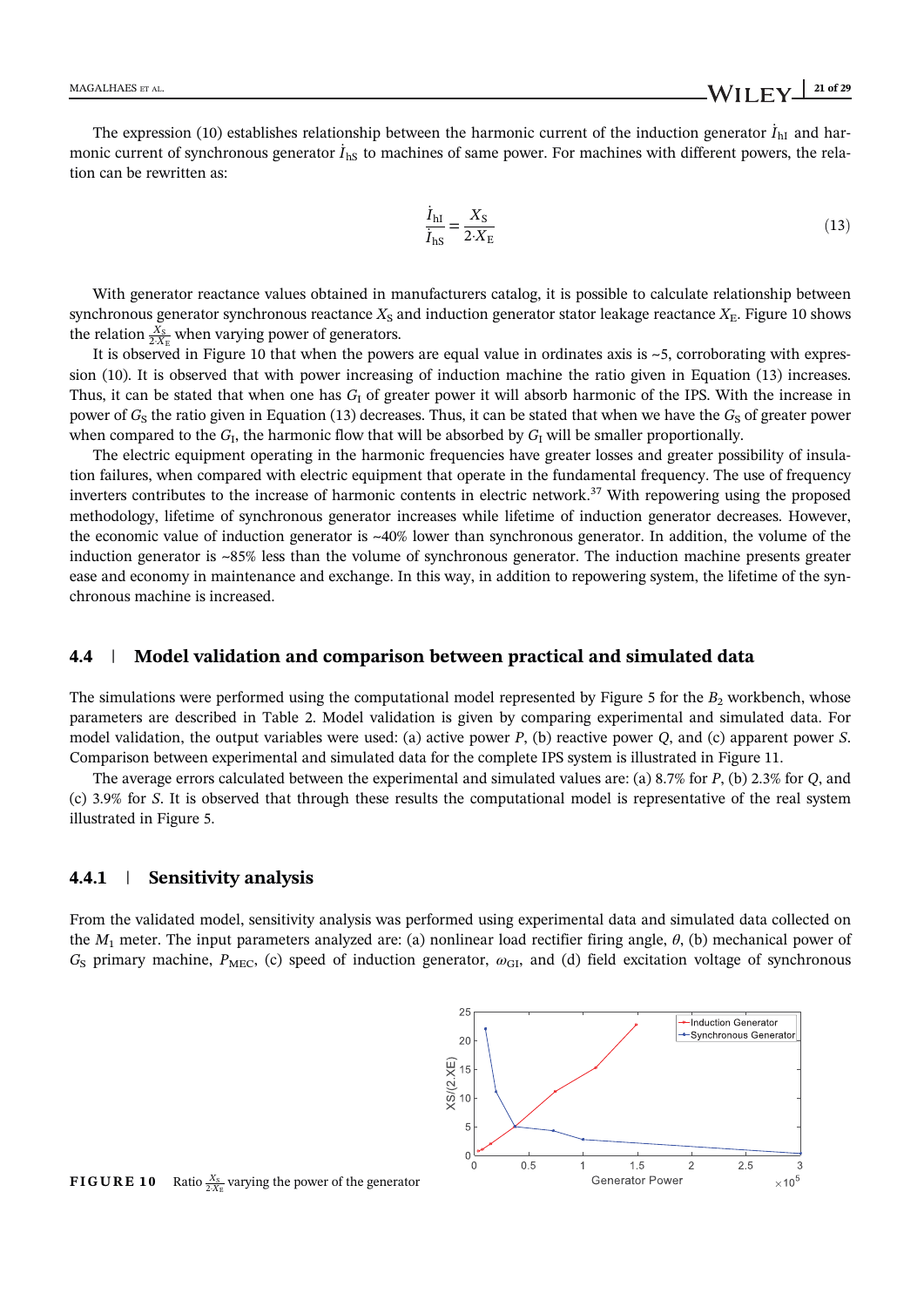### $\frac{22 \text{ of } 29 \text{ NAGALHAES ET ALR}}{22 \text{ of } 29 \text{ NAGALHAES ET ALR}}$

generator,  $V_f$ . The output parameters observed are: (a) active power P, (b) reactive power Q, (c) apparent power S, (d) power factor fp, (e) total distortion voltage harmonic THD<sub>V</sub>, and (e) total current harmonic distortion THD<sub>I</sub>.

To perform sensitivity analysis in IPS, you need to set the base value of the input parameters  $\theta$ ,  $P_{\text{MEC}}$ ,  $\omega_{\text{GI}}$ ,  $V_{\text{f}}$ , and their respective ranges within the feasible operating space. These values are arranged in Table 23.<sup>33</sup>

Table 23 shows that the variation range of the parameters for the simulation is greater than the variation range for the experimental tests. The  $P_{\text{MEC}}$  variable, for example, had a range from  $-40.59\%$  to 0% for the experimental test and for computer simulation the range increased to −47.00% to 96.08%. Thus, in the computational environment one can analyze the system in other operating points, which were not possible in experimental tests.

From the base value, the parameters are varied one-at-a-time within the viable IPS operating space and each output value is recorded. The experimental data collected are presented in Figure 12, where the abscissa axis represents the variations made in the parameters from the base value (crossing point of all curves) and the ordinate axis represents each output analyzed. The outputs analyzed were: (a) Figure 12A active power P, (b) Figure 12B reactive power Q, (c) Figure 12C apparent power S, (d) Figure 12D power factor  $fp$ , (e) Figure 12E total voltage harmonic distortion  $THD<sub>V</sub>$ , and (f) Figure 12F total current harmonic distortion  $THD<sub>I</sub>$ . Experimental and simulated data were applied in Equation (12) to quantify the sensitivity of each parameter and Table 24 sets out the sensitization indices found.

When analyzing Table 24, the sensitivity of 55% for  $P_{\text{MEC}}$  and 31% for theta in the experimental data is observed and 45% for  $P_{\text{MEC}}$  and 41% for  $\theta$  in the simulated data, indicating that when parsing the active power output P, these are the two most sensitive variables. The  $V_f$  variable has approximately zero sensitivity for the  $P$  output and can be set as constant in this case. These results are consistent with practical knowledge indicating that the variation in  $P$  can be obtained by increasing the generated power of  $G_S$  or by changing the load consumption  $\theta$  or by increasing the generated power of  $G_I$ . For the reactive power output Q, the most sensitive variables are  $P_{MEC}$  with 64% and  $V_f$  with 28% for experimental data and  $P_{\text{MEC}}$  with 56% and  $V_f$  with 37% for the simulated data. The  $\omega_{\text{GI}}$  variable could be considered constant when analyzing the output Q, because in practice, when you want to change the reactive  $G<sub>S</sub>$ , you change the excitement by varying the field.

For the power factor fp the situation is similar to the reactive power Q, with the variable  $\omega_{GI}$  close to zero. For the apparent power output S, no variable can be fixed, that is, considered constant. For the output total harmonic distortion current THD<sub>I</sub> the variable  $\omega_{GI}$  could be considered constant, however, the most sensitive variable using experimentally



FIGURE 11 Comparison between simulated and experimental for the complete system

| <b>TABLE 23</b> Base value and ranges of variation for IPS input parameters |
|-----------------------------------------------------------------------------|
|-----------------------------------------------------------------------------|

|                   |                   | Experimental       |                | Simulated          |                 |
|-------------------|-------------------|--------------------|----------------|--------------------|-----------------|
| <b>Parameter</b>  | <b>Base value</b> | Range <sup>a</sup> | Variation (%)  | Range <sup>a</sup> | Variation (%)   |
| $\theta$          | 132.83            | (80.85140.5)       | $(-39.135.77)$ | (2180)             | $(-98.4935.51)$ |
| $P_{MEC}$         | 18.87 kV A        | (11.2118.87)       | $(-40.59 0)$   | $(10.00\ 37.00)$   | $(-47.0096.08)$ |
| $\omega_{\rm GI}$ | 1840 rpm          | (1815 1855)        | $(-1.360.81)$  | (1800 1860)        | $(-2.171.09)$   |
| $V_{\rm f}$       | 41.5 V            | (38.848)           | $(-6.5115.66)$ | (28.9271.77)       | $(-30.3174.70)$ |

Abbreviation: IPS, interconnected power system.

<sup>a</sup>The units are the same as the base value.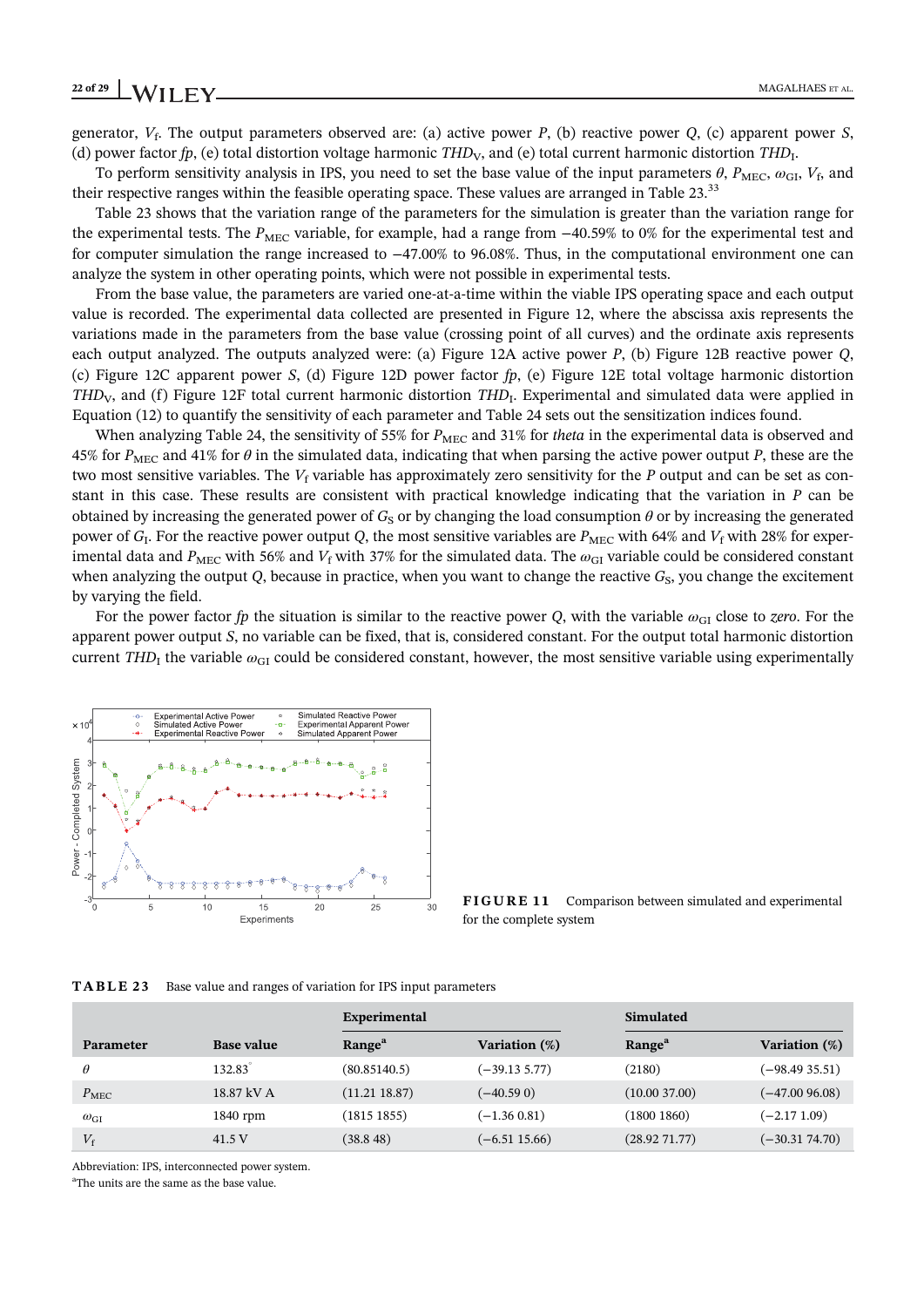

FIGURE 12 Experimental sensitivity curves given by one-at-a-time measurements for the outputs: A, active power; B, reactive power; C, apparent power; D, power factor; E,  $THD<sub>V</sub>$  and F,  $THD<sub>I</sub>$ 

| TABLE 24<br>Sensitivity indexes of<br>IPS parameters |                       | Experimental                                      |                                |           |                            | <b>Simulated</b> |                                |                 |                              |              |
|------------------------------------------------------|-----------------------|---------------------------------------------------|--------------------------------|-----------|----------------------------|------------------|--------------------------------|-----------------|------------------------------|--------------|
|                                                      |                       | Output                                            | $\bm{S}_{\bm{P}_{\text{MEC}}}$ | $S_{V_f}$ | $\bm{S}_{\omega_{\rm GI}}$ | $S_{\theta}$     | $\bm{S}_{\bm{P}_{\text{MEC}}}$ | $S_{V_{\rm f}}$ | $\bm{S}_{\omega_{\rm GI}}$   | $S_{\theta}$ |
|                                                      | $\boldsymbol{P}$<br>Q |                                                   | 0.55                           | 0.02      | 0.12                       | 0.31             | 0.45                           | 0.01            | 0.13                         | 0.41         |
|                                                      |                       |                                                   | 0.64                           | 0.28      | 0.02                       | 0.06             | 0.56                           | 0.37            | 0.01                         | 0.06         |
|                                                      |                       | S<br>0.60<br>0.09<br>0.18<br>0.61<br>0.13<br>0.12 | 0.08                           | 0.19      |                            |                  |                                |                 |                              |              |
|                                                      |                       | fp                                                | 0.40                           | 0.30      | 0.06                       | 0.24             | 0.32                           | 0.27            | 0.05                         | 0.36         |
|                                                      |                       | $THD_V$                                           | 0.15                           | 0.14      | 0.23                       | 0.48             | 0.59                           | 0.10            | 0.10<br>0.21<br>0.07<br>0.48 |              |
|                                                      |                       | THD <sub>T</sub>                                  | 0.61                           | 0.13      | 0.04                       | 0.22             | 0.34                           | 0.11            |                              |              |
|                                                      |                       | Average                                           | 0.49                           | 0.17      | 0.09                       | 0.25             | 0.48                           | 0.16            | 0.07                         | 0.29         |
|                                                      |                       |                                                   |                                |           |                            |                  |                                |                 |                              |              |

Abbreviation: IPS, interconnected power system.

collected data is  $P_{\text{MEC}}$  and the variable the most sensitive using simulated data is  $\theta$ . This change in the most sensitive variable between model and experimental occurs due to different operating ranges (between experiment and model, see Table 23). In the model, when using the same range as the experimental one, the most sensitive variable becomes the  $P<sub>MEC</sub>$  variable. This indicates that the operating range influences the value of the sensitivity indices.

On average, for the workbench  $B_2$  experiments, it can be stated that of the four parameters analyzed,  $P_{\text{MEC}}$  has the highest sensitivity with ~48.5%,  $\theta$  is the second most sensitive with ~27%,  $V_f$  is the third most sensitive with ~16.5%, and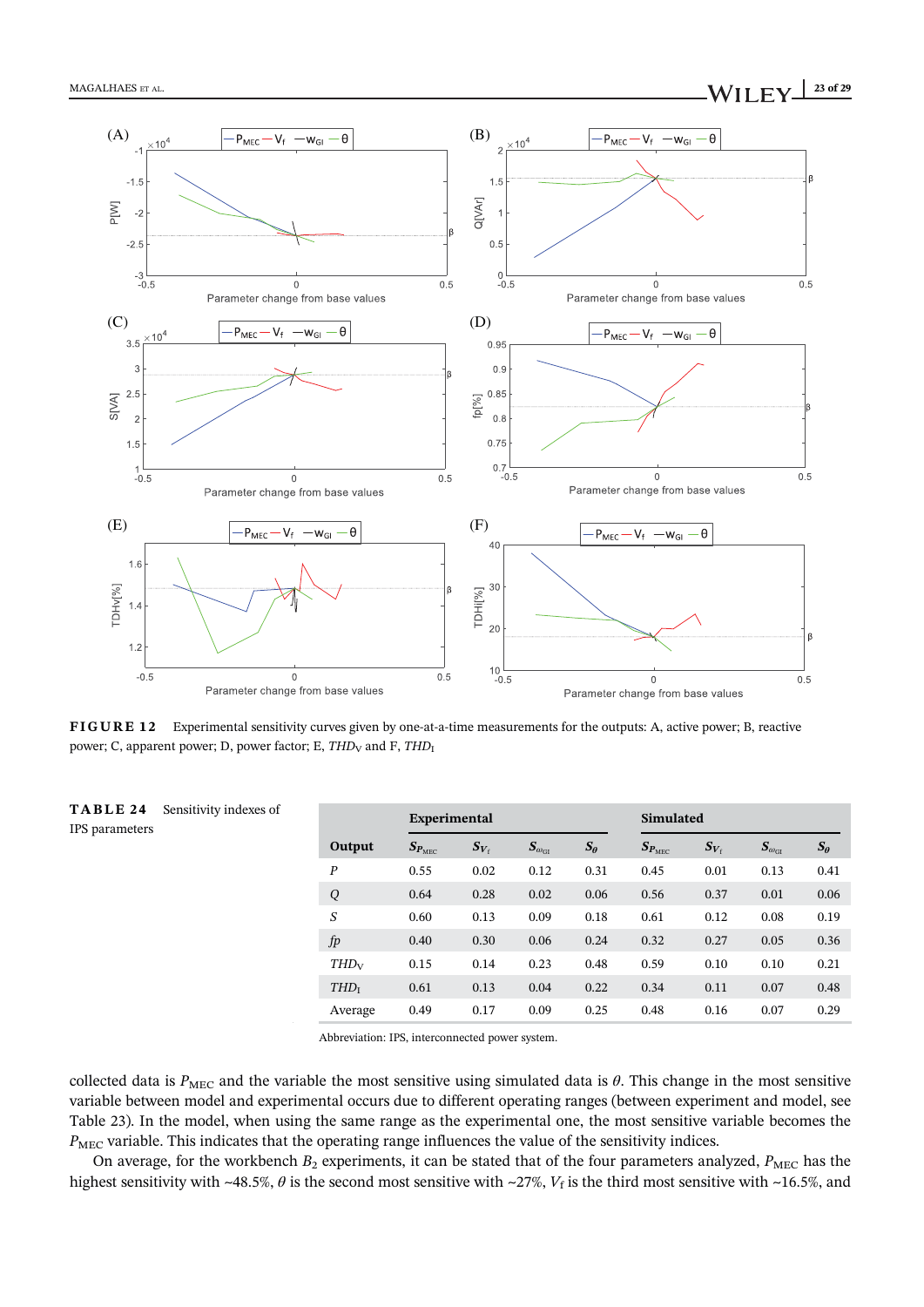$\omega_{\text{GI}}$  is the least sensitive with ~8%. The sensitivity index shown in Table 24 can be used at the time of system parameter adjustments, indicating which parameter should be changed first and how much can be changed in the value of each parameter. The sensitivity index can also be used in the optimization process when adjusting the model to the system.

### 4.5 | Model analysis and predictions for the repowered system

With the validated model it is possible to make predictions for IPS. In these predictions two irregular conditions were proposed. First, there is load unbalance, where the total three-phase power is changed from 14 to 19.7 kW. In the second simulation, the distortion value was doubled when compared to the initial distortion value.

### 4.5.1 | Load unbalance

To perform load unbalance prediction, the computational simulation of Figure 5 was used. In this simulation the input values were considered the same as those established for the inductive  $G<sub>S</sub>$  experimental tests. Measurements of active power, reactive power, apparent power, and power factor were taken at  $M_4$  and  $M_3$ . To perform the unbalance was reduced the resistance value of one of the phases by 41.3%. The  $G<sub>S</sub>$  and  $G<sub>I</sub>$  operating conditions for this simulation are laid out in Table 25.

For the experimental test, the operating points obtained are arranged in Table 7. In the simulation with the unbalanced system, the operating points provided in Table 25 are obtained. Note that there was a change from 2.04% to 20.24% on the trading point values of  $G_I$  and  $G_S$  when unbalanced. Thus, it is noted that with the load changes generating the unbalance in one of the phases, the generators modify the amount of power generated in order to power the system connected to it.

A prediction was made for four system configurations in order to verify the influence of load unbalance in each configuration. The settings are the same as those used in the experimental data, arranged in Table 8. Table 26 displays the active power, reactive power, apparent power, and power factor data at measurement point  $M_1$  for all four configurations and with the system unbalanced. Table 26 shows the increase in active power, reactive power and apparent power in the  $N_L$  configuration, due to load unbalance. Note that even with the unbalanced system, with the addition of  $G_I$  in the  $G_S + G_I + N_L$  configuration, there is system repowering.

The prediction for the four configurations was made in order to verify the harmonic behavior of the system due to the unbalance, was made. The  $THD<sub>V</sub>$  and  $THD<sub>I</sub>$  values obtained for the unbalanced system are arranged in Table 27, at measurement points  $M_1, M_2, M_3$ , and  $M_4$ .

With load unbalance there are changes from  $5.52\%$  to  $73.33\%$  in the values of  $THD<sub>I</sub>$ , when compared to the values obtained in the experimental data, arranged in Table 13. In Table 27, in the  $G_S + G_I + N_L$  setting THD<sub>I</sub> is 5.2% on  $M_3$ and 4.4% on  $M_4$ , this indicates that even in the case of load unbalance the harmonic content is higher in the  $G<sub>I</sub>$  terminals than in the  $G<sub>S</sub>$  terminals, reaffirming that  $G<sub>I</sub>$  behaves as the preferred path for harmonic currents.

| <b>Operation</b> | P(W)     | Q (V Ar) | S(VA)    | ĴР    |
|------------------|----------|----------|----------|-------|
| $G_{\rm S}$      | $-22221$ | 5325     | 22 8 8 5 | 0.971 |
| $G_I$            | $-4372$  | 4995     | 6646     | 0.659 |
|                  |          |          |          |       |

TABLE 25 Prediction at operating point  $M_4$  and  $M_3$  due to load unbalance

| Configuration                       | P(W)     | Q (V Ar) | S(VA)  | fp    |
|-------------------------------------|----------|----------|--------|-------|
| $N_{\rm L}$                         | 5682     | 4978     | 7821   | 0.612 |
| $G_{\rm S} + G_{\rm I} + N_{\rm L}$ | $-21215$ | 15 403   | 26 601 | 0.792 |
| $G_{\rm S}+N_{\rm L}$               | $-16933$ | 10 444   | 20 388 | 0.818 |
| $G_{\rm I} + N_{\rm L}$             | 1744     | 10 331   | 11 166 | 0.087 |

TABLE 26 Powers and power factor predictions in  $M_1$  due to load unbalance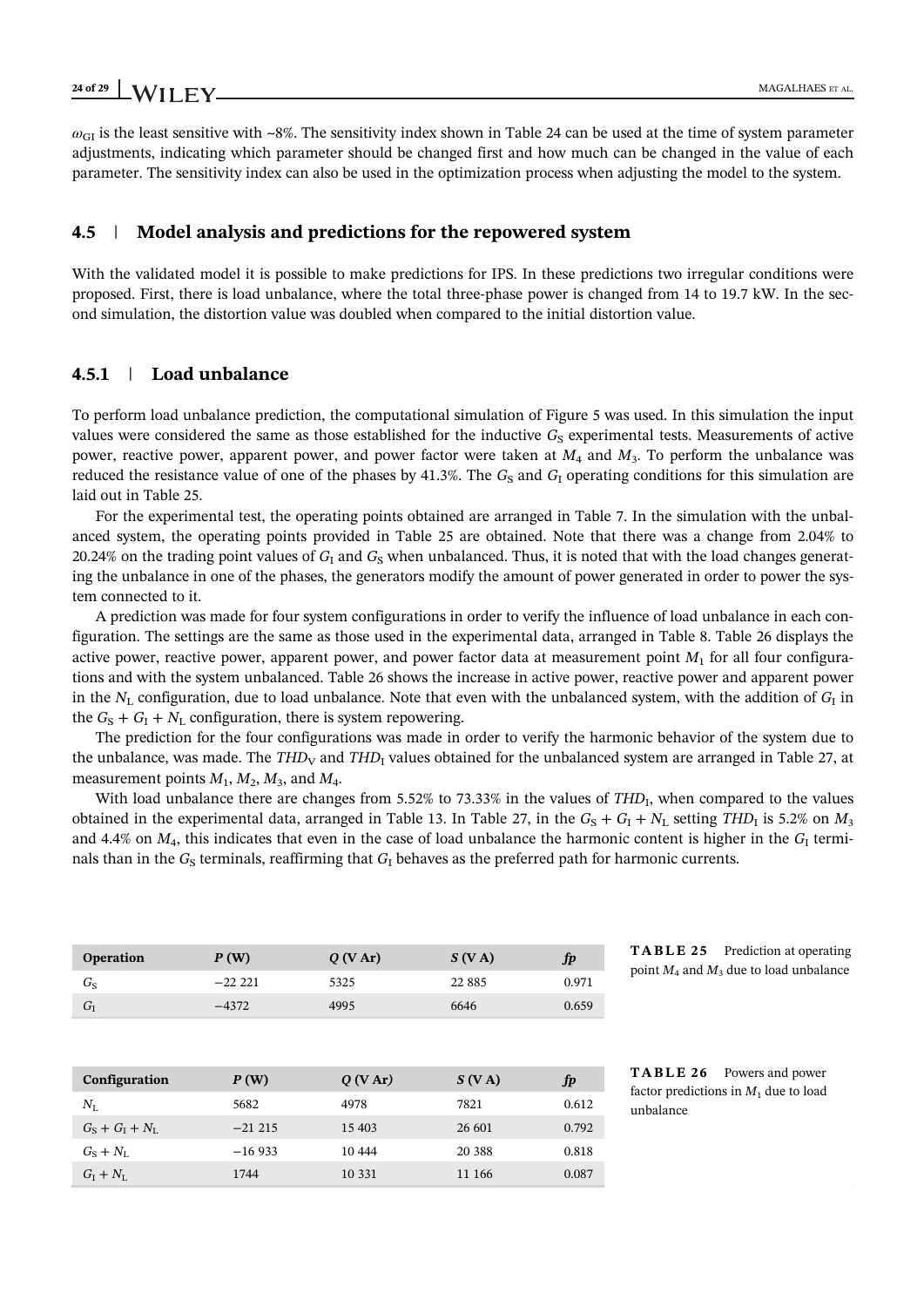### 4.5.2 | Increased electric grid harmonic distortion

To predict the increase in the electric grid harmonic distortion, the same input values defined for the  $G<sub>S</sub>$  capacitive experimental tests were used. Measurements of active power, reactive power, apparent power, and power factor were taken at  $M_4$  and  $M_3$ . The power grid was modeled along with the  $G_S$  and  $G_I$  machines and the  $N_L$  load, completing the IPS model. To make changes in distortions, simply modify some variables in the grid model. In this simulation the value of the distortions were increased by 100%. The operating conditions of  $G<sub>S</sub>$  and  $G<sub>I</sub>$  in the model are laid out in Table 28.

Table 9 arranges the operating points of the generators for the system without increasing distortion and Table 28 arranges the operating points for the system with the distortion increased by 100%. When the system is subjected to increased distortion, there are changes from 1.98% to 279.67% on the trading point values of  $G_I$  and  $G_S$ . The increase in reactive power generated is 36.38% for  $G<sub>I</sub>$  and 279.67% for  $G<sub>S</sub>$ . Thus, it can be said that with the increase of distortions in the grid, the generators  $G_S$  and  $G_I$  absorb the excess reactive power in IPS.

A prediction was made in the four configurations increasing the harmonic distortions of the electric grid, in order to verify the system repotentialization. The settings used are shown in Table 10. Table 29 provides the active power, reactive power, apparent power, and power factor data at measurement point  $M_1$  for the four distortion-incrementing configurations. With the increase of distortions and the addition of  $G_I$  in the  $G_S + G_I + N_L$  configuration, there is the system repowering.

In order to verify the system harmonic behavior due to the increase of the grid harmonic distortions, the prediction was performed. The THD<sub>V</sub> and THD<sub>I</sub> values obtained for the system at the measurement points  $M_1$ ,  $M_2$ ,  $M_3$ , and  $M_4$ , subject to the network distortion increment are arranged in the Table 30.

| Prediction of voltage<br>TABLE 27<br>and current distortions due to load      |                                     | $THD_V$ |          |                          | THD <sub>I</sub>             |                  |                |                          |                          |
|-------------------------------------------------------------------------------|-------------------------------------|---------|----------|--------------------------|------------------------------|------------------|----------------|--------------------------|--------------------------|
| unbalance                                                                     | Configuration                       | $M_1$   | $M_{2}$  | $M_{\rm{2}}$             | $M_4$                        | $M_1$            | $M_{2}$        | $M_{\rm z}$              | $M_{4}$                  |
|                                                                               | $N_{\rm L}$                         | 2.0     | 2.0      | $\overline{\phantom{a}}$ | $\qquad \qquad \blacksquare$ | 90.7             | 90.7           | $\frac{1}{2}$            | $\sim$                   |
|                                                                               | $G_{S} + G_{I} + N_{L}$             | 2.0     | 2.0      | 2.0                      | 2.0                          | 25.9             | 90.7           | 5.2                      | 4.4                      |
|                                                                               | $G_{\rm S}+N_{\rm L}$               | 2.0     | 2.0      | $\overline{\phantom{a}}$ | 2.0                          | 33.8             | 90.7           | $\overline{\phantom{a}}$ | 4.4                      |
|                                                                               | $G_{\rm I}+N_{\rm L}$               | 2.0     | 2.0      | 2.0                      |                              | 63.0             | 90.7           | 5.2                      | $\overline{\phantom{a}}$ |
|                                                                               |                                     |         |          |                          |                              |                  |                |                          |                          |
| TABLE 28<br>Prediction at operating                                           | Operation                           | P(W)    |          |                          | Q (V Ar)                     |                  | S(VA)          |                          | $\boldsymbol{fp}$        |
| point in $M_4$ and $M_3$ due to increased<br>distortion                       | $G_{S}$                             |         | $-24753$ |                          | $-7685$                      |                  | 26 014         |                          | 0.952                    |
|                                                                               | $G_{I}$                             | $-4375$ |          |                          | 5080                         |                  | 6731           |                          | 0.654                    |
|                                                                               |                                     |         |          |                          |                              |                  |                |                          |                          |
| TABLE 29<br>Powers and power                                                  | Configuration                       |         | P(W)     |                          | Q (V Ar)                     |                  | S(VA)          |                          | $\boldsymbol{fp}$        |
| factor prediction in $M_1$ due to increased<br>distortion                     | $N_{\rm L}$                         |         | 1249     |                          | 2023                         |                  | 2425           |                          | 0.621                    |
|                                                                               | $G_{\rm S} + G_{\rm I} + N_{\rm L}$ |         | $-27821$ |                          | $-729$                       |                  | 27 908         |                          | 0.997                    |
|                                                                               | $G_{\rm S}+N_{\rm L}$               |         | $-23581$ |                          | $-5617$                      |                  | 24 29 6        |                          | 0.971                    |
|                                                                               | $G_{I} + N_{I}$                     |         | $-3080$  |                          | 7158                         |                  | 8030           |                          | 0.401                    |
|                                                                               |                                     |         |          |                          |                              |                  |                |                          |                          |
| TABLE 30<br>Prediction of voltage<br>and current distortions due to increased |                                     | $THD_V$ |          |                          |                              | THD <sub>I</sub> |                |                          |                          |
| distortion                                                                    | Configuration                       | $M_1$   | $M_2$    | M <sub>3</sub>           | $M_4$                        | $M_1$            | M <sub>2</sub> | M <sub>3</sub>           | $M_4$                    |

|                                     | $THD_V$ |         |                          |                              | THD <sub>r</sub> |                |                          |                          |  |
|-------------------------------------|---------|---------|--------------------------|------------------------------|------------------|----------------|--------------------------|--------------------------|--|
| Configuration                       | $M_1$   | $M_{2}$ | $M_3$                    | $M_4$                        | $M_1$            | M <sub>2</sub> | $M_{3}$                  | $M_4$                    |  |
| $N_L$                               | 3.6     | 3.6     | $\overline{\phantom{a}}$ | $\overline{\phantom{a}}$     | 117.2            | 117.2          | $\overline{\phantom{a}}$ | $\overline{\phantom{a}}$ |  |
| $G_{\rm S} + G_{\rm I} + N_{\rm L}$ | 3.6     | 3.6     | 3.6                      | 3.6                          | 12.1             | 117.2          | 10.0                     | 7.3                      |  |
| $G_{\rm S}+N_{\rm L}$               | 3.6     | 3.6     | $\overline{\phantom{a}}$ | 3.6                          | 13.3             | 117.2          | $\overline{\phantom{a}}$ | 7.3                      |  |
| $G_I + N_I$                         | 3.6     | 3.6     | 3.6                      | $\qquad \qquad \blacksquare$ | 42.4             | 117.2          | 10.0                     | $\overline{\phantom{a}}$ |  |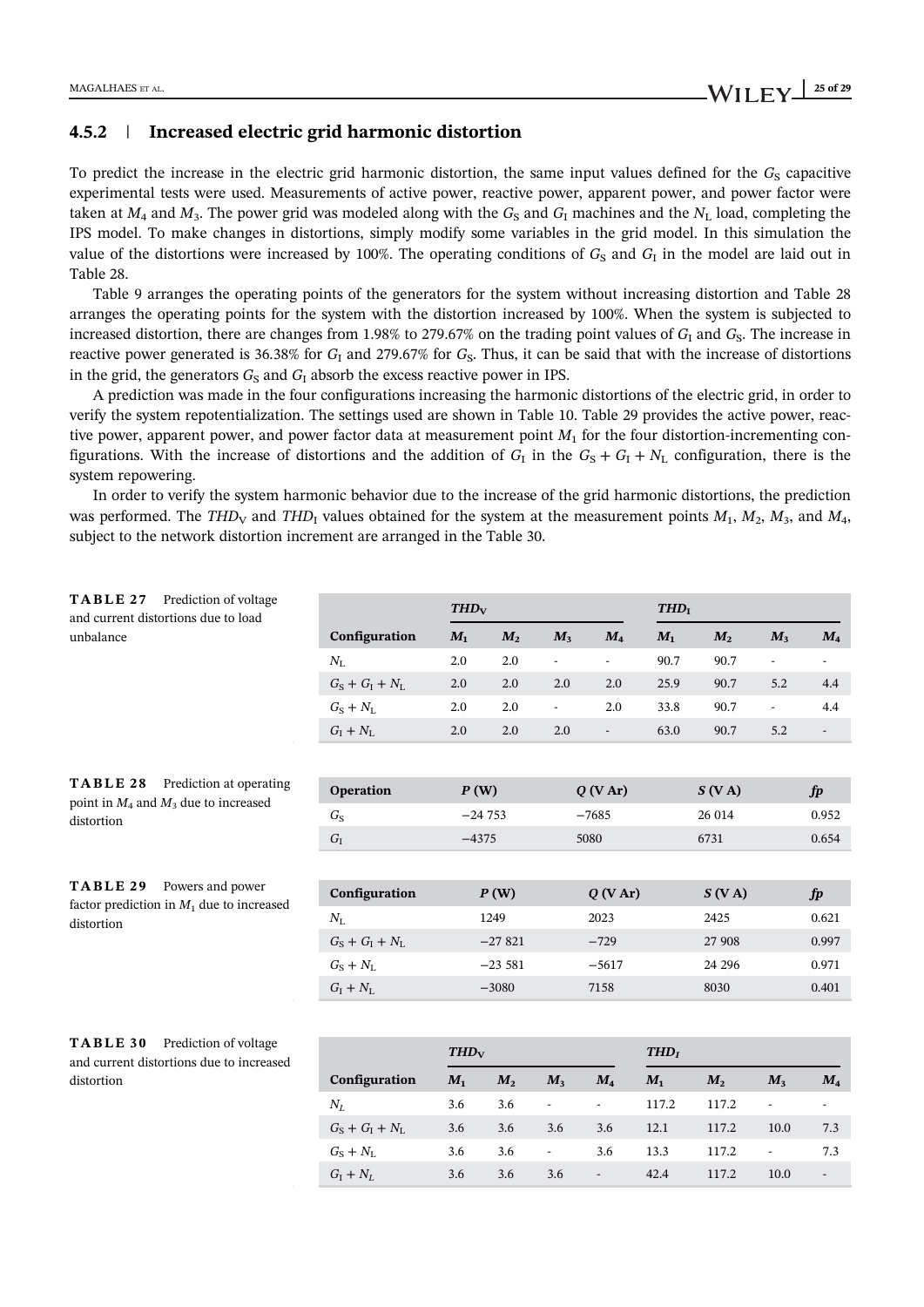In Table 30, in the  $G_S + G_I + N_L$  setting THD<sub>I</sub> is 24.8% at  $M_3$  ( $G_I$  meter) and 18.7% at  $M_4$  ( $G_S$  meter). Even with the significant increase in distortion the harmonic content is higher in the  $G<sub>I</sub>$  terminals than in the  $G<sub>S</sub>$  terminals. With the increase in power grid distortion there were changes from 1.92% to 156.41% in the values of  $THD<sub>I</sub>$  between the experimental data provided in Table 14 and the simulated/predicted for all the settings.

### 5 | CONCLUSION

This work is mostly integrated by workbench tests. It is concluded that induction generator in connection with synchronous generator connected to nonlinear load has the capacity, besides increasing the power generated, to attenuate the harmonic distortions of current and voltage, in common bus.

The tests of workbench  $B_1$ , with  $G_I$  and  $G_S$  of the same power, reaffirm the proposal of use of inductions  $G_I$  for repowering and can also attenuate the harmonics of main generators of plants. Assuming the  $G_I$  in parallel as the  $G_S$ , the  $G<sub>1</sub>$  will have total harmonic distortion of current greater in its terminals. The results for workbench  $B<sub>2</sub>$ , with  $G<sub>I</sub> < G<sub>S</sub>$ , also reaffirms the proposal of using induction generators for repowering and use as harmonic attenuator in main generators of plants. By associating  $G<sub>I</sub>$  in parallel as  $G<sub>S</sub>$  of greater power, it is estimated that  $G<sub>I</sub>$  will have total harmonic distortion of current proportionally greater in its terminals. Thus, all tests performed in workbench  $B_1$  and workbench  $B_2$  reduced the harmonic content in terminals of main generator of IPS.

The tests of workbench  $B_2$  demonstrate that  $G<sub>S</sub>$  in a steady non-sinusoidal state can work as a harmonic generator when it supplies reactive power to the grid (capacitive) and as harmonic absorber when it absorbs reactive power from the grid (inductive). For configuration  $G_S + G_I + N_L$  it is observed that absolute value of current in  $M_4$  is greater than in  $M_3$ . Considering  $G_S$  with power 4.93 times greater than  $G_I$ , it can be stated that the harmonic current value proportional to the power of machine is more significant in  $M_3$ .

The induction generator, besides presenting low cost, greater robustness, constructive simplicity, low maintenance, and smaller dimension, when compared with synchronous generator of same power, are able to repowering the system. The results show reductions in harmonic distortion in bus, both with connection of synchronous generator and connecting an induction generator. The results indicate the induction generator provides a preferential path for harmonic currents even when the two generators produce or consume equivalent and proportional reactive powers. The synchronous generator presents different behaviors when it is subexcited or overexcited, reducing or increasing, respectively, the harmonic currents of bus subjected to nonlinear load. In sensitivity analysis, the synchronous generator current and nonlinear load firing angle are the most sensitive parameters independent of synchronous machine producing or consuming reactive power. The analytical sensitivity analysis method expresses coherent sensitivity index values even with variables containing ranges of variation within the different viable space. The results also confirm the total harmonic distortion of current is sensitive to induction generator since it affects the system harmonic content. Model predictions have shown that  $G<sub>I</sub>$  is the preferred path for harmonic currents and that the system is repowered, even when the system is subject to load unbalance or increased grid harmonic distortion. The innovative results for the scientific community are the indication that  $G<sub>I</sub>$  is responsible for repowering in addition to attenuating the content of harmonic components. This provides increased synchronous machine life and reduces the financial costs of maintenance and purchase. The sensitivity analysis of the system allows to know the most sensitive parameters and thus monitors them to prevent unwanted system shutdown.

### ACKNOWLEDGEMENTS

The authors would like to thank National Council for Scientific and Technological Development (CNPq), Foundation for Research Support of the State of Goias (FAPEG) and Brazilian Federal Agency for Support and Evaluation of Graduate Education (CAPES) for scholarships: 88881.133765/2016-01, 88881.133454/2016-01, 88881.132192/2016-01, and 1657377/2016-01.

#### CONFLICT OF INTEREST

The authors declare no potential conflict of interest.

### AUTHOR CONTRIBUTIONS

A.S.M. and W.P.C. developed the mathematical modeling. A.S.M., V.M.G., C.A.G., and W.P.C developed the methodology. A.S.M., A.H.F.S., J.S.B., M.R.C.R., C.A.G., and A.J.A. applied the methodology and conducted the experiment in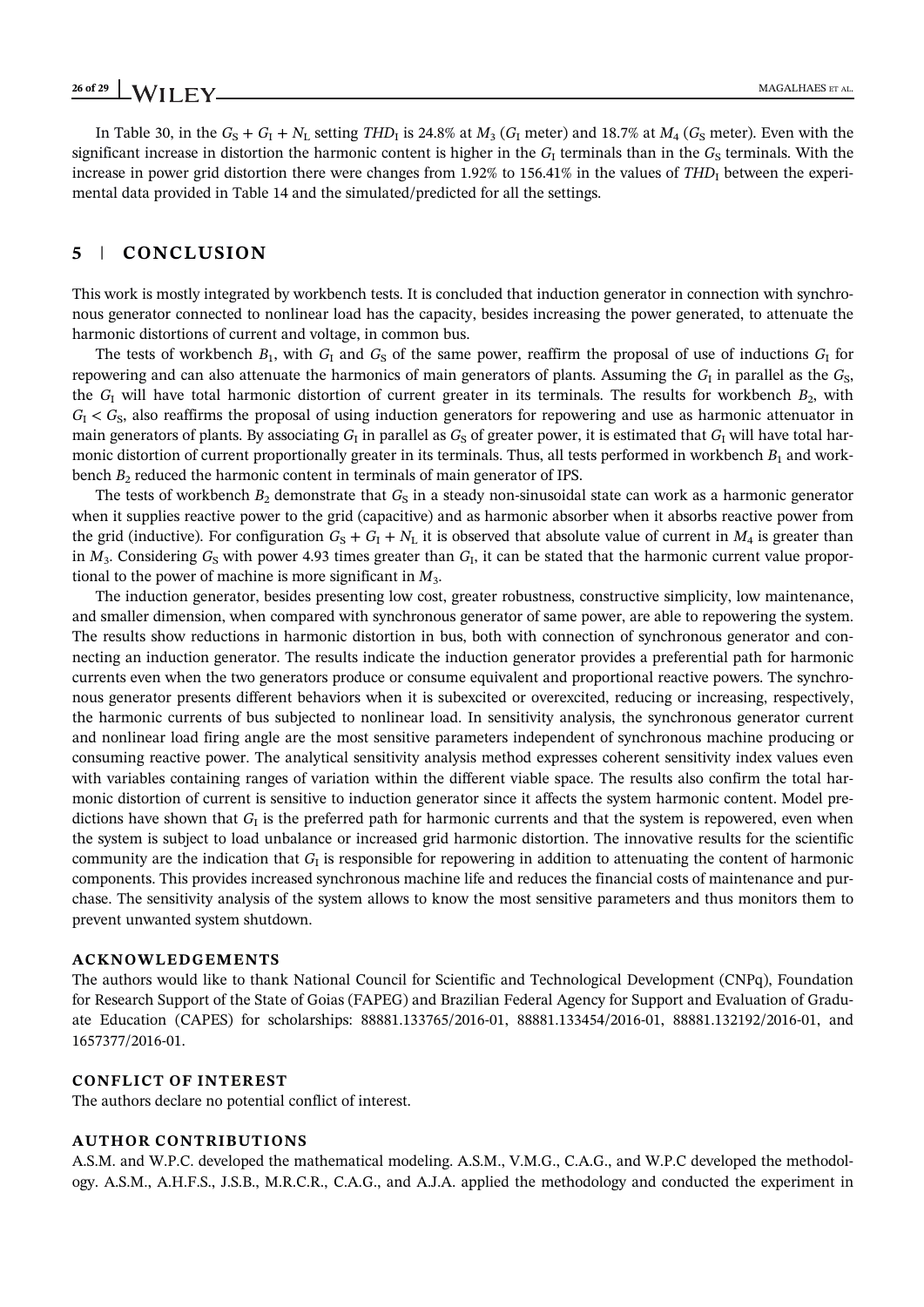loco. A.S.M., A.J.A, G.A.W., and W.P.C. analyzed and treated the data collected. All authors analyzed the results and A.S.M., A.H.F.S., and G.A.W. collaborated writing the manuscript.

### DATA ACCESSIBILITY

Some or all data, models, or code generated or used during the study are available from the corresponding author by request as: all experimental data collected from workbench B1 and workbench B2.

### NOMENCLATURE

|                                                                   |       | blocked rotor reactance referred to the stator                                                                                     |
|-------------------------------------------------------------------|-------|------------------------------------------------------------------------------------------------------------------------------------|
| $\begin{array}{c} X'_{RB}\ \dot{E}_{ah}\ \dot{E}_{h} \end{array}$ |       | $h$ order harmonic component of induced voltage in the stator phase $a$                                                            |
|                                                                   |       | h order harmonic component of the induced voltage in the synchronous machine stator                                                |
| $\dot{I}_{hI}$                                                    |       | harmonic current                                                                                                                   |
| $\dot{V}_{hI}$                                                    |       | harmonic voltage                                                                                                                   |
| $k_R \cdot X'_{RB}$                                               |       | resultant value between the parallel of the rotor leakage reactance $X'_{RB}$ and the induction machine<br>magnetization reactance |
|                                                                   |       | rotor current referred to the stator at frequency $\omega$                                                                         |
| $\frac{\dot{I}_{f_h}}{\dot{I}_{ah}}$                              |       | stator a phase harmonic current                                                                                                    |
| $\dot{V}_{ah}$                                                    |       | stator a phase harmonic voltage                                                                                                    |
| $I_{hS}$                                                          |       | stator harmonic current in the synchronous generator                                                                               |
| $\dot{Z}_{hI}$                                                    |       | stator harmonic impedance in the induction generator                                                                               |
| $\dot{V}_{hS}$                                                    |       | stator harmonic voltage for all the phases of the synchronous machine                                                              |
| $B_1, B_2$                                                        |       | experimental setups                                                                                                                |
| DC                                                                |       | direct current                                                                                                                     |
| $DHI_I$                                                           |       | individual harmonic distortions of current                                                                                         |
| $fmm_{E0h}$                                                       |       | magnetic field produced by the sinusoidal spatial distribution of rotating magnetomotive force of                                  |
|                                                                   |       | h order                                                                                                                            |
| fp                                                                |       | power factor                                                                                                                       |
| $G_{\rm I}$                                                       |       | induction generator                                                                                                                |
| $G_{\rm S}$                                                       |       | synchronous generator                                                                                                              |
| $\boldsymbol{h}$                                                  |       | order                                                                                                                              |
| <b>IPS</b>                                                        |       | interconnected power system                                                                                                        |
| $\boldsymbol{k}$                                                  |       | number of one-at-a-time measurements per parameter                                                                                 |
| $M_1$ ,                                                           | $M_2$ | meters                                                                                                                             |
| $M_3, M_4$                                                        |       |                                                                                                                                    |
| п                                                                 |       | number of parameters                                                                                                               |
| $N_{\rm L}$                                                       |       | nonlinear load                                                                                                                     |
| $\boldsymbol{P}$                                                  |       | active power                                                                                                                       |
| $P_{\rm MEC}$                                                     |       | mechanical power of $GS$ primary machine                                                                                           |
| Q                                                                 |       | reactive power                                                                                                                     |
| $r_{\rm E}$                                                       |       | stator resistance per phase                                                                                                        |
| S                                                                 |       | apparent power                                                                                                                     |
| $S_1, S_2, S_3$                                                   |       | keys for connection                                                                                                                |
| <b>SHP</b>                                                        |       | small hydroelectric power plant                                                                                                    |
| <b>STATCOM</b>                                                    |       | static compensators                                                                                                                |
| $T_{1}$                                                           |       | transformer                                                                                                                        |
| THD <sub>I</sub>                                                  |       | total harmonic distortion of current                                                                                               |
| $THD_V$                                                           |       | total harmonic distortion of voltage                                                                                               |
| $T_{\rm L}$                                                       |       | primary feeder                                                                                                                     |
| <b>TPACVC</b>                                                     |       | three-phase AC voltage controller                                                                                                  |
| <b>TPFCBR</b>                                                     |       | three-phase fully controlled bridge rectifier                                                                                      |
| <b>VFD</b>                                                        |       | variable frequency drive                                                                                                           |
| X                                                                 |       | equivalent reactance between the terminals of $E_h$                                                                                |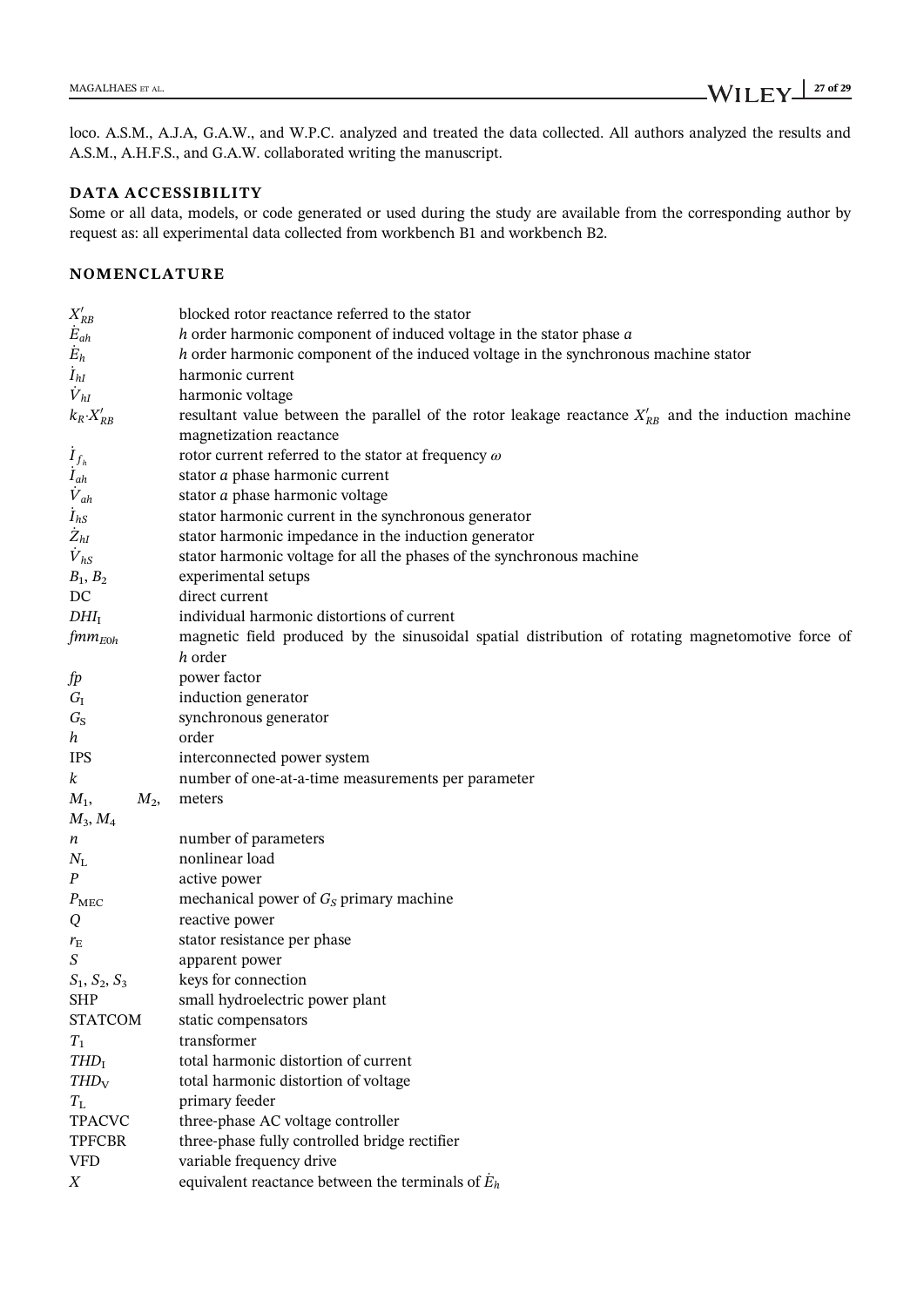# $\frac{28 \text{ of } 29 \text{ } \text{ }}{\text{MAGALHAES ET AL}}$

| $X_{af}$          | stator-rotor mutual at frequency $\omega$                                                            |
|-------------------|------------------------------------------------------------------------------------------------------|
| $X_{\rm E}$       | stator leakage reactance                                                                             |
| $\mathcal{X}_i$   | parameter under review                                                                               |
| $X_{\rm S}$       | synchronous reactance at frequency $\omega$                                                          |
| $y_{i, j}$        | system output for <i>j</i> -th measurement of $x_i$ , given by the function $y = f(x_1, x_2, , x_n)$ |
| $\beta$           | base solution                                                                                        |
| $\theta$          | nonlinear load rectifier firing angle                                                                |
| $\omega$          | frequency of the synchronous machine                                                                 |
| $\omega_{\rm GI}$ | speed of induction generator                                                                         |
| $V_{\rm f}$       | field excitation voltage of synchronous generator                                                    |
|                   |                                                                                                      |

### ORCID

Alana S. Magalhaes  $\blacksquare$  https://orcid.org/0000-0003-2027-1783 Wesley P. Calixto https://orcid.org/0000-0002-1928-4432

### REFERENCES

- 1. Maldonado OA, Panunzio PA, Silva DF, Silveiras JL. Technique-economical viability of repowering of small hydroelectric power plant considering the social insert and environmental preservation. Renew Energ Power Qual J. 2006;4:1-5.
- 2. Santos SPY, Delbone E, Carvalho EF, Martins LN. Repower and evaluation of new power of synchronous generators. Am J Appl Sci. 2011;8:594-602.
- 3. Gaglianoa A, Tinab GM, NOceraa F, Pataniaa F. Technical and economic perspective for repowering of micro hydro power plants: a case study of an early XX century power plant. Bologna PowerTech Conf. 2014;62:512-521.
- 4. Magalhães AS, Junior LCA, Matias CA, et al. Repowering of a synchronous generation plant by induction generator. Paper presented at: IEEE Congreso Chileno de Ingeniería Eléctrica, Electrónica, Tecnologías de la Información y Comunicaciones (IEEE CHILECON 2015), 2015; Santiago.
- 5. Magalhães AS, Moraes PHF, Silva AHF, Gomes PHG, Alves AJ, Calixto WP. Parallel operation repowering of synchronous and induction generator. Paper presented at: 16th International Conference on Environment and Electrical Engineering (EEEIC), 2016; Florence, Italy
- 6. Pham KD. Cogeneration application: interconnection of induction generators with public eletric utility. Paper presented at: Rural Electric Power Conference - REPC, 1991
- 7. Paz MCR, Obadowski VN, Oliveira1 MO, et al. Synchronization method for synchronous generator based on UPFC. PowerTech. 2013;1: 1-5.
- 8. Pande AS, Kulkarni NG. Advanced technique for soft synchronizer in CHP cogeneration. Int J Adv Eng Technol. 2015;7:1760-1766.
- 9. Chapallaz JM, Ghali JD, Eichenberger P, Fischer G. Manual on motors used as generators. MHPG Series, Vol. 10, Friedr. Vieweg & Sohn Verlagsgesellschaft mbH, Germany
- 10. Singh M, Singh SP, Singh B, Pandey AS, Dixit R, Mittal N. Stand alone power generation by 3ϕ asynchronous generator: a comprehensive survey. Paper presented at: International Conference on Power, Control and Embedded Systems, 2012.
- 11. Singh GK. Self-excited induction generator research a survey. Electr Power Syst Res. 2004;69:107-114.
- 12. Wang L, Tsao C-C. Performance analyses of a three-phase induction generator connected to a utility grid. Paper presented at: Power Engineering Society Winter Meeting; 2001.
- 13. Kundu D. Technical requirements to connect parallel generators to the ontario hydro distribuition electricity system. IEEE Trans Energ Conv. 1992;7:8-14.
- 14. Pongpornsup V. Impacts of non-utility induction generator to distribution network. IEEE Transm Distrib Conf Exhib. 2002;2:1352-1356.
- 15. Reddy PJ, Singh SP. Voltage and frequency control of parallel operated synchronous and induction generators in micro hydro scheme. Comput Power Energ Inform Comm. 2014;1:124-129.
- 16. Gawande SP, Porate KB, Thakre KL, Bodhe GL. Synchronization of synchronous generator and induction generator for voltage & frequency stability using STATCOM. Paper presented at: Third International Conference on Emerging Trends in Engineering and Technology; 2010.
- 17. Tamrakar I, Shilpakar LB, Fernandes BG, Nilsen R. Voltage and frequency control of parallel operated synchronous generator and induction generator with STATCOM in micro hydro scheme. Gener Transm Distrib. 2007;1:743-750.
- 18. Freitas W, Asada E, Morelato A, Xu W. Dynamic improvement of induction generator connected to distribution system using a DSTATCOM. Power Syst Technol. 2002;1:173-177.
- 19. Magalhães AS, Moraes PHF, Silva AHF, Gomes PHG, Alves AJ, Calixto WP. Reconditioning in synchronous operation with one parallel induction generator. Trans Environ Elect Eng. 2016;1:66.
- 20. IEEE Std 519–1992. IEEE Recommended Practices and Requirements for Harmonic Control in Electrical Power Systems. New York; 1993.
- 21. Nailen RL. Spooks on the power line? Induction generators and the public utility. IEEE Trans Ind Appl. 1982;IA-18(6):608-615.